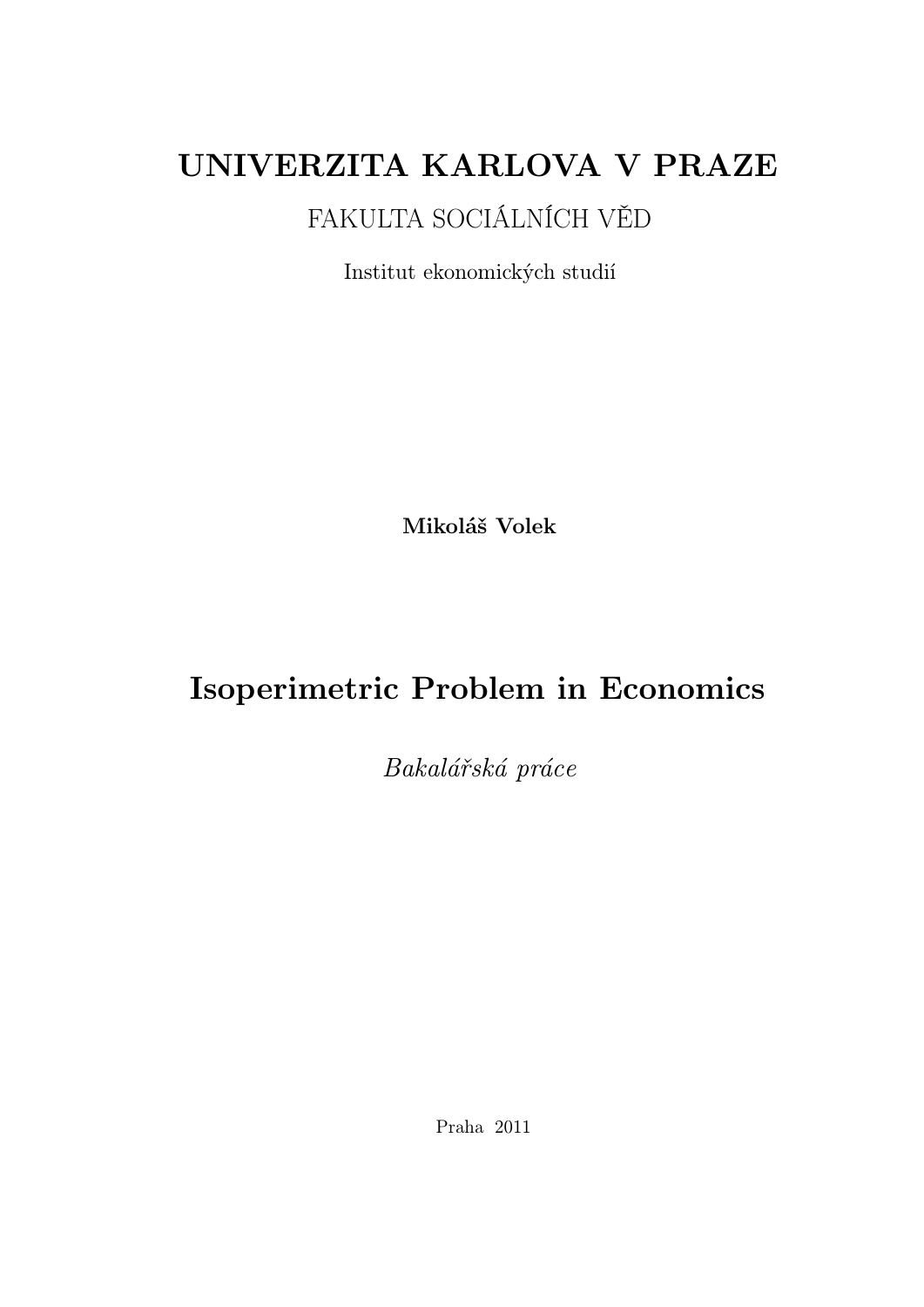Autor práce: Mikoláš Volek Vedoucí práce: Doc. RNDr. Oldřich John, CSc. Oponent práce: RNDr. Tomáš Bárta, Ph.D. Datum obhajoby: 24. ledna 2011

Hodnocení: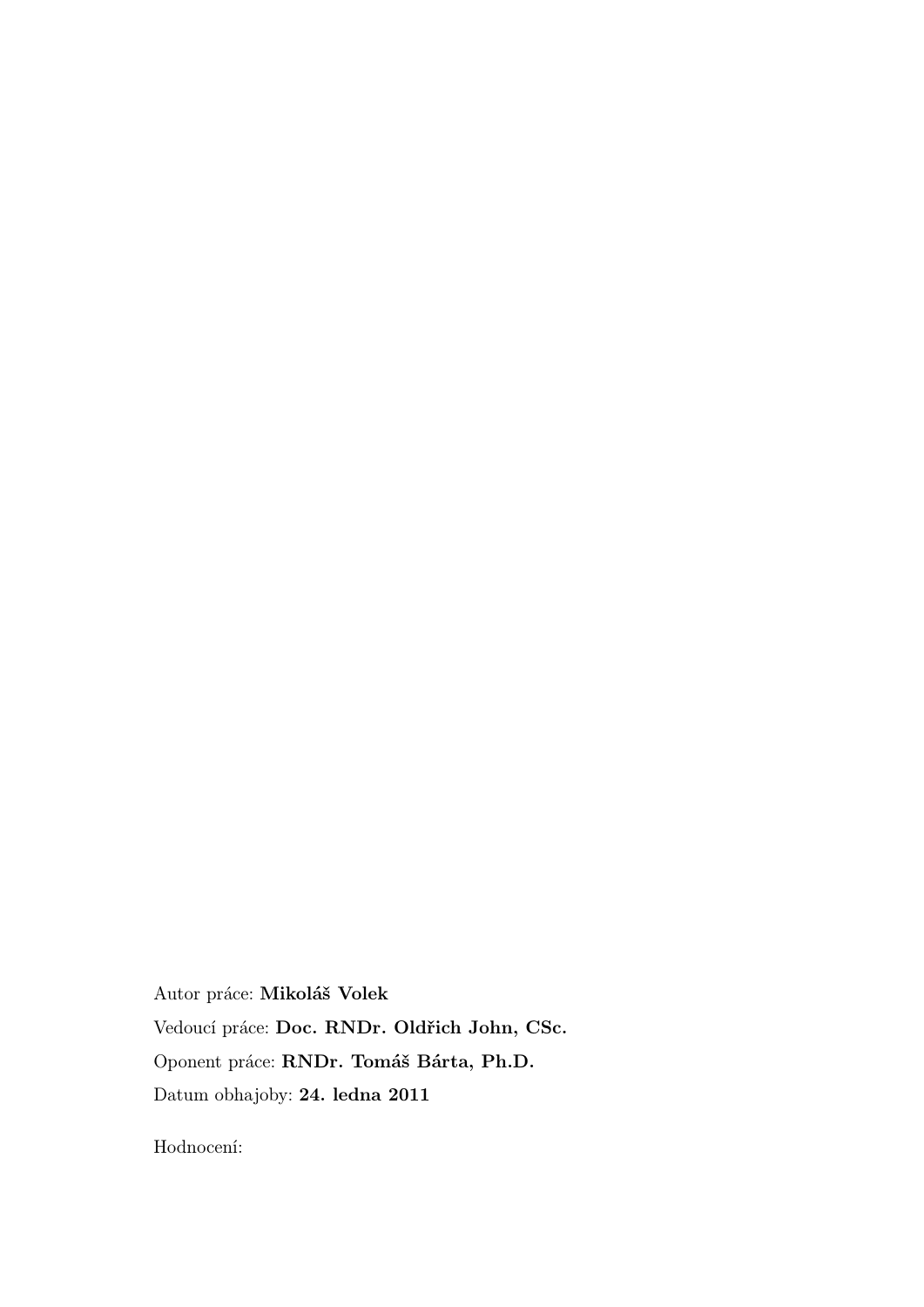# Bibliografický záznam

VOLEK, Mikoláš. Isoperimetric Problem in Economics. Praha, 2011. 39 s. Bakalářská práce (Bc.) Univerzita Karlova, Fakulta sociálních věd, Institut eknomických studií. Vedoucí bakalářské práce: Doc. RNDr. Oldřich John, CSc.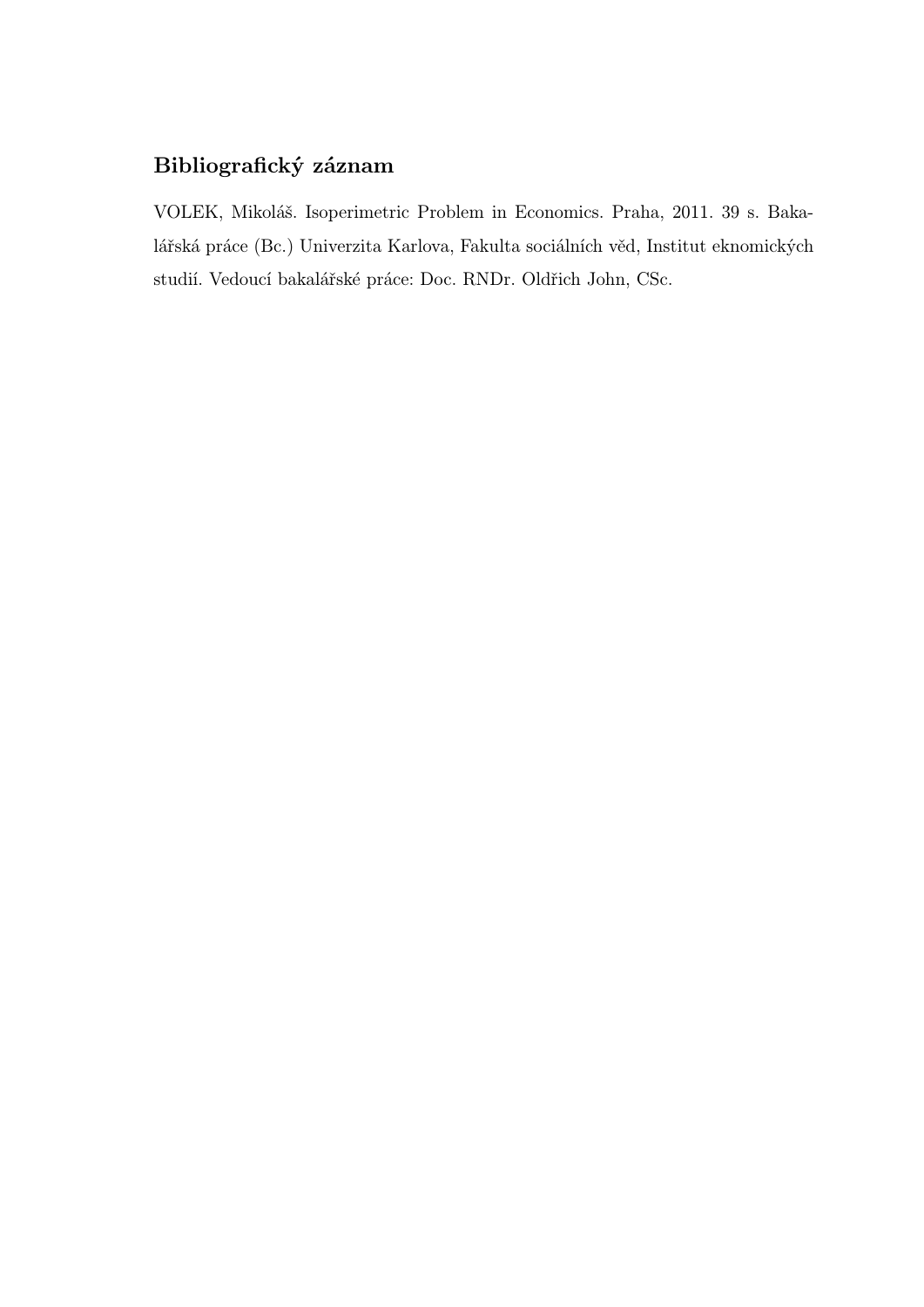## Abstrakt

Isoperimetrická úloha patří do širokého okruhu úloh teorie optimálního řízení, jež se vyvinula v polovině 20. století jako odvětví variačního počtu. V teoretické části této bakalářské práce je uvedena přesná formulace úlohy a proveden důkaz jak nutné, tak postačující podmínky pro existenci řešení.

V další kapitole je představena jednoduchá úloha týkající se odvětví aplikované ekonomie – alokace zdrojů za účelem minimalizace nákladů. Na základě článku z Management Science (Cullingford a Prideaux, 1973) představuji účelovou funkci s přidaným diskontním faktorem. Je uvedeno řešení úlohy a jeho grafické znázornění.

V poslední části jsou představeny možnosti rozšíření úlohy o jednu či více dodatečných omezujících podmínek. Tyto podmínky mohou mít tvar rovnosti či nerovnosti.

## Klíčová slova

variační počet, teorie optimálního řízení, plánování, náklady na řízení zdrojů, diskont, neaktivní omezující podmínky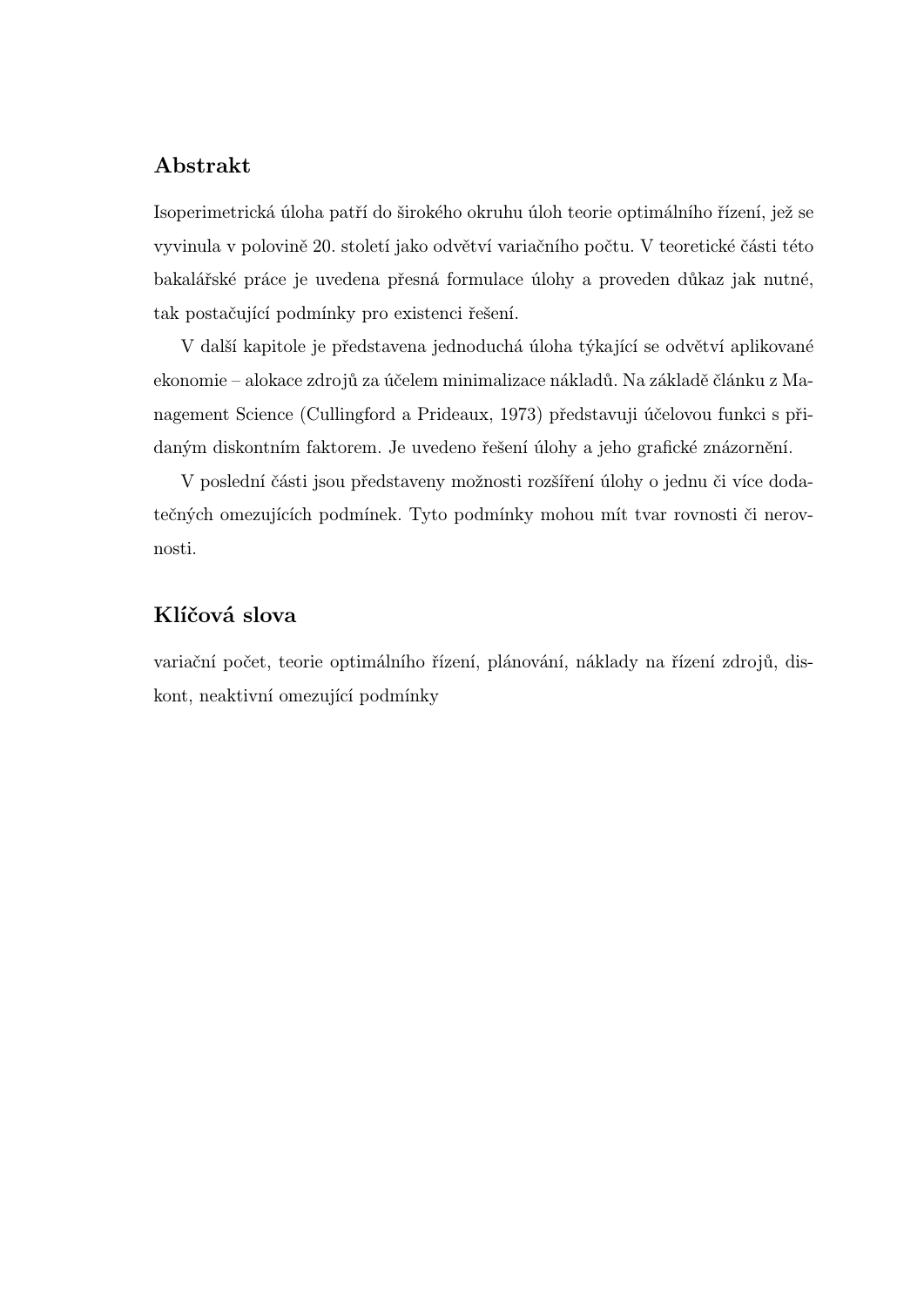## Abstract

The isoperimetric problem is one of the broad class of optimal control problems, which draw on the generalization of classical calculus developed in the mid- $20<sup>th</sup>$  century. In the bachelor's thesis I lay down the mathematical framework that permits to rigorously prove both the necessary and sufficient conditions for the existence of a maximizer of the objective function.

I analyze a simple problem from the field of project planning, which is a branch of applied economics. On the basis of a 1973 article by Cullingford and Prideaux I present an augmented cost function that involves the concept of the time value of money, which is key to proper economic reasoning. I give an explicit solution along with graphical depictions of the impact of a non-zero discount factor on project planing under the model in question.

Finally, I introduce additional constraints and discuss the subproblem of multiple equality and non-equality constraints.

## Keywords

calculus of variations, optimal control, project planning, resource variation cost, discounting, inactive constraints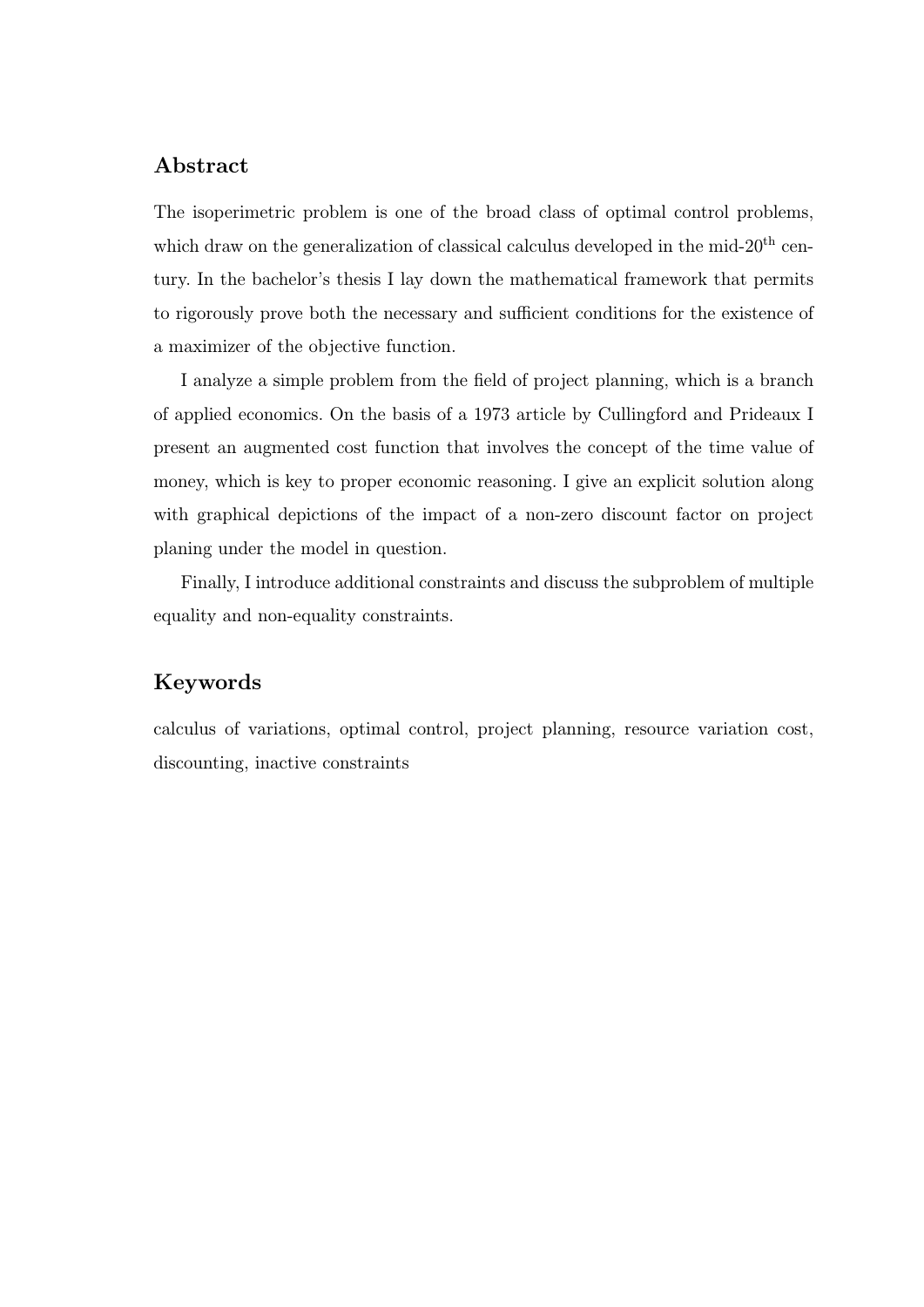## Prohlášení

- 1. Prohlašuji, že jsem předkládanou práci zpracoval samostatně a použil jen uvedené prameny a literaturu. Prohlašuji, že práce nebyla využita k získání jiného nebo stejného titulu.
- 2. Souhlasím s tím, aby práce byla zpřístupněna pro jakýkoli účel. I grant anyone the right to use this work for any purpose, with the sole condition that its author be properly credited.

V Praze dne 7. ledna 2011 Mikoláš Volek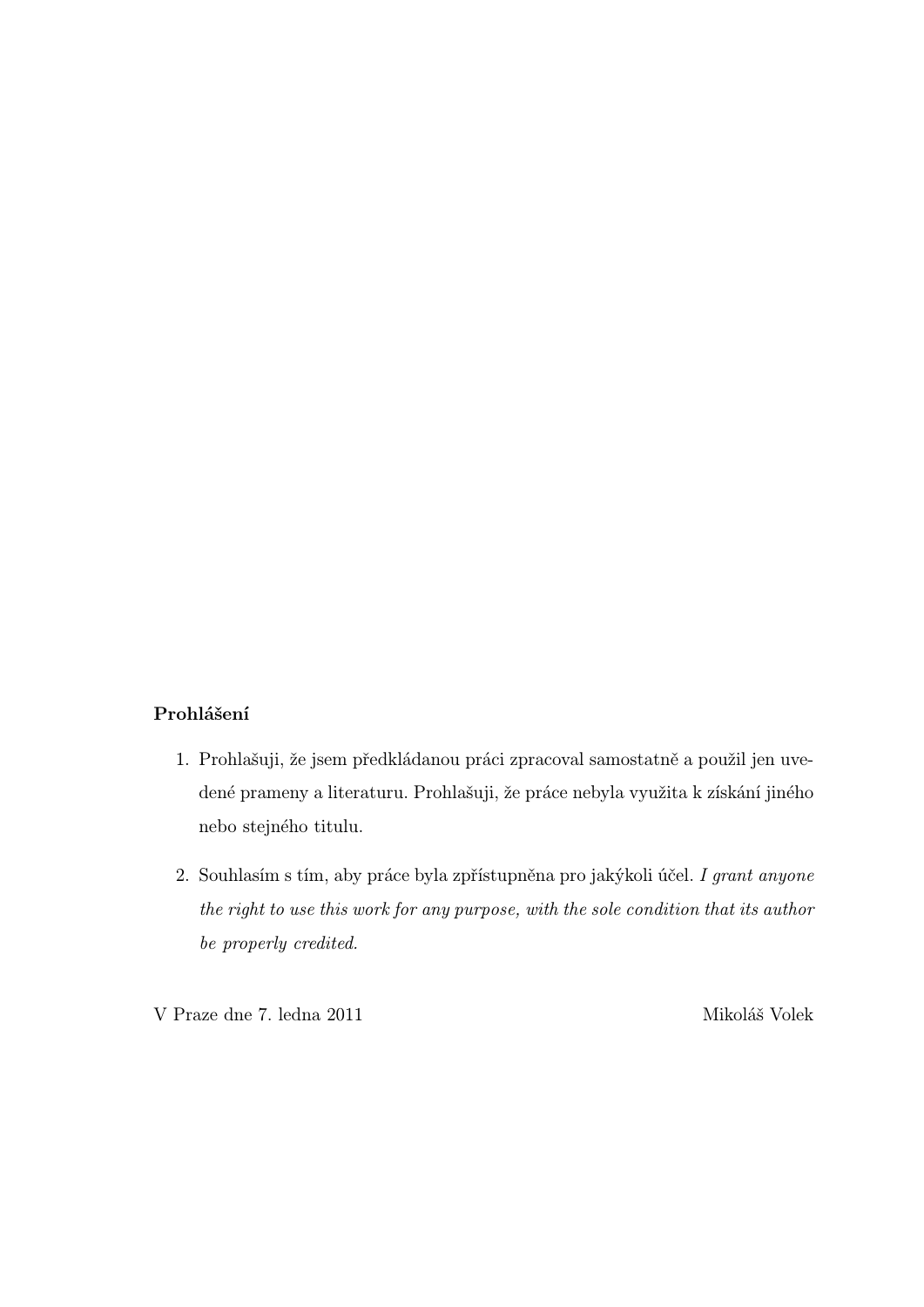# Poděkování

Děkuji svému konzultantovi Doc. RNDr. Oldřichu Johnovi, CSc., za obětavý přístup a pečlivé vedení.

M. V.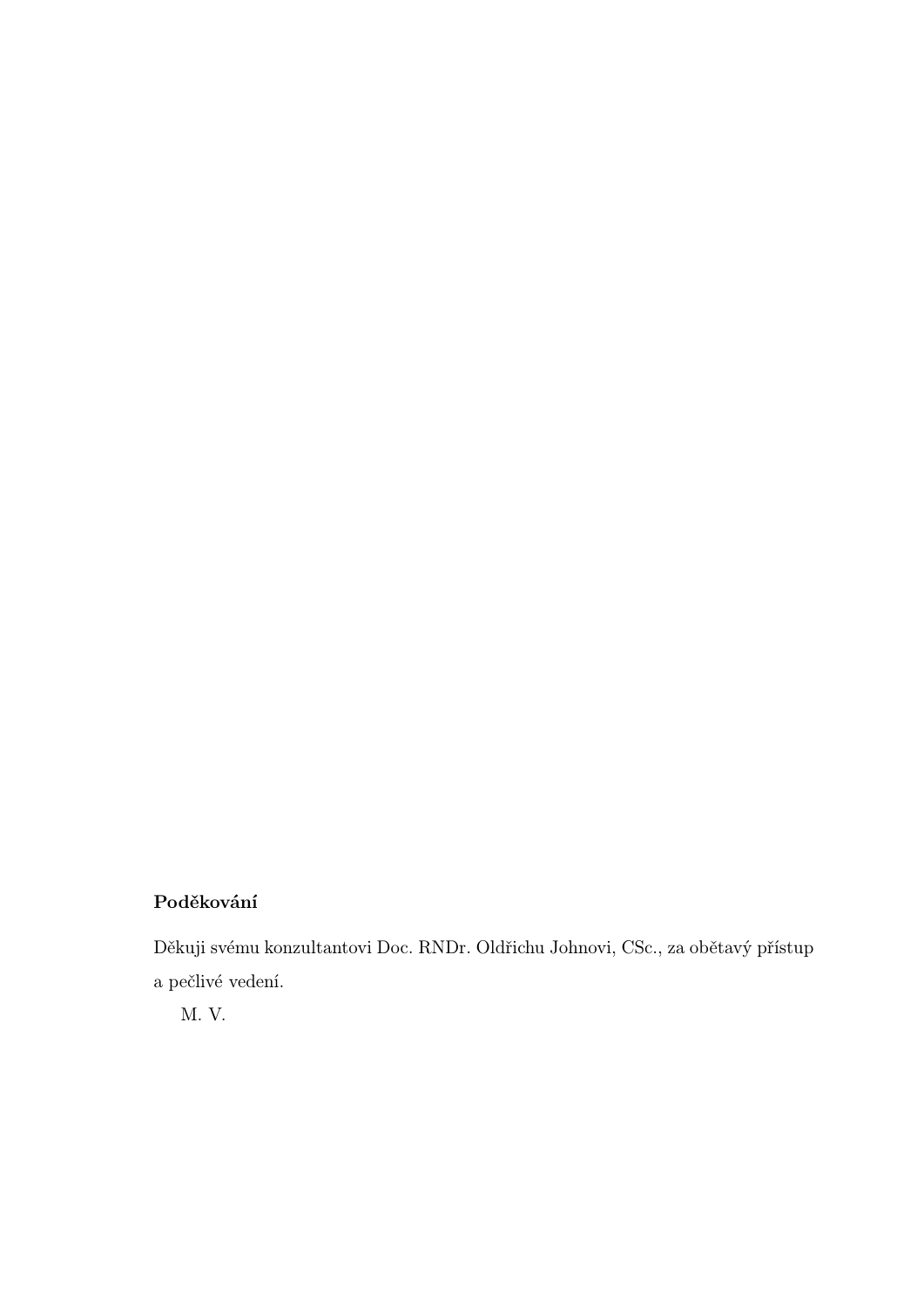(Teze Bc. práce)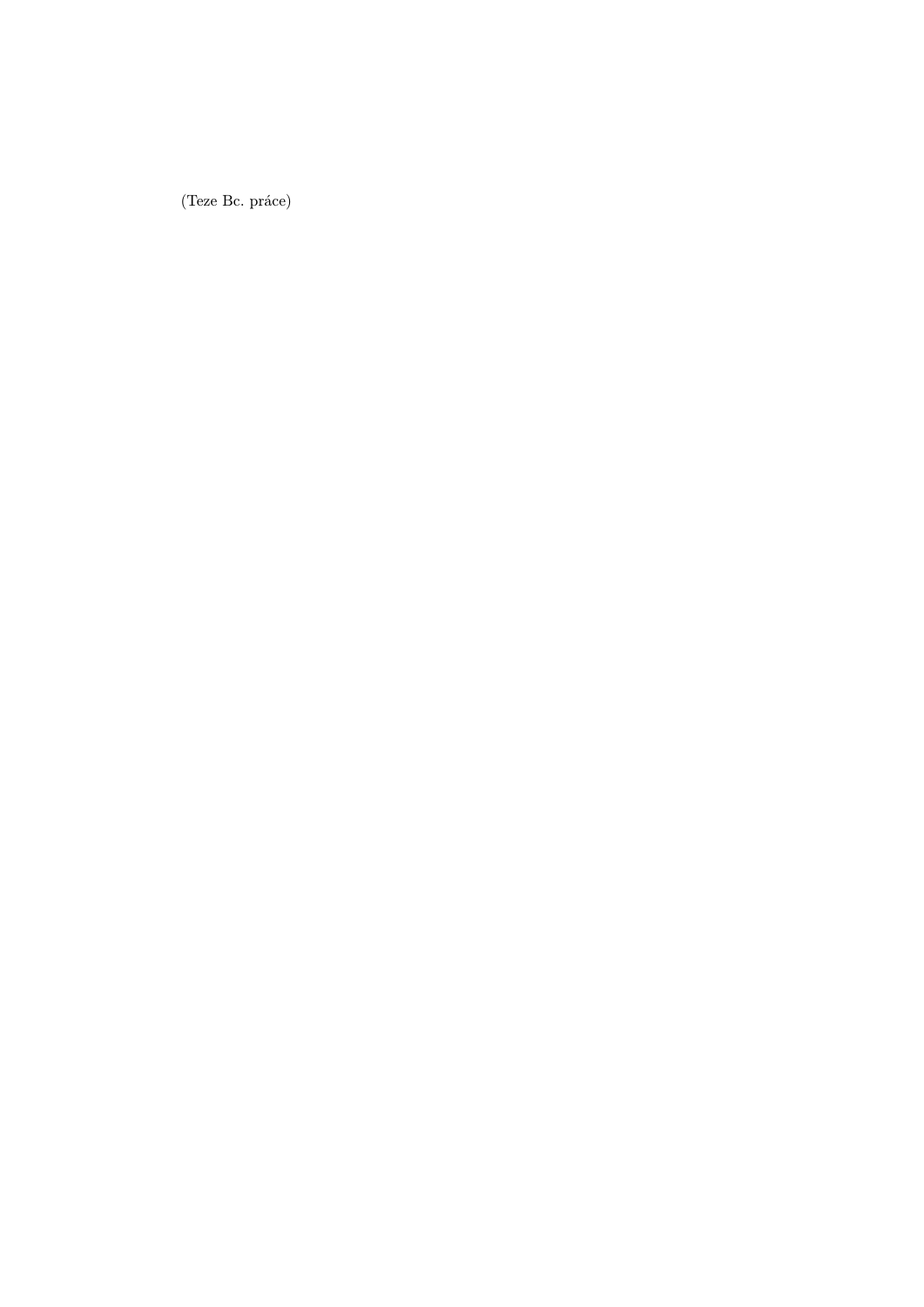# **Contents**

| $\mathbf 1$    |     | Introduction                                                                                | $\overline{2}$ |  |  |  |
|----------------|-----|---------------------------------------------------------------------------------------------|----------------|--|--|--|
|                | 1.1 | Overview of the isoperimetric problem $\ldots \ldots \ldots \ldots \ldots$                  | $\overline{2}$ |  |  |  |
|                | 1.2 |                                                                                             | $\overline{2}$ |  |  |  |
|                | 1.3 |                                                                                             | 3              |  |  |  |
|                | 1.4 |                                                                                             |                |  |  |  |
| $\overline{2}$ |     | Isoperimetric problem                                                                       | $\overline{5}$ |  |  |  |
|                | 2.1 | Preliminaries and notations $\ldots \ldots \ldots \ldots \ldots \ldots \ldots \ldots 5$     |                |  |  |  |
|                | 2.2 | Necessary condition $\ldots \ldots \ldots \ldots \ldots \ldots \ldots \ldots \ldots \ldots$ |                |  |  |  |
|                | 2.3 |                                                                                             |                |  |  |  |
| 3              |     | 14<br><b>Resource variation cost</b>                                                        |                |  |  |  |
|                | 3.1 |                                                                                             | 14             |  |  |  |
|                | 3.2 |                                                                                             | 16             |  |  |  |
|                |     | 3.2.1                                                                                       | 19             |  |  |  |
|                | 3.3 | Introducing additional constrains $\ldots \ldots \ldots \ldots \ldots \ldots \ldots$        | 20             |  |  |  |
|                |     | 3.3.1                                                                                       |                |  |  |  |
|                |     | 3.3.2                                                                                       | 24             |  |  |  |
|                |     | 3.3.3                                                                                       | 26             |  |  |  |
| 4              |     | Conclusion                                                                                  | 28             |  |  |  |
| 5 <sup>5</sup> |     | References                                                                                  | 30             |  |  |  |
| 6              |     | Appendix                                                                                    | 32             |  |  |  |
|                | 6.1 |                                                                                             | 32             |  |  |  |
|                | 6.2 |                                                                                             | 37             |  |  |  |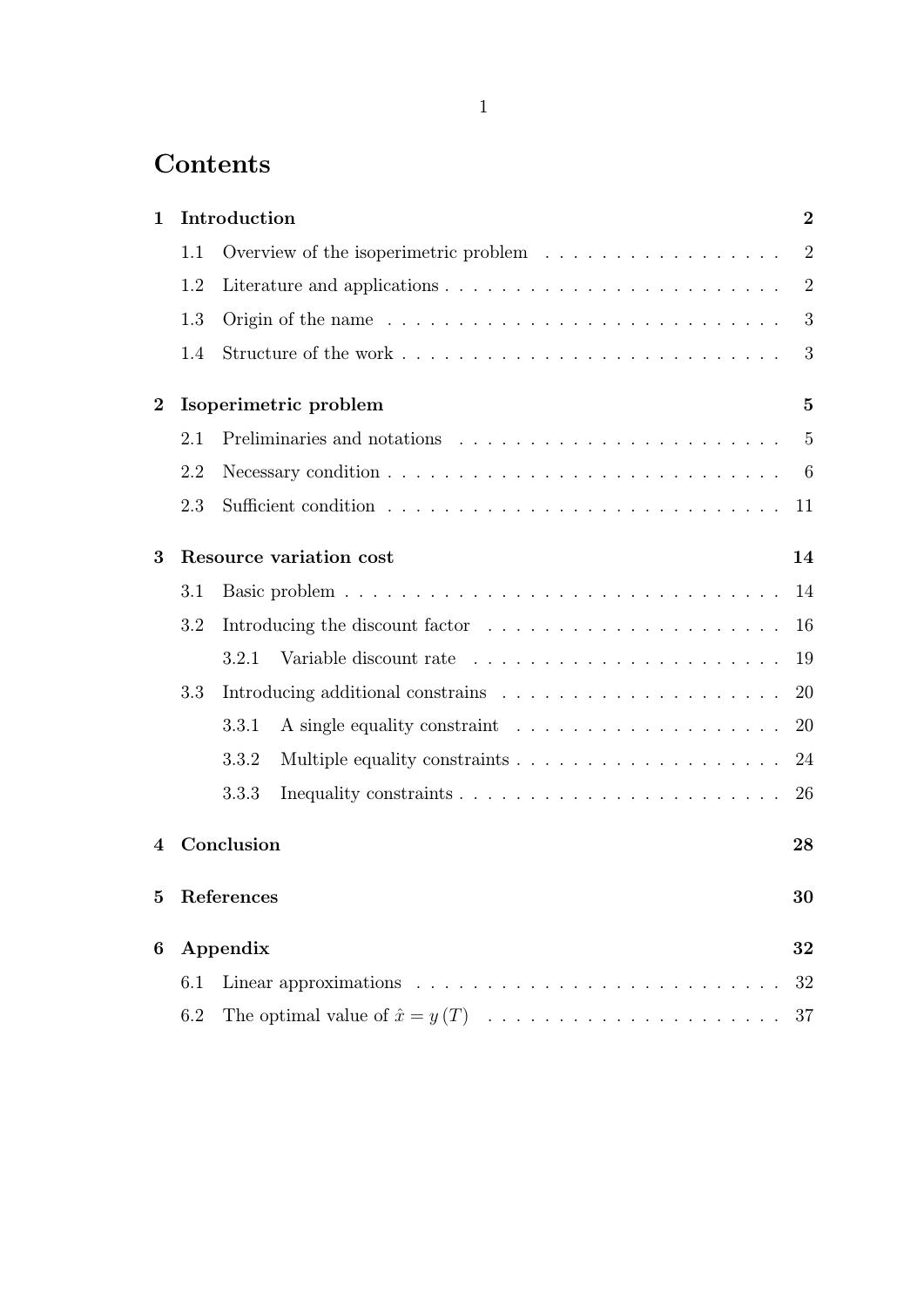# 1 Introduction

## 1.1 Overview of the isoperimetric problem

The calculus of variations, which by the  $20<sup>th</sup>$  century had become an established branch of modern mathematics, found its way to the focus of economists in the 1950s and 1960s when the Optimal control theory was developed. The work of L. S. Pontryagin, R. Bellman and others has since been built on by economists, management scientists and the like (Kamien and Schwartz, 1991, pp. 3–4).

A typical problem in the calculus of variations seeks to find a function which is a stationary point (e.g., a maximum point) of a functional, where the latter is typically in the form of a definite integral (Weisstein, 2010b). In optimal control theory, a pair or, more generally, a vector of functions is sought which maximizes a given functional.

Constraints are additional requirements we impose on the solution, thus narrowing the set of candidate solutions—the feasible set. Where the constraint is in the form of a definite integral, we speak of an isoperimetric constraint. The general class of problems in the calculus of variations that involve this type of constraints are called isoperimetric problems. This bachelor's thesis deals with a particular formulation of the isoperimetric problem, given in detail in Chapter 2.

#### 1.2 Literature and applications

A broad overview of optimal control problems is found in Bryson and Ho (1975, pp. 90–95) where isoperimetric problems are referred to as problems with "integral constraints". Berkovitz (1974, pp. 30 and 190) lists the isoperimetric problem as a possible formulation of the optimal control problem and gives its solution using the more general Pontryagin maximum principle. Kamien and Schwartz (1991, pp. 47– 51) treat the isoperimetric problem in a section of its own right and state the necessary condition for the existence of a solution.

Cullingford and Prideaux (1973) present an example of how the isoperimetric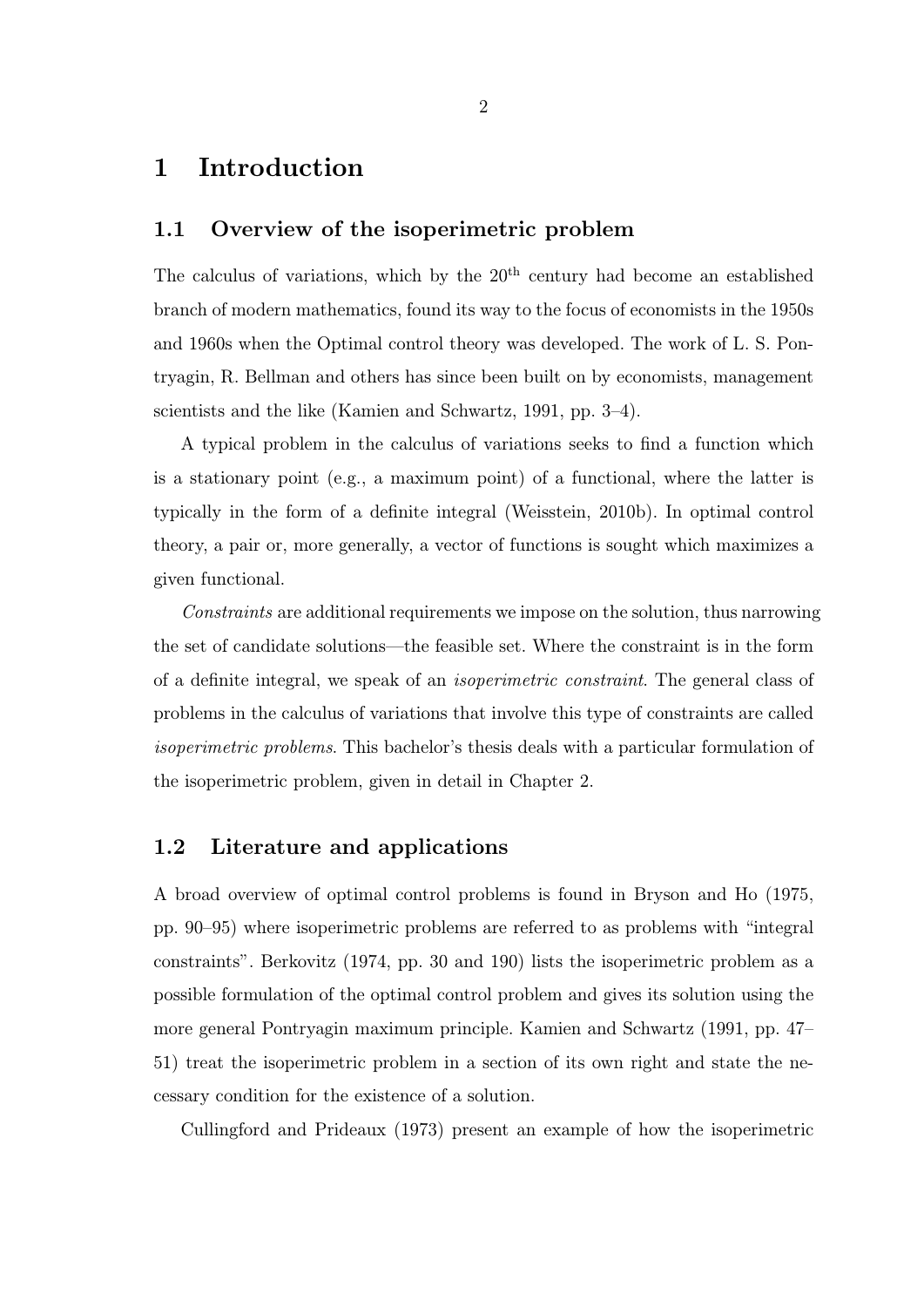problem might be applied to project planning. They seek to minimize the cost associated with the variation of a resource that is allocated to a task subject to the constraint that defines the total amount of resource used. The problem is developed in this bachelor's thesis (Chapter 3).

The isoperimetric problem can be applied to resource management where optimal path of extraction of an exhaustible resource is sought subject to a quantity constraint (Bobková, 2009).

Anjos et al. (2005) apply the isoperimetric problem to yield management. They seek to maximize revenue from the sale of airline tickets subject to a capacity constraint. Their method, which appears to have been adopted by an actual airline, is tested in Anjos et al. (2004).

## 1.3 Origin of the name

The isoperimetric problem draws its name from an ancient mathematical problem that traces back to Zenodorus (Wiegert, 2010). The problem asks to find a planar figure of a given perimeter that encloses the maximum possible area. Although the circle seemed to the ancient Greeks to be the obvious solution, this was not rigorously proved until 1841 by the Swiss mathematician Jakob Steiner (Weisstein, 2010a).

The "original" isoperimetric problem has been studied extensively since then, giving rise to various generalizations. For instance, the isoperimetric inequality on various manifolds is treated thoroughly in Chavel (2001), Harper (2004) deals with variants of the isoperimetric problem in graph theory, called edge-isoperimetric and vertex-isoperimetric problems, etc.

#### 1.4 Structure of the work

This bachelor's thesis is structured as follows. First come the introductory paragraphs on the background of the isoperimetric problem. Then, in Chapter 2, the problem is formulated along with all the necessary definitions. A necessary condition for the existence of a solution is given along with a detailed proof. The same is done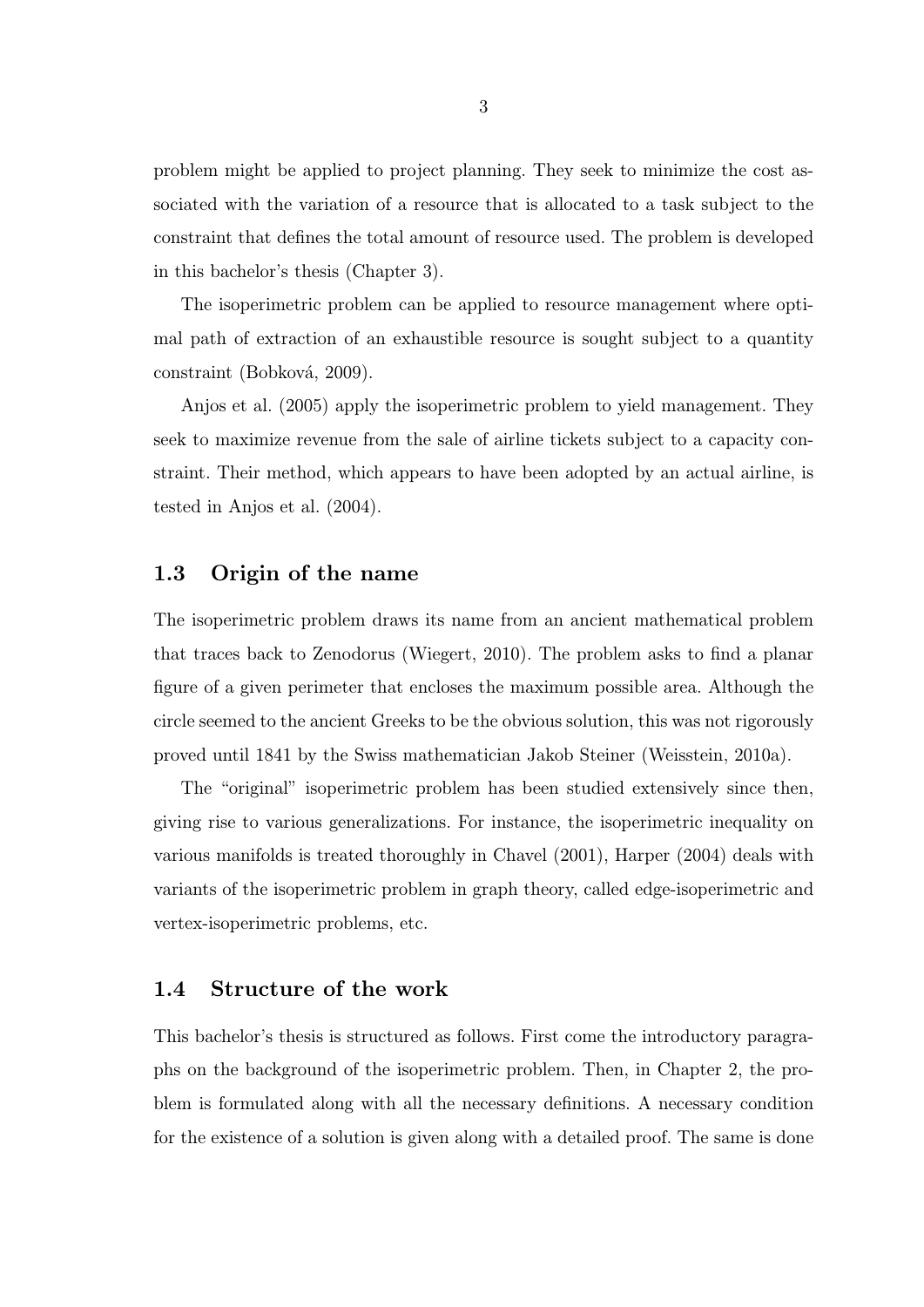for the sufficient condition for existence, which relies on a more stringent type of isoperimetric constraint.

In Section 3.1 the problem from Cullingford and Prideaux (1973) is analyzed. Section 3.2 presents a modification of the objective function by the introduction of a discount factor  $e^{-\rho t}$ . This approach seems, in some cases, to correspond better to real-world situations. In Section 3.3 I introduce additional constraints. This is done in three ways. First, one integral constraint is introduced and an explicit formula for the solution is given. Second, a possible formulation of the problem involving more such constraints is given. Third, the implications regarding inequality constraints are discussed.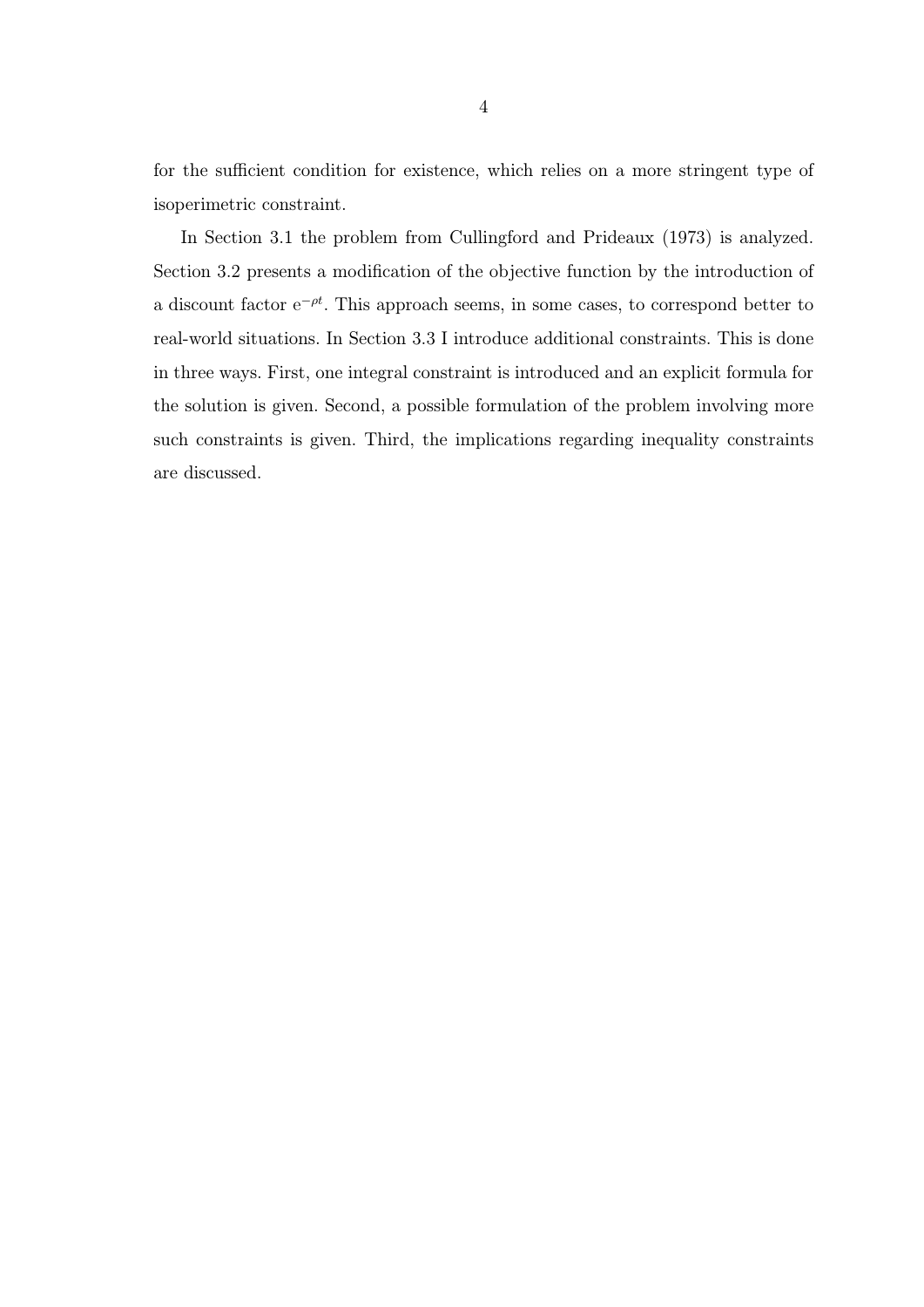# 2 Isoperimetric problem

### 2.1 Preliminaries and notations

This chapter gives insight into what Hadley and Kemp (1971, p. 22) call "the simplest problem in the calculus of variations". Let us first extend the notion of a continuously differentiable function.

**Definition** Let  $a, b \in \mathbb{R}, a < b$ . We say that a function  $x : [a, b] \to \mathbb{R}$  is of class  $C^1$ on [a, b], or  $x \in C^1[a, b]$ , if the function

$$
\dot{x}(t) = \begin{cases} \frac{dx}{dt}(a_+) & \text{for } t = a \\ \frac{dx}{dt}(t) & \text{for } t \in (a, b) \\ \frac{dx}{dt}(b_-) & \text{for } t = b \end{cases}
$$

exists and is continuous on  $[a, b]$ .<sup>[1]</sup>

**Definition** By  $C^1([0,T] \times \mathbb{R}^n)$ ,  $n \in \mathbb{N}$ , we denote the class of real-valued functions of  $n+1$  variables defined on  $[0,T] \times \mathbb{R}^n$ , with all their partial derivatives of first order continuous on  $(0, T) \times \mathbb{R}^n$ , which can be continuously extended on  $[0, T] \times \mathbb{R}^n$ .

**Definition** Let  $A, B, G_0, T \in \mathbb{R}, T > 0$  and let  $f, g \in C^1([0, T] \times \mathbb{R}^2)$ . Define functionals  $F, G : C^1[0,T] \to \mathbb{R}$  and set M as

$$
F(y) = \int_0^T f(t, y(t), \dot{y}(t)) dt,
$$
\n(1)

$$
G(y) = \int_0^T g(t, y(t), \dot{y}(t)) dt,
$$
\n(2)

$$
M = \{ y \mid y \in C^{1}[0, T], y(0) = A, y(T) = B, G(y) = G_{0} \}.
$$
 (3)

<sup>&</sup>lt;sup>[1]</sup>Briefly on properties of the set  $C^1$  [a, b]. First, it is a vector space over R. Second, all functions in  $C^1[a,b]$  are continuous on  $[a,b]$ , a fact that may be written as  $C^1[a,b] \subset C[a,b]$ . Third, if J is an interval such that  $[a, b] \subset J$  then the restriction of any function  $f \in C^1(J)$  to  $[a, b]$  is of class  $C^1$  on [a, b].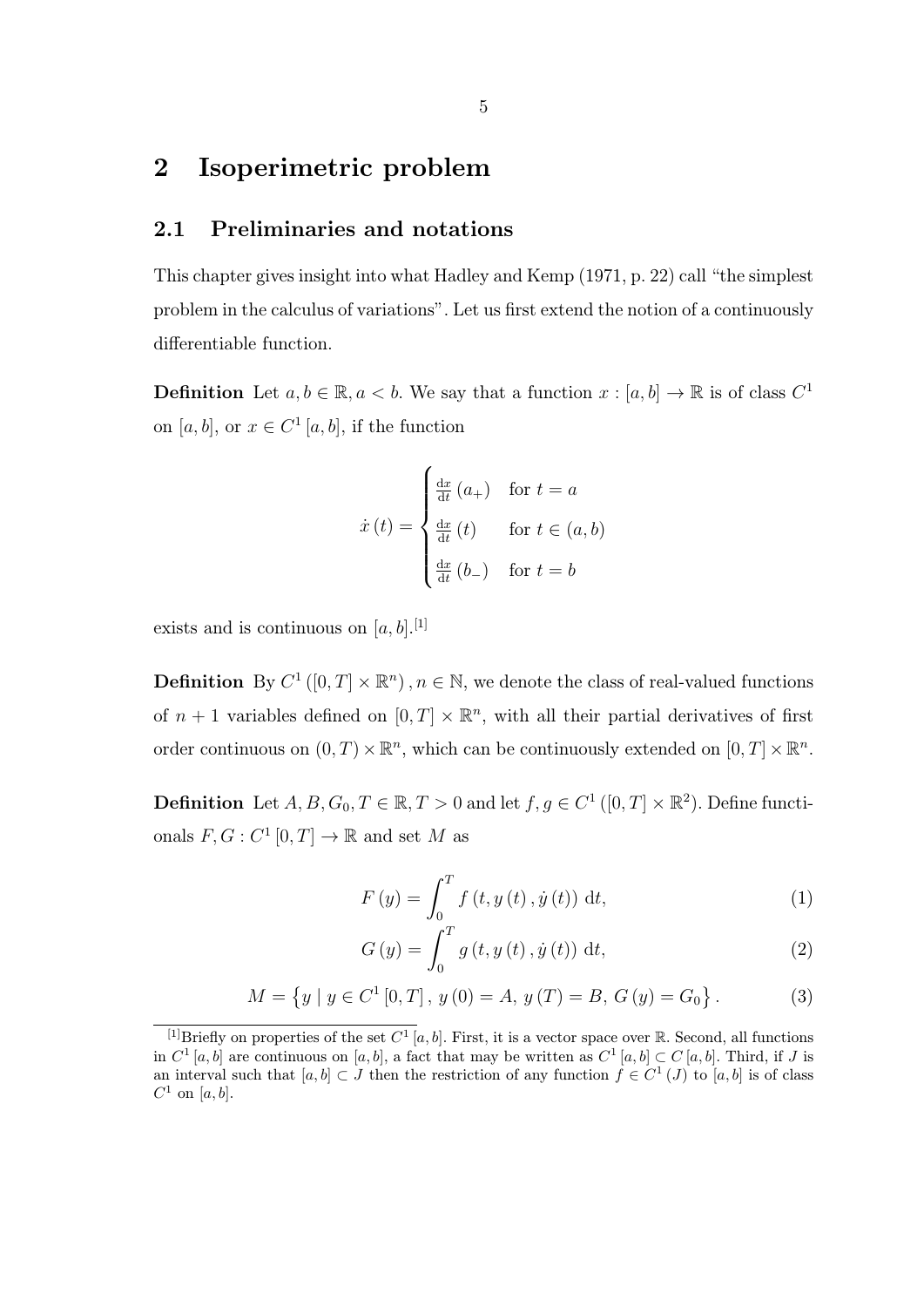We consider the following problem. Find  $y_0 \in M$  such that

$$
\forall y \in M \quad F(y) \le F(y_0). \tag{4}
$$

The functional F is called the *objective function*, the constraint  $G(y) = G_0$  the *isoperimetric constraint* and the constraints  $y(0) = A$ ,  $y(T) = B$  the terminal or boundary conditions. The set M of functions that satisfy all constraints (candidate solutions) is called the *feasible set*. The function  $y_0$  is called the *maximizer* of functional F on the set M.

In Sections 2.2 and 2.3 we derive necessary and sufficient conditions for the existence of a maximizer of F on M.

**Remark** Let  $i, n \in \mathbb{N}, i \leq n$ . The symbol  $\partial_i k$  shall denote the partial derivative of the function  $k: \mathbb{R}^n \to \mathbb{R}$  with respect to the *i*<sup>th</sup> variable, that is

$$
\partial_i k : [x_1, x_2, \dots, x_n] \to \frac{\partial k}{\partial x_i} (x_1, x_2, \dots, x_n).
$$
 (5)

In cases where a distinction between a vector and a scalar should be made the symbols printed in boldface denote vectors and vector-valued functions, e.g.,  $\mathbf{a} =$  $[a_1, a_2, \ldots, a_n]$  for  $\mathbf{a} \in \mathbb{R}^n$ .

#### 2.2 Necessary condition

**Definition** Denote  $X = \{h \mid h \in C^1[0,T], h(0) = h(T) = 0\}$  a vector subspace of  $C^{1}[0,T].$ 

**Definition** Let V be a vector space over R and  $a, h \in V$ . Let  $K : V \to \mathbb{R}$ . The directional derivative of K at point a in direction h is defined as

$$
\delta K(a, h) = \lim_{\tau \to 0} \frac{K(a + \tau h) - K(a)}{\tau}
$$
\n(6)

if the limit exists and is finite.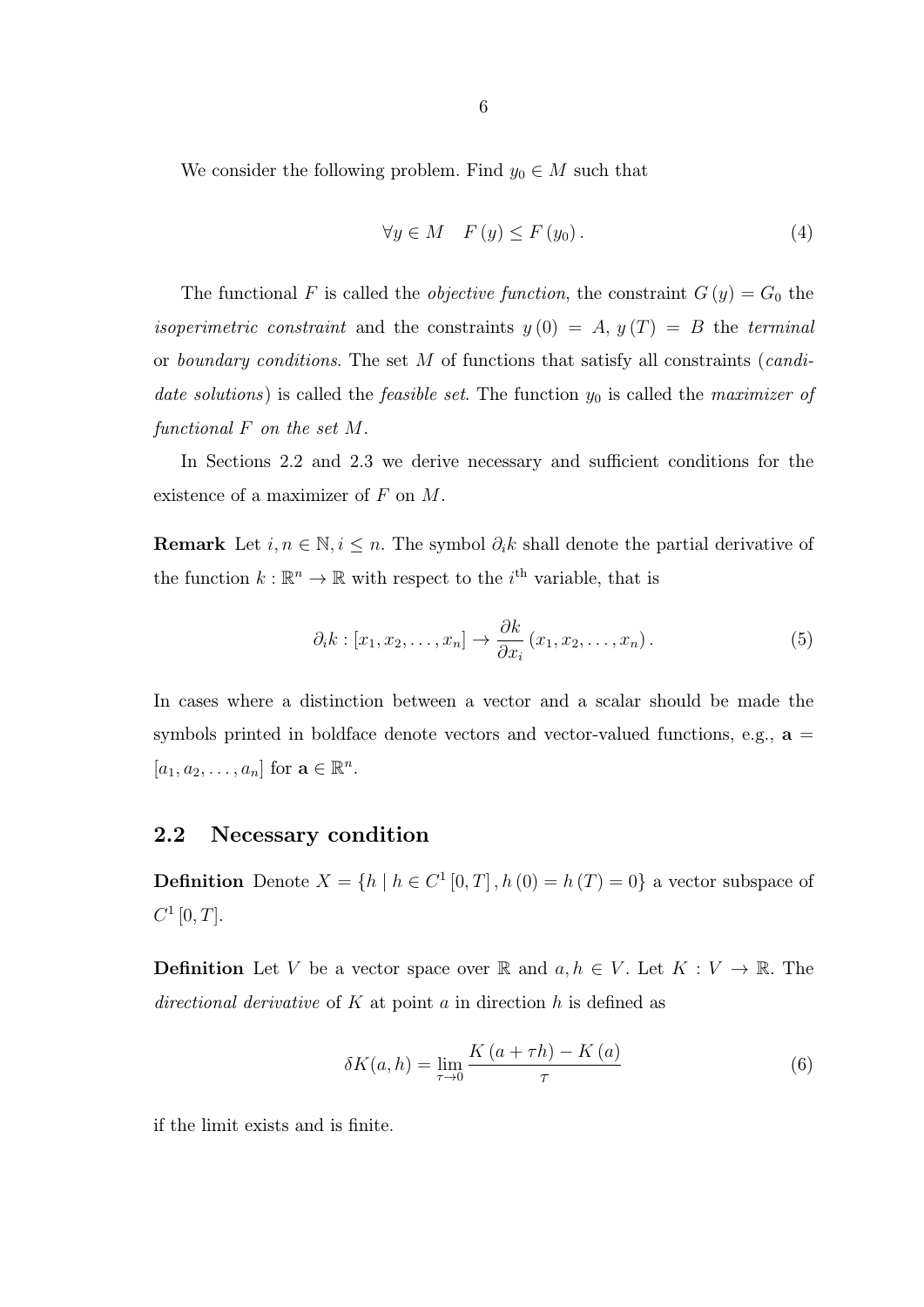**Lemma 1** Let x be a non-negative continuous function on  $[0, T]$  for which  $\int_0^T x(t) dt =$ 0. Then  $x(t) = 0$  for all  $t \in [0, T]$ .

**Proof** Let there be a  $t \in (0, T)$  satisfying  $x(t) > 0$ . Due to the continuity of x at point t there exists  $\delta > 0$  such that for all  $v \in (t - \delta, t + \delta) \cap [0, T] : x(v) > \frac{1}{2}$  $\frac{1}{2}x(t)$ . But  $\int_0^T x \, dv = \int_0^{t-\delta} x \, dv + \int_{t-\delta}^{t+\delta} x \, dv + \int_{t+\delta}^T x \, dv \ge 0 + 2\delta \frac{1}{2}$  $\frac{1}{2}x(t) + 0 = \delta x(t) > 0$  which contradicts the assumption that the integral be zero. For  $x(0) > 0$  or  $x(T) > 0$  we can proceed analogically. Therefore x must be identically zero on  $[0, T]$ , QED.

**Lemma 2 (Du Bois–Reymond Lemma)** Let  $a, b$  be continuous functions on  $[0, T]$ . Then

$$
\forall h \in X \quad \int_0^T \left( a(t) \, h(t) + b(t) \, \dot{h}(t) \right) \, \mathrm{d}t = 0 \tag{7}
$$

if and only if  $\dot{b}$  exists and  $\dot{b}(t) = a(t)$  for all  $t \in [0, T]$ .

**Proof** Let (7) hold. Since a is continuous on  $[0, T]$  it has a Riemann integral on [0, T]. Let A be one of the antiderivatives. Define  $w: t \to \alpha t + \int_0^t (b(u) - A(u)) du$ where  $\alpha \in \mathbb{R}$  is chosen so that  $w(T) = 0$ . Then obviously  $w \in X$  and we can write

$$
0 = \int_0^T (aw + b\dot{w}) dt = [Aw]_0^T + \int_0^T (-A\dot{w} + b\dot{w}) dt =
$$
(8)

$$
= \int_0^T \dot{w} (b - A) dt = \int_0^T \dot{w} (b - A + \alpha) dt = \tag{9}
$$

$$
= \int_0^T (b - A + \alpha) (b - A + \alpha) dt = \int_0^T (b - A + \alpha)^2 dt.
$$
 (10)

In (8) we integrate aw by parts. In (9) we use the fact that  $A(T)w(T) =$  $A(0) w(0) = 0$  and that  $\int_0^T \alpha \dot{w} dt = \alpha w(T) - \alpha w(0) = 0$ . In (10) we substitute for  $\dot{w}$ .

Finally, application of Lemma 1 to the function  $x = (b - A + \alpha)^2$  which is obviously non-negative and continuous on [0, T] yields  $(b - A + \alpha)^2 = 0$ , or  $b = A - \alpha$ , for all  $t \in [0, T]$ . Thus, on  $[0, T]$ , b is identical to  $A - \alpha$ , the derivative of which exists and is equal to a.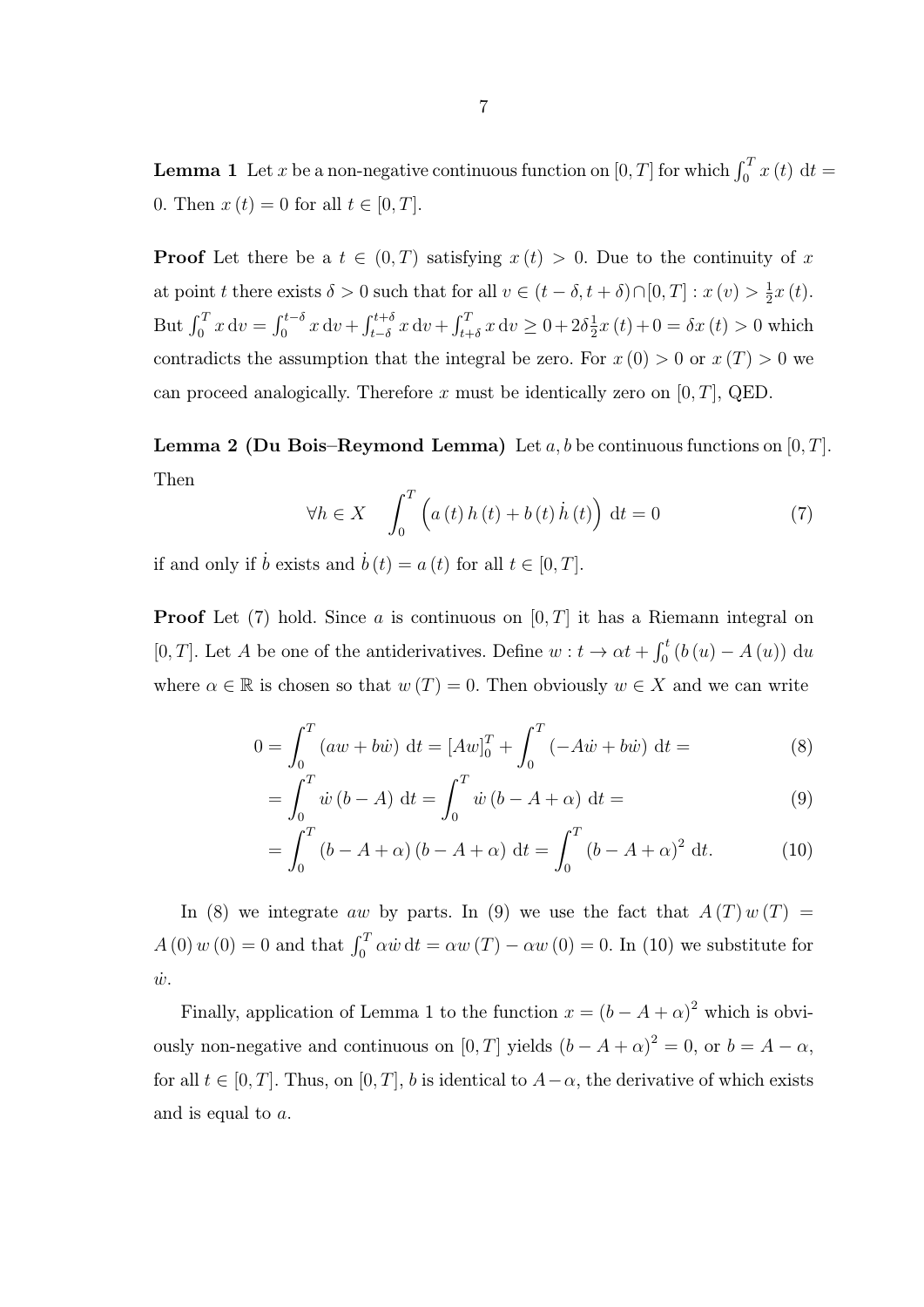Conversely, suppose that  $\dot{b}$  exists and  $\dot{b}(t) = a(t)$  for all  $t \in [0, T]$ . Then

$$
\int_0^T \left( a(t) h(t) + b(t) h(t) \right) dt = b(T) h(T) - b(0) h(0) = 0
$$

for all  $h \in X$ , QED.

**Definition** Let  $k \in C^1([0, T] \times \mathbb{R}^2)$ ,  $y \in C^1[0, T]$  and let  $\frac{d}{dt} \partial_3 k(t, y(t), \dot{y}(t))$  exist<sup>[2]</sup> and be finite on  $[0, T]$ . We say that the pair  $(k, y)$  satisfies the Euler–Lagrange equation if

$$
\forall t \in [0, T] \quad \partial_2 k(t, y(t), \dot{y}(t)) - \frac{\mathrm{d}}{\mathrm{d}t} \partial_3 k(t, y(t), \dot{y}(t)) = 0.
$$

**Lemma 3** Let  $k \in C^1([0,T] \times \mathbb{R}^2)$ ,  $y \in C^1[0,T]$  and let  $K : C^1[0,T] \to \mathbb{R}$  be defined as  $K(y) = \int_0^T k(t, y(t), \dot{y}(t)) dt$ . Then  $(k, y)$  satisfies the Euler-Lagrange equation if and only if

$$
\forall h \in X \quad \delta K(y, h) = 0. \tag{11}
$$

Proof Let us write, using (6),

$$
\delta K(y, h) = \lim_{\tau \to 0} \frac{K(y + \tau h) - K(y)}{\tau} = \lim_{\tau \to 0} \int_0^T \psi(t, \tau) dt
$$

where  $\psi$  is defined as

$$
\psi(t,\tau) = \begin{cases} \frac{1}{\tau} \left( k \left( t, y(t) + \tau h(t), \dot{y}(t) + \tau \dot{h}(t) \right) - k(t, y(t), \dot{y}(t)) \right) & \text{for } \tau \neq 0, \\ h(t) \, \partial_2 k(t, y(t), \dot{y}(t)) + \dot{h}(t) \, \partial_3 k(t, y(t), \dot{y}(t)) & \text{for } \tau = 0. \end{cases}
$$

Due to both y and k being continuously differentiable, the limit  $\lim_{\tau\to 0} \psi(t,\tau)$  exists and is finite for every t. From the Chain Rule it follows that it is equal to  $\psi(t,0)$ . Therefore  $\psi$  is continuous on  $[0, T] \times \mathbb{R}$  and, according to Rektorys (2000, p. 510),

$$
\lim_{\tau \to 0} \int_0^T \psi(t, \tau) dt = \int_0^T \psi(t, 0) dt.
$$

<sup>&</sup>lt;sup>[2]</sup>in the sense that the function  $t \to \partial_3 k(t, y(t), \dot{y}(t))$  is of class  $C^1$  on  $[0, T]$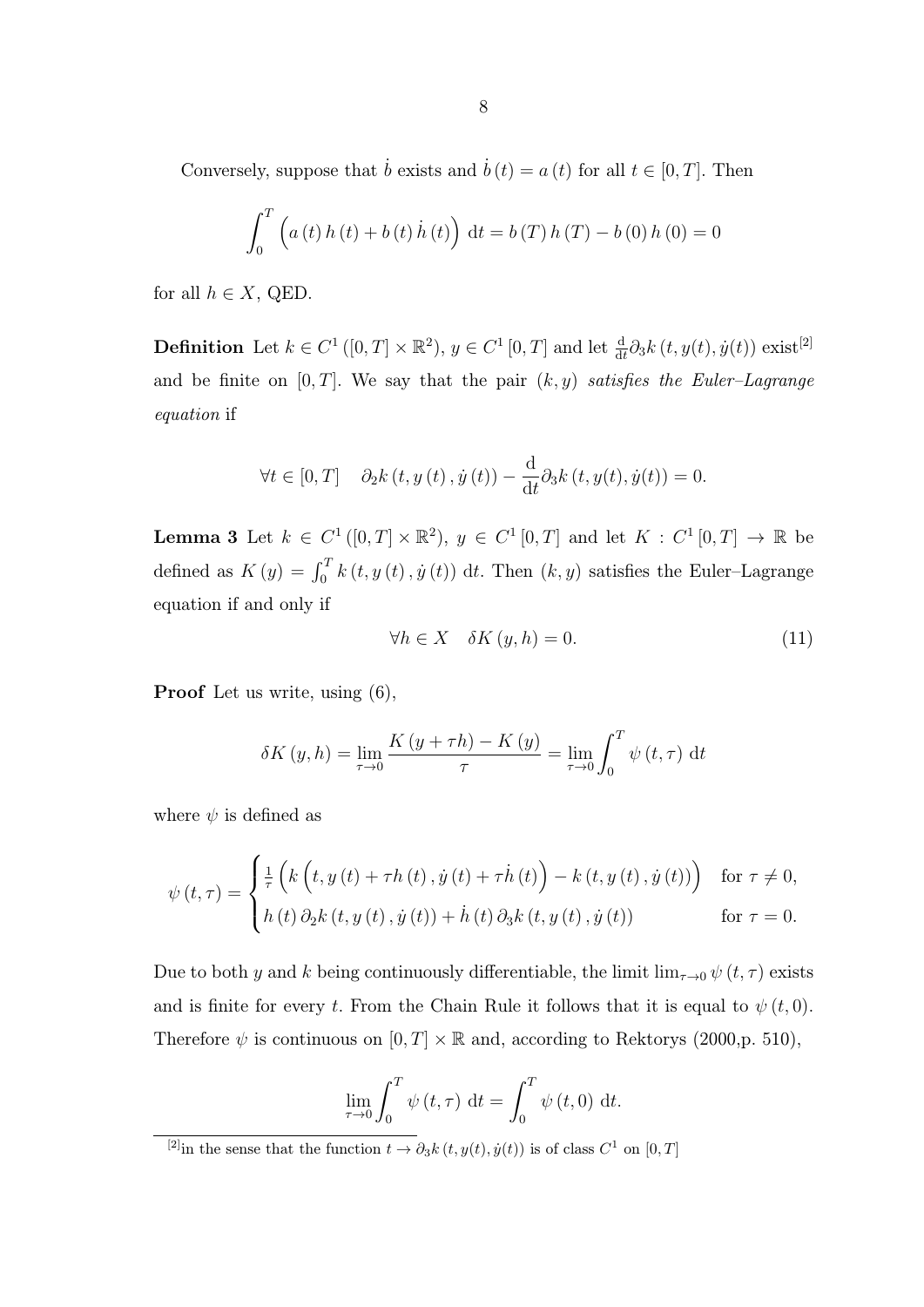Thus

$$
\delta K(y, h) = \int_0^T \left( h(t) \, \partial_2 k(t, y(t), \dot{y}(t)) + \dot{h}(t) \, \partial_3 k(t, y(t), \dot{y}(t)) \right) \, \mathrm{d}t. \tag{12}
$$

Define  $a: t \to \partial_2 k(t, y(t), \dot{y}(t)), b: t \to \partial_3 k(t, y(t), \dot{y}(t)).$  As an easy consequence of the continuity of  $\partial_2 k$  on  $[0,T] \times \mathbb{R}^2$  and the continuity of y and y on  $[0,T]$  we obtain the continuity of both  $a, b$  on  $[0, T]$ . According to (12) and Lemma 2, statement (11) holds if and only if b is of class  $C^1$  on  $[0, T]$  and

$$
\forall t \in [0, T] \quad \partial_2 k(t, y(t), \dot{y}(t)) = \frac{\mathrm{d}}{\mathrm{d}t} \partial_3 k(t, y(t), \dot{y}(t)), \tag{13}
$$

where  $\frac{d}{dt}$  stands for respective one-sided derivatives for  $t \in \{0, T\}$ . But this is equivalent to the statement that  $(k, y)$  satisfies the Euler–Lagrange equation, QED.

Theorem 4 (Implicit function theorem) Let  $\mathbf{z} \in \mathbb{R}^4$ ,  $\varphi : \mathbb{R}^4 \to \mathbb{R}^2$ ,  $\varphi_1, \varphi_2 \in \mathbb{R}^4$  $C^1(\mathbb{R}^4)$ ,  $\varphi(\mathbf{z}) = \mathbf{0}$  and let the matrix

$$
\begin{bmatrix}\n\partial_3\varphi_1(\mathbf{z}) & \partial_4\varphi_1(\mathbf{z}) \\
\partial_3\varphi_2(\mathbf{z}) & \partial_4\varphi_2(\mathbf{z})\n\end{bmatrix}
$$

be nonsingular. Then there exist neighborhoods  $U \subset \mathbb{R}^2$  of  $[z_1, z_2]$  and  $V \subset \mathbb{R}^2$ of  $[z_3, z_4]$  such that for each  $u \in U$  there exists a unique  $v \in V$  which satisfies  $\boldsymbol{\varphi}(u_1, u_2, v_1, v_2) = \mathbf{0}.$ 

**Theorem 5 (Necessary condition)** Let  $y_0 \in M$  be a maximizer of F on M. Then either  $(g, y_0)$  satisfies the Euler–Lagrange equation or there exists  $\lambda \in \mathbb{R}$  such that  $(f + \lambda g, y_0)$  satisfies the Euler–Lagrange equation.

Proof The proof follows the idea of Alexejev et al. (1991, pp. 66–69). Suppose that  $y_0$  is a maximizer of F on M and  $(g, y_0)$  does not satisfy the Euler–Lagrange equation. By Lemma 3 there exists  $y \in X$  such that  $\delta G(y_0, y) \neq 0$ . Let x be any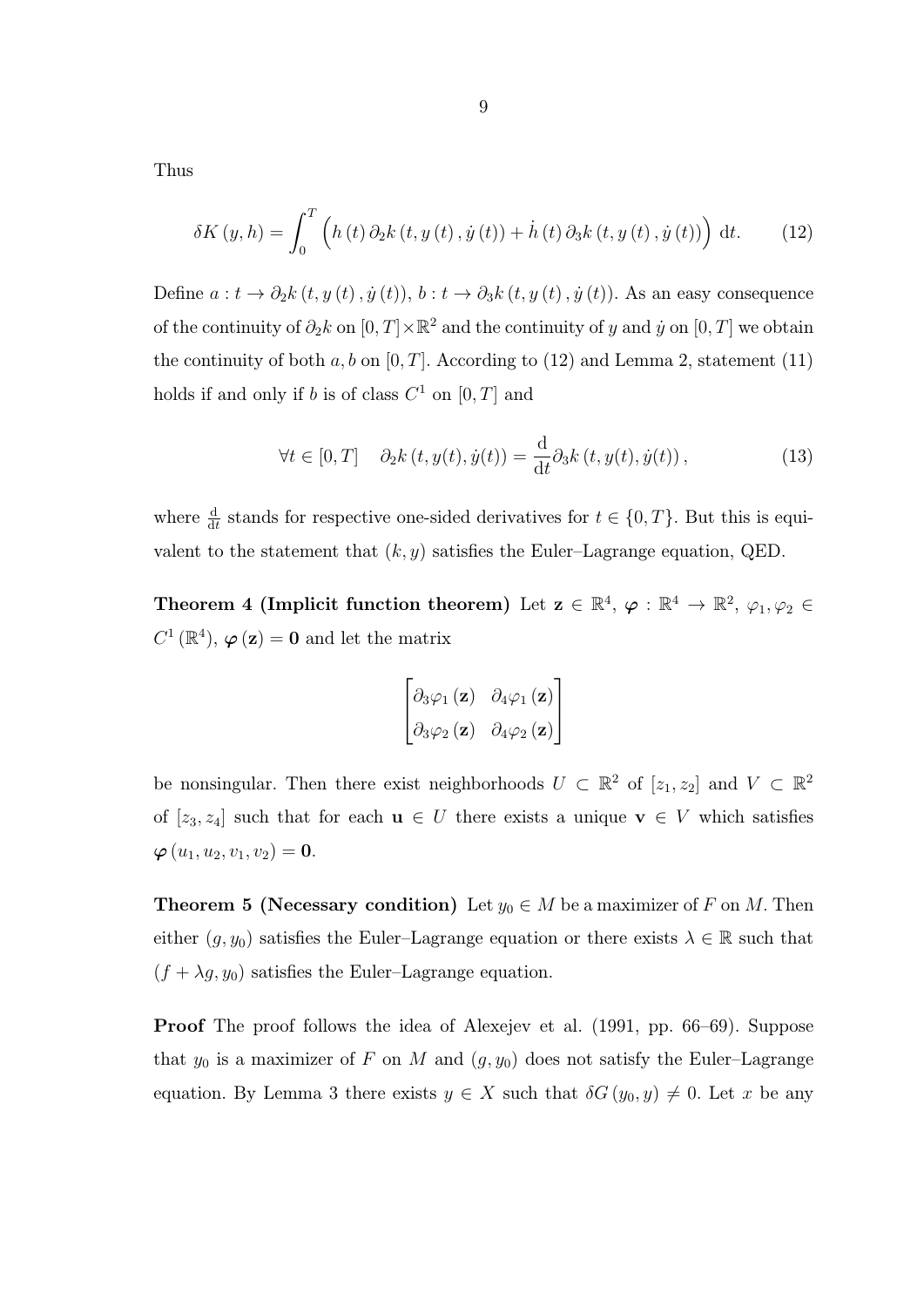function from X and let us define  $\varphi^{x,y} : \mathbb{R}^4 \to \mathbb{R}^2$  as

$$
\varphi^{x,y}(\mathbf{z}) = \begin{bmatrix} F(y_0 + z_3x + z_4y) - z_1 \\ G(y_0 + z_3x + z_4y) - z_2 \end{bmatrix}.
$$

From the assumption that  $f, g \in C^1([0,T] \times \mathbb{R}^2)$  it follows that  $\varphi_1^{x,y}$  $j_1^{x,y}, \varphi_2^{x,y} \in C^1(\mathbb{R}^4).$ Let  $\mathbf{z} = [F(y_0), G(y_0), 0, 0]$ . Note that  $\boldsymbol{\varphi}^{x,y}(\mathbf{z}) = \mathbf{0}$  and that there exists finite

$$
\partial_3 \varphi_1^{x,y} (\mathbf{z}) = \lim_{\tau \to 0} \frac{\varphi_1^{x,y} (F(y_0), G(y_0), \tau, 0) - \varphi_1^{x,y} (\mathbf{z})}{\tau} =
$$
  
= 
$$
\lim_{\tau \to 0} \frac{F(y_0 + \tau x) - F(y_0) - F(y_0) + F(y_0)}{\tau} = \delta F(y_0, x).
$$

It is similarly shown that

$$
\mathbb{D}_{x,y} = \begin{bmatrix} \partial_3 \varphi_1^{x,y}(\mathbf{z}) & \partial_4 \varphi_1^{x,y}(\mathbf{z}) \\ \partial_3 \varphi_2^{x,y}(\mathbf{z}) & \partial_4 \varphi_2^{x,y}(\mathbf{z}) \end{bmatrix} = \begin{bmatrix} \delta F(y_0, x) & \delta F(y_0, y) \\ \delta G(y_0, x) & \delta G(y_0, y) \end{bmatrix} . \tag{14}
$$

Assume towards contradiction that  $\mathbb{D}_{x,y}$  is nonsingular for some  $x \in X$ . Then all assumptions for Theorem 4 hold and for any sufficiently small  $\epsilon > 0$  there exists  $\mathbf{v} \in \mathbb{R}^2$  such that

$$
\varphi^{x,y} \left( F \left( y^0 \right) + \epsilon, G \left( y^0 \right), v_1, v_2 \right) = \\ = \begin{bmatrix} F \left( y_0 + v_1 x + v_2 y \right) - F \left( y_0 \right) - \epsilon \\ G \left( y_0 + v_1 x + v_2 y \right) - G \left( y_0 \right) \end{bmatrix} = \begin{bmatrix} 0 \\ 0 \end{bmatrix} . \tag{15}
$$

Denote  $y_{\epsilon}(t) = y_0(t) + v_1 x(t) + v_2 y(t)$ ,  $t \in [0, T]$ . Obviously  $y_{\epsilon}(0) = y_0(0) = A$ ,  $y_{\epsilon}(T) = y_0(T) = B$ . From (15) it follows that  $G(y_{\epsilon}) = G(y_0) = G_0$ , thus  $y_{\epsilon} \in M$ , but  $F(y_\epsilon) = F(y_0) + \epsilon > F(y_0)$ , so  $y_0$  is not a maximizer of F on M. This is in contradiction with the assumptions and consequently for all  $x \in X$  the matrix  $\mathbb{D}_{x,y}$ must be singular. We can write

$$
\forall x \in X \quad \frac{\det \mathbb{D}_{x,y}}{\delta G(y_0, y)} = \delta F(y_0, x) - \frac{\delta F(y_0, y)}{\delta G(y_0, y)} \delta G(y_0, x) = 0. \tag{16}
$$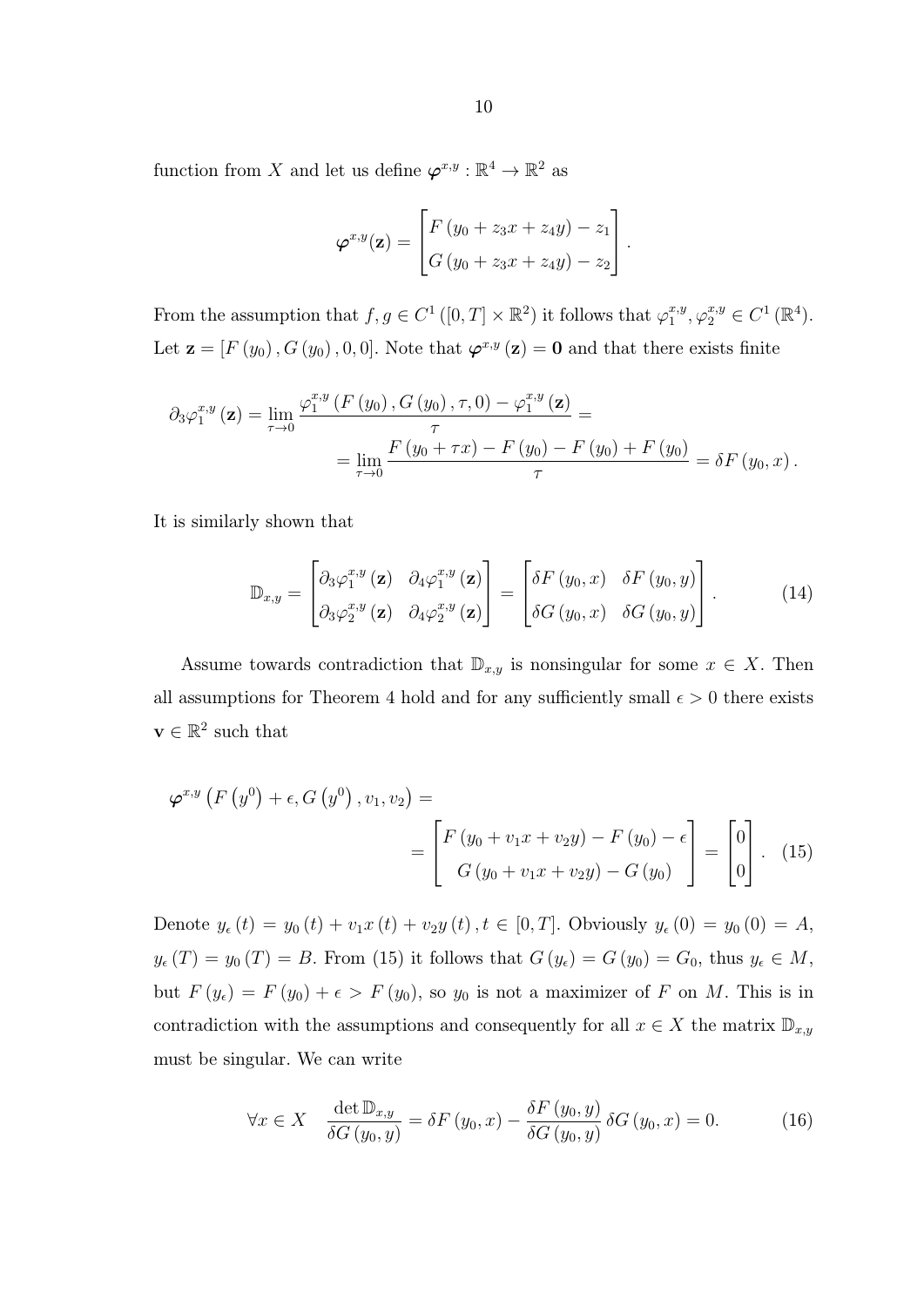Finally, put

$$
\lambda = -\frac{\delta F(y_0, y)}{\delta G(y_0, y)}.
$$

From the fact that  $x \in X$  has been chosen arbitrarily, from (6) and from (16) it follows immediately that

$$
\forall x \in X \quad \delta(F + \lambda G)(y_0, x) = 0
$$

which is, by Lemma 3, equivalent to the statement that  $(f + \lambda g, y_0)$  satisfies the Euler–Lagrange equation, QED.

## 2.3 Sufficient condition

Under certain circumstances we are able to guarantee the existence of a solution of the isoperimetric problem.

**Lemma 6** Let  $g \in C^1([0,T] \times \mathbb{R}^2)$  be such that

$$
g(t, a_1, b_1) + g(t, a_2, b_2) = g(t, a_1 + a_2, b_1 + b_2)
$$
\n(17)

for all  $t \in [0, T]$  and all  $a_1, a_2, b_1, b_2 \in \mathbb{R}$ . Then M is convex.

**Proof** From (17) and from the fact that g is continuous on  $[0, T] \times \mathbb{R}^2$  it follows that

$$
g(t, \eta a, \eta b) = \eta g(t, a, b) \tag{18}
$$

for all  $t \in [0, T]$  and all  $\eta, a, b \in \mathbb{R}$ . Let  $y_1, y_2 \in M$ ,  $\tau \in [0, 1]$  and let  $y = \tau y_1 +$  $(1 - \tau) y_2$  on [0, T]. It is easily verified that  $y \in C^1[0,T]$ ,  $y(0) = A$ ,  $y(T) = B$ . Furthermore, using (17) and (18),

$$
G(y) = \int_0^T g(t, \tau y_1(t) + (1 - \tau) y_2(t), \tau \dot{y}_1(t) + (1 - \tau) \dot{y}_2(t)) dt =
$$
  
= 
$$
\int_0^T (\tau g(t, y_1(t), \dot{y}_1(t)) + (1 - \tau) g(t, y_2(t), \dot{y}_2(t))) dt =
$$
  
= 
$$
\tau G(y_1) + (1 - \tau) G(y_2) = G_0.
$$
 (19)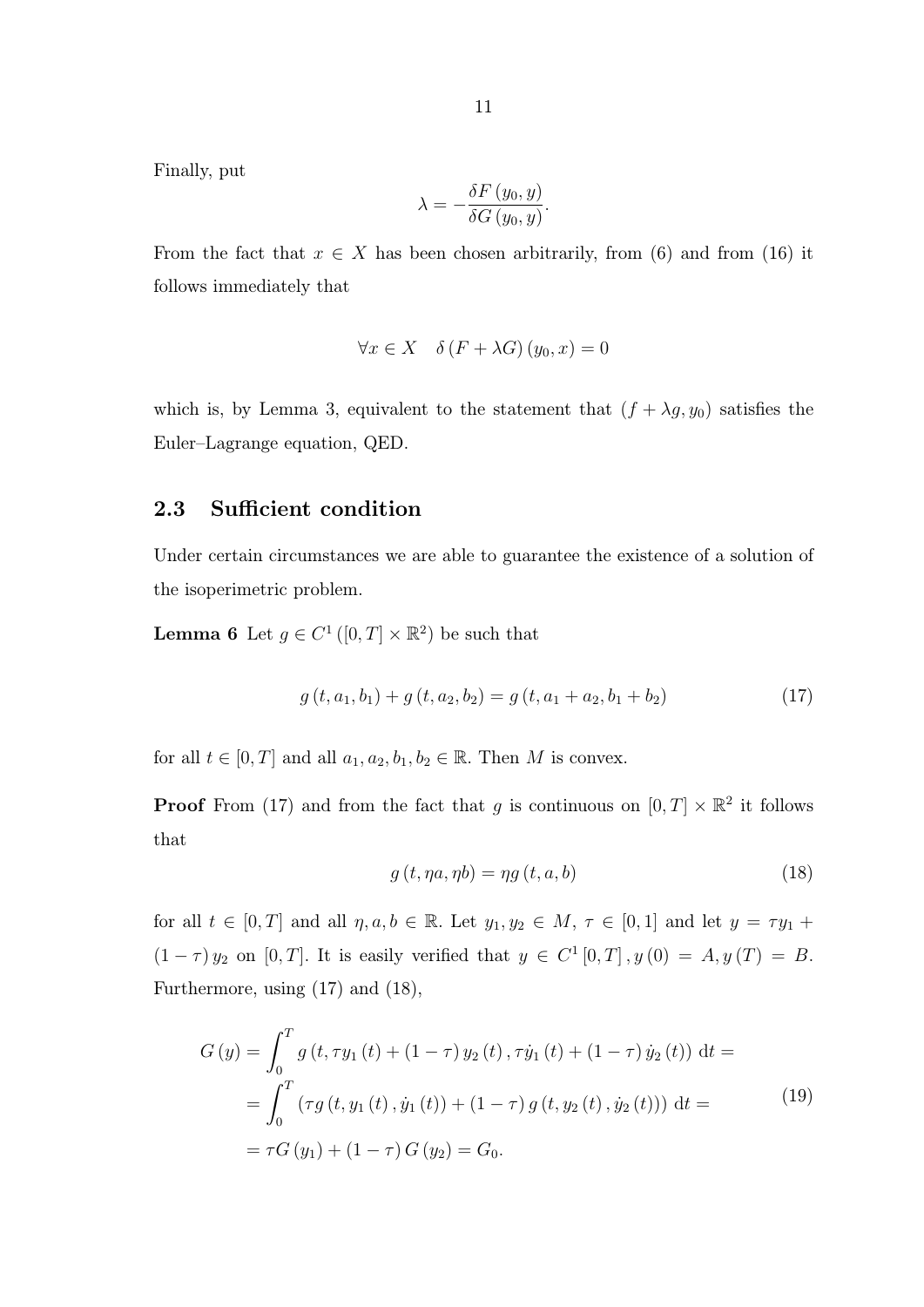Thus  $y \in M$ , QED.

**Definition** Let V be a vector space over R. Let  $K: V \to \mathbb{R}$ . Let S be a convex subset of V. The functional K is concave on S if for all  $x_1, x_2 \in S$  and all  $\tau \in [0,1]$ 

$$
K(\tau x_1 + (1 - \tau) x_2) \ge \tau K(x_1) + (1 - \tau) K(x_2)
$$
\n(20)

**Lemma 7** Let the bivariate functions  $f_t: \mathbf{u} \to f(t, u_1, u_2)$  be concave on  $\mathbb{R}^2$  for all  $t \in [0, T]$ . Then F is concave on  $C^1[0, T]$ .

**Proof** Assuming the concavity of  $f_t$ 's and using (20) we can write

$$
\forall t \in [0, T], \forall y_1, y_2 \in C^1 [0, T], \forall \tau \in [0, 1]:
$$
  

$$
f_t(\tau y_1(t) + (1 - \tau) y_2(t), \tau \dot{y}_1(t) + (1 - \tau) \dot{y}_2(t)) \ge
$$
  

$$
\ge \tau f_t (y_1(t), \dot{y}_1(t)) + (1 - \tau) f_t (y_2(t), \dot{y}_2(t))
$$

Therefore, for all  $y_1, y_2 \in C^1[0, T]$  and all  $\tau \in [0, 1]$ ,

$$
\int_{0}^{T} f(t, \tau y_{1}(t) + (1 - \tau) y_{2}(t), \tau \dot{y}_{1}(t) + (1 - \tau) \dot{y}_{2}(t)) dt \ge
$$
\n
$$
\ge \tau \int_{0}^{T} f(t, y_{1}(t), \dot{y}_{1}(t)) dt + (1 - \tau) \int_{0}^{T} f(t, y_{2}(t), \dot{y}_{2}(t)) dt
$$

which is precisely the statement of concavity of F on  $C^1[0,T]$ , QED.

**Theorem 8 (Sufficient condition)** Let g be as in Lemma 6 and let F be concave on M,  $y_0 \in M$  and let  $\lambda \in \mathbb{R}$  be such that  $(f + \lambda g, y_0)$  satisfies the Euler–Lagrange equation. Then  $y_0$  is a maximizer of F on M.

**Proof** Define  $L = F + \lambda G$  on  $C^1[0, T]$ . By Lemma 6 M is convex. Assuming the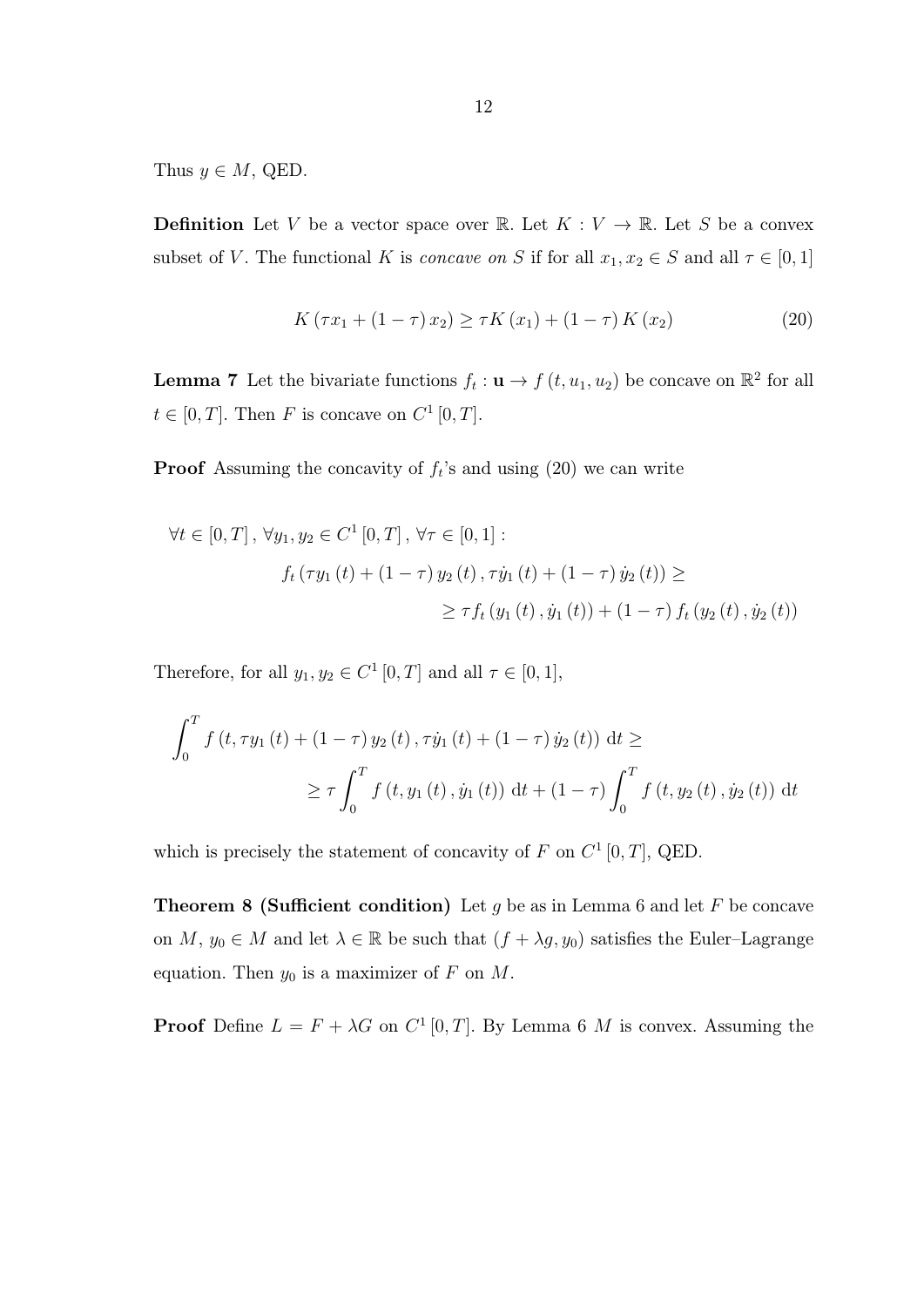concavity of  $F$  on  $M$  and using (19) we can write, for all  $z \in M$  and all  $\tau \in (0,1]$ ,

$$
F(\tau z + (1 - \tau) y_0) + \lambda G_0 \ge \tau F(z) + (1 - \tau) F(y_0) + \lambda G_0
$$
  

$$
F(y_0 + \tau (z - y_0)) + \lambda G(y_0 + \tau (z - y_0)) \ge F(y_0) + \lambda G(y_0) + \tau (F(z) - F(y_0))
$$
  

$$
\frac{L(y_0 + \tau (z - y_0)) - L(y_0)}{\tau} \ge F(z) - F(y_0).
$$

Now  $z - y_0 \in X$  for all  $z \in M$  and by Lemma 3  $\delta L(y_0, h) = 0$  for all  $h \in X$ . Thus for all  $z\in M$ 

$$
0 = \delta L (y_0, z - y_0) = \lim_{\tau \to 0+} \frac{L (y_0 + \tau (z - y_0)) - L (y_0)}{\tau} \ge F (z) - F (y_0),
$$

implying that  $y_0$  is a maximizer of  $F$  on  $M$ , QED. (Both the limit and the directional derivative exist by assumption.)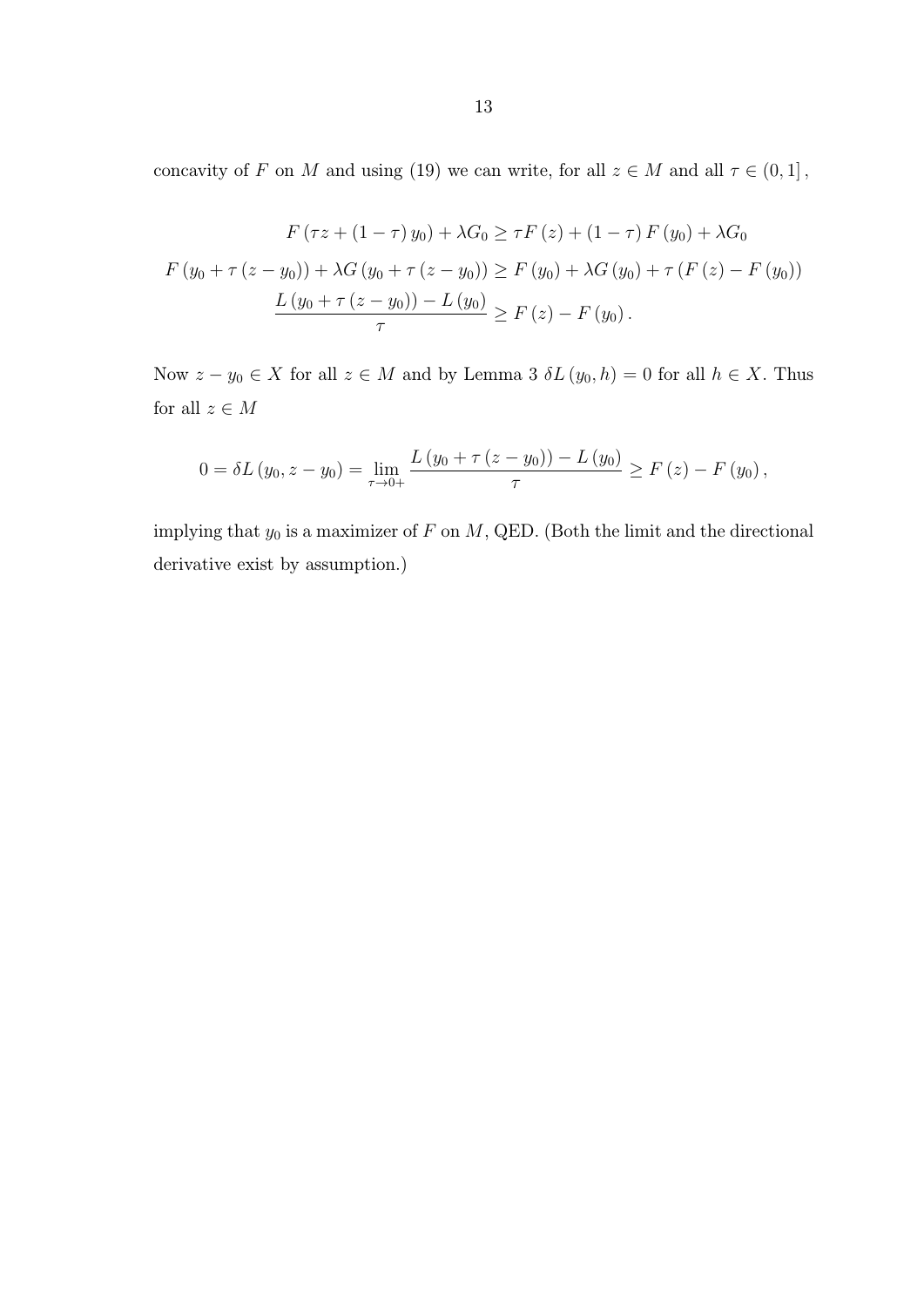# 3 Resource variation cost

## 3.1 Basic problem

In their brief article dealing with project planning, Cullingford and Prideaux (1973) present a simple application of calculus of variations. In this section we repeat shortly the main idea of the paper.

Let  $W \in \mathbb{R}$  and let other notation be the same as in Chapter 2. The problem is to find a maximizer  $y_0$  of the functional

$$
F_0(y) = \int_0^T -\dot{y}^2(t) dt
$$
 (21)

subject to

$$
y(0) = 0
$$

$$
y(T) = 0
$$

$$
\int_0^T y(t) dt = W
$$

In this mathematical formulation  $y$  stands for the volume of a resource (e.g., labour) allocated to a task at a particular point of time  $t$ . The task must be finished by time  $T$  and its size, measured by the total resource used (e.g., man-hours) is defined to be W—this is the isoperimetric constraint. The functional  $(-F_0)$  is called the resource variation cost function and the problem that of minimization of the resource variation cost. The maximizer  $y_0$  is called the optimal resource profile.

Cullingford and Prideaux (1973) also address a number of other problems such as the finding of an optimal project duration, T. As much as such problems form standard part of the calculus of variations, they are not discussed in this paper.

Proposition 9 Problem (21) has a unique solution

$$
y_0(t) = 6\frac{W}{T^3}t(T-t).
$$
 (22)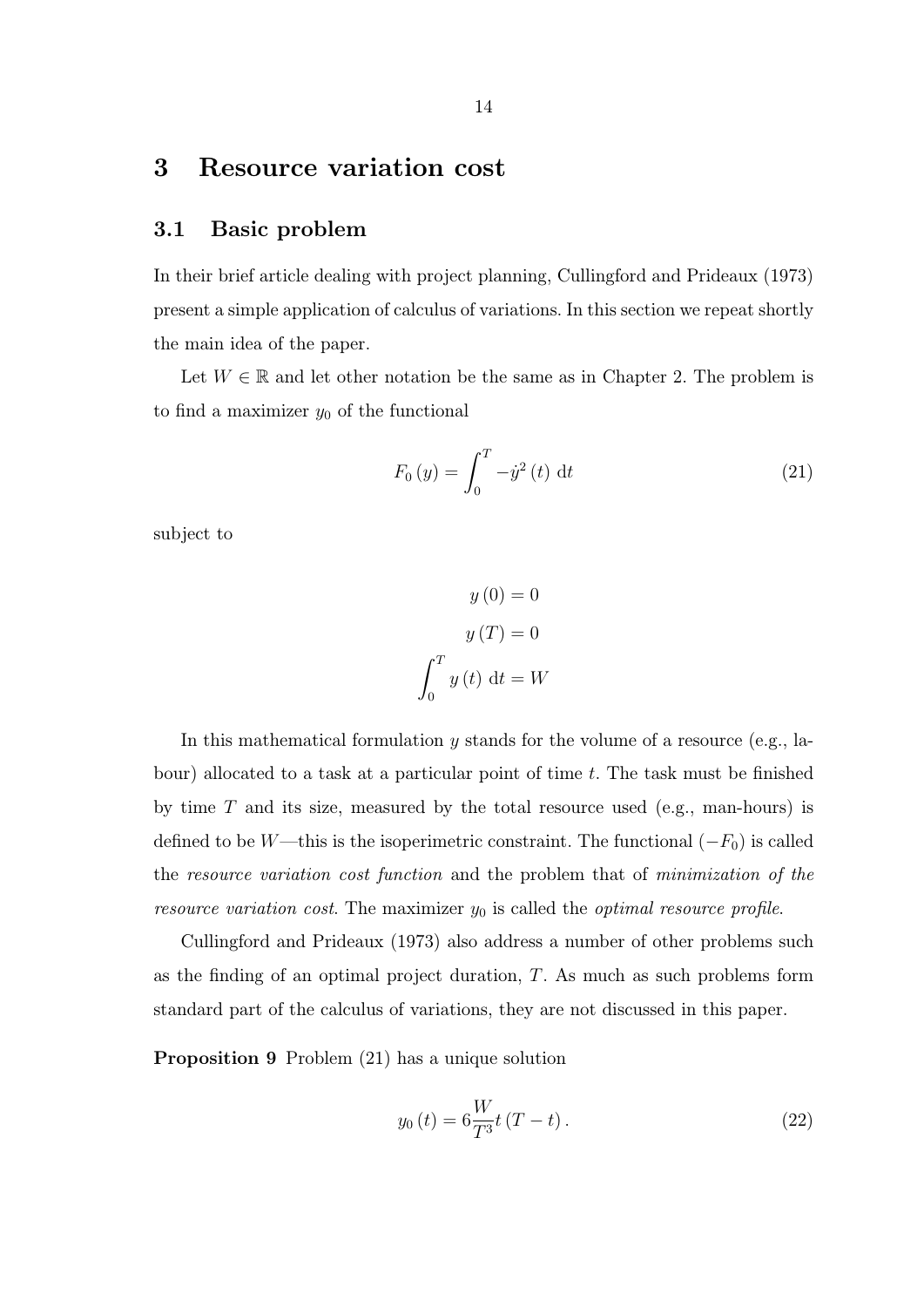on  $[0, T]$ .

**Proof** In terms of the notation from Section 2 we have  $F = F_0$ ,  $f(t, y, \dot{y}) = -\dot{y}^2$ ,  $g(t, y, \dot{y}) = y$ ,  $G_0 = W$  and  $A = B = 0$ . The feasible set is therefore  $M =$  $\left\{y \middle| y \in C^{1}[0, T], y(0) = y(T) = 0, \int_{0}^{T} y(t) dt = W\right\}$ 

From Lemma 6 it follows that  $M$  is convex and from Lemma 7 it follows that  $F$ is concave on M. We intend to use Theorem 8. Let  $y_0 \in C^1[0,T]$  and  $\lambda \in \mathbb{R}$ . The pair  $(f + \lambda g, y_0)$  satisfies the Euler-Lagrange equation if and only if  $\dot{y}_0 \in C^1[0, T]$ and

$$
\lambda - 2\ddot{y}_0 = 0 \tag{23}
$$

on  $[0, T]$ . Equation (23) has trivial solution—it is satisfied if and only if

$$
\forall t \in [0, T] \quad y_0(t) = \alpha_1 t^2 + \alpha_2 t + \alpha_3 \tag{24}
$$

for some  $\alpha \in \mathbb{R}^{3}$ . The function  $y_0$  belongs to M if the boundary conditions are satisfied, that is

$$
\begin{bmatrix} y_0(0) \\ y_0(T) \\ G(y_0) \end{bmatrix} = \begin{bmatrix} 0 & 0 & 1 \\ T^2 & T & 1 \\ \frac{1}{3}T^3 & \frac{1}{2}T^2 & T \end{bmatrix} \boldsymbol{\alpha} = \begin{bmatrix} 0 \\ 0 \\ W \end{bmatrix}.
$$
 (25)

For every  $T > 0$  Equation (25) has a unique solution

$$
\boldsymbol{\alpha} = \begin{bmatrix} -6\frac{W}{T^3} \\ 6\frac{W}{T^2} \\ 0 \end{bmatrix} . \tag{26}
$$

Thus there exist  $y_0 \in M$ ,  $y_0(t) = -6\frac{W}{T^3}t^2 + 6\frac{W}{T^2}t$ , and  $\lambda = 4\alpha_1 = 24\frac{W}{T^3}$  such that the pair  $(f + \lambda g, y_0)$  satisfies the Euler–Lagrange equation (23). The application of Theorem 8 finishes the proof.

<sup>&</sup>lt;sup>[3]</sup>We should require  $\alpha_1 = \frac{\lambda}{4}$  but since the choice of  $\lambda$  is arbitrary there is no loss of generality.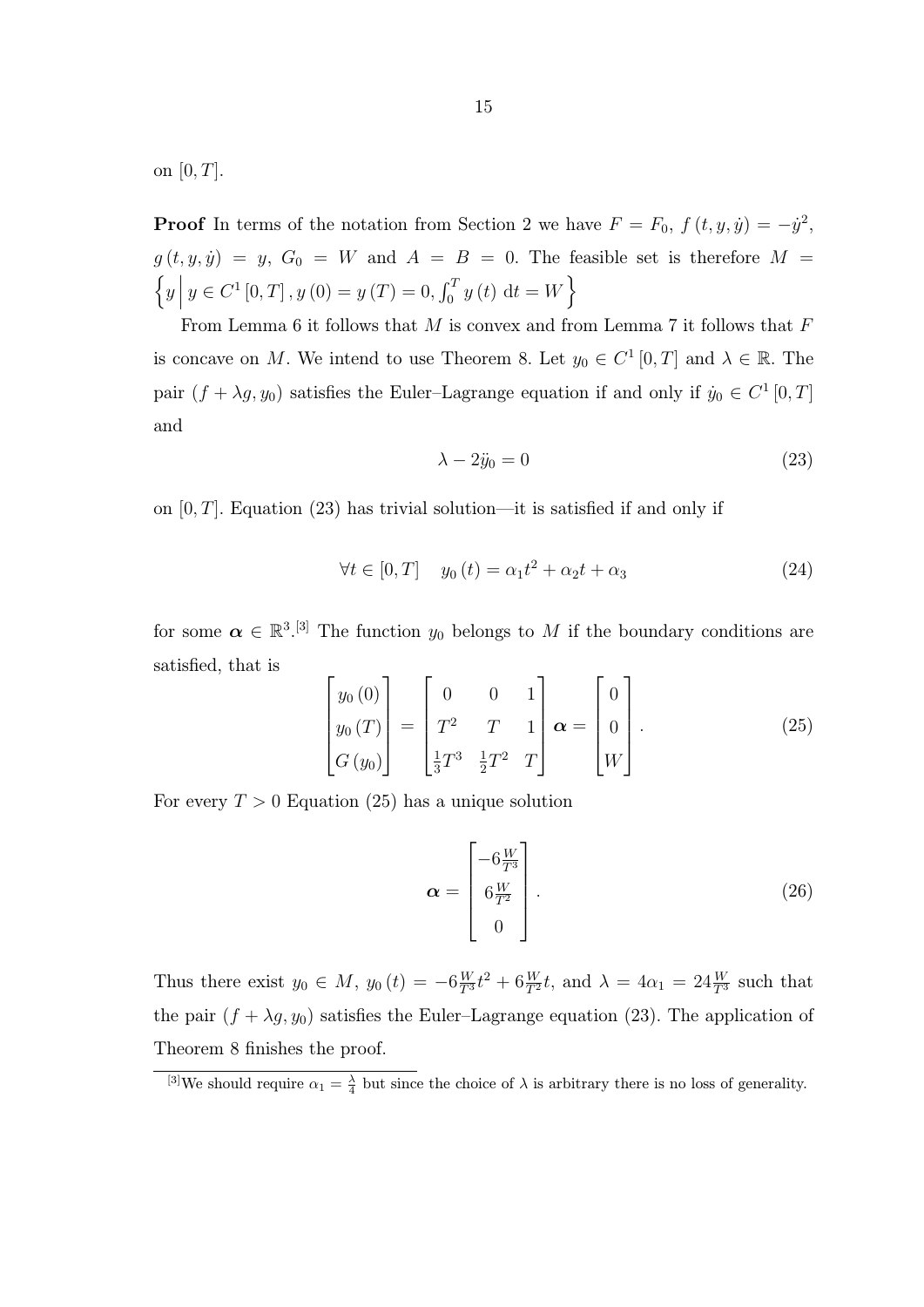#### 3.2 Introducing the discount factor

The approach of Cullingford and Prideaux (1973) as it was summarized in Section 3.1 represents a useful application of the isoperimetric problem in project planning. For such application to be of interest, however, it is crucial to take into account the concept of time value of money. The most convenient way to do so is to introduce continuous compounding with a positive discount factor  $\rho$ , resulting in a multiplicative factor  $e^{-\rho t}$  being appended to the formula for f.

Let us consider the following problem. Let  $W, \rho \in \mathbb{R}, \rho > 0$  and let other notation be the same as in Chapter 2. Find  $y_{\rho} \in C^{1}[0, T]$  which maximizes the functional

$$
F_{\rho}(y) = \int_0^T -e^{-\rho t} \dot{y}^2(t) dt
$$
 (27)

subject to

$$
y(0) = y(T) = 0
$$

$$
\int_0^T y(t) dt = W
$$

Here, the functional  $(-F_{\rho})$  is called the *discounted resource variation cost function* and the problem that of *minimization of the discounted resource variation cost*. The maximizer  $y_\rho$  can also be called the *optimal resource profile*.

Proposition 10 Problem (27) has a unique solution

$$
y_{\rho}(t) = W\rho^2 \frac{\left(e^{\rho t} - 1\right)Te^{\rho T} - \left(e^{\rho T} - 1\right)te^{\rho t}}{\left(e^{\rho T} - 1\right)^2 - \rho^2 T^2 e^{\rho T}}
$$
\n(28)

**Proof** We use the same notation as before to write, for a given  $\rho > 0$ ,  $F = F_{\rho}$ ,  $f(t, y, \dot{y}) = -e^{-\rho t} \dot{y}^{2}, g(t, y, \dot{y}) = y, G_{0} = W$  and  $A = B = 0$ . Note that  $e^{-\rho t} > 0$ . The feasible set is the same as in Section 3.1, that is

$$
M = \left\{ y \middle| y \in C^{1}[0, T], y(0) = y(T) = 0, \int_{0}^{T} y(t) dt = W \right\}.
$$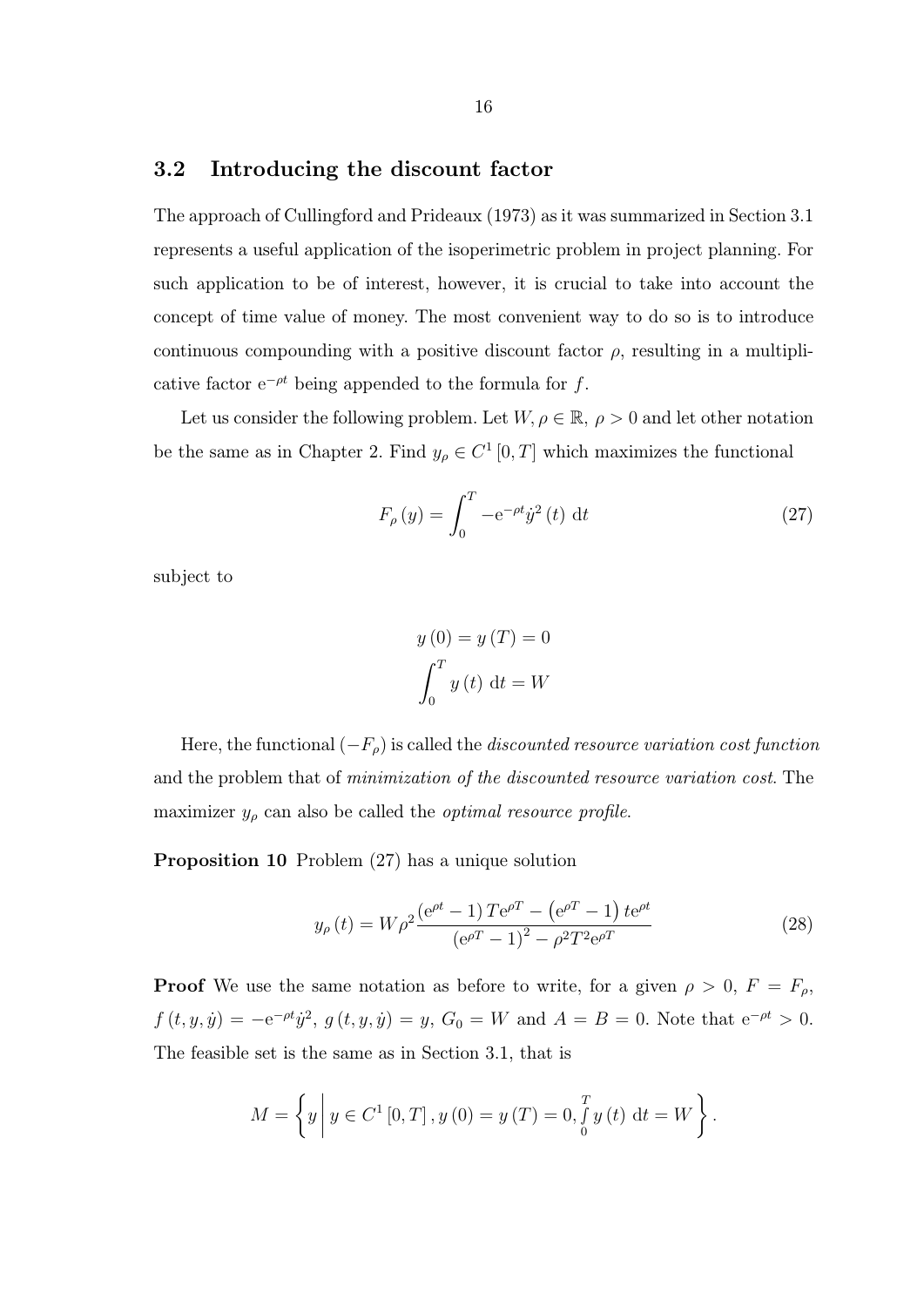From Lemma 6 it follows that  $M$  is convex and from Lemma 7 it follows that  $F$  is concave on M. Again, we want to use Theorem 8. Let  $y_{\rho} \in C^1[0,T]$  and  $\lambda \in \mathbb{R}$ . Then  $(f + \lambda g, y_\rho)$  satisfies the Euler–Lagrange equation if and only if

$$
\lambda e^{\rho t} - 2(\ddot{y}_\rho - \rho \dot{y}_\rho) = 0 \tag{29}
$$

on  $[0, T]$ . Equation (29) is a second-order linear ordinary differential equation which is easily solved by the substitution  $z_{\rho} = \dot{y}_{\rho}$  and the use of integrating factor  $e^{-\rho t}$ , yielding

$$
e^{-\rho t}\dot{z}_{\rho} - \rho e^{-\rho t}z_{\rho} - \frac{\lambda}{2} = 0
$$
  

$$
\left[e^{-\rho t}z_{\rho}\right]' = \frac{\lambda}{2}
$$
  

$$
z_{\rho} = \left(\frac{\lambda}{2}t + c_1\right)e^{\rho t}
$$
  

$$
y_{\rho} = \frac{\lambda}{2\rho}te^{\rho t} + \left(\frac{c_1}{\rho} - \frac{\lambda}{2\rho^2}\right)e^{\rho t} + c_2,
$$
 (30)

on [0, T], where  $c_1, c_2 \in \mathbb{R}$  are constants. Let  $\beta \in \mathbb{R}^3$  and put  $\lambda = 2\rho\beta_1$ ,  $c_1 =$  $\beta_1 + \rho \beta_2$ ,  $c_2 = \beta_3$ . Then, without loss of generality, (30) becomes

$$
y_{\rho}(t) = \beta_1 t e^{\rho t} + \beta_2 e^{\rho t} + \beta_3 \tag{31}
$$

for  $t \in [0, T]$ . Formula (31) describes all functions  $y_{\rho} \in C^1[0, T]$  for which there exists  $\lambda \in \mathbb{R}$  such that  $(f + \lambda g, y_\rho)$  satisfies the Euler–Lagrange equation (29). To determine which of these functions lie in  $M$  we formulate the boundary conditions and the isoperimetric constraint:

$$
\begin{bmatrix} y_{\rho}(0) \\ y_{\rho}(T) \\ G(y_{\rho}) \end{bmatrix} = \begin{bmatrix} 0 & 1 & 1 \\ Te^{\rho T} & e^{\rho T} & 1 \\ \frac{e^{\rho T}(\rho T - 1) + 1}{\rho^2} & \frac{e^{\rho T} - 1}{\rho} & T \end{bmatrix} \boldsymbol{\beta} = \begin{bmatrix} 0 \\ 0 \\ W \end{bmatrix}.
$$
 (32)

For  $T > 0$ ,  $\rho > 0$  the matrix in (32) is nonsingular and the equation is satisfied by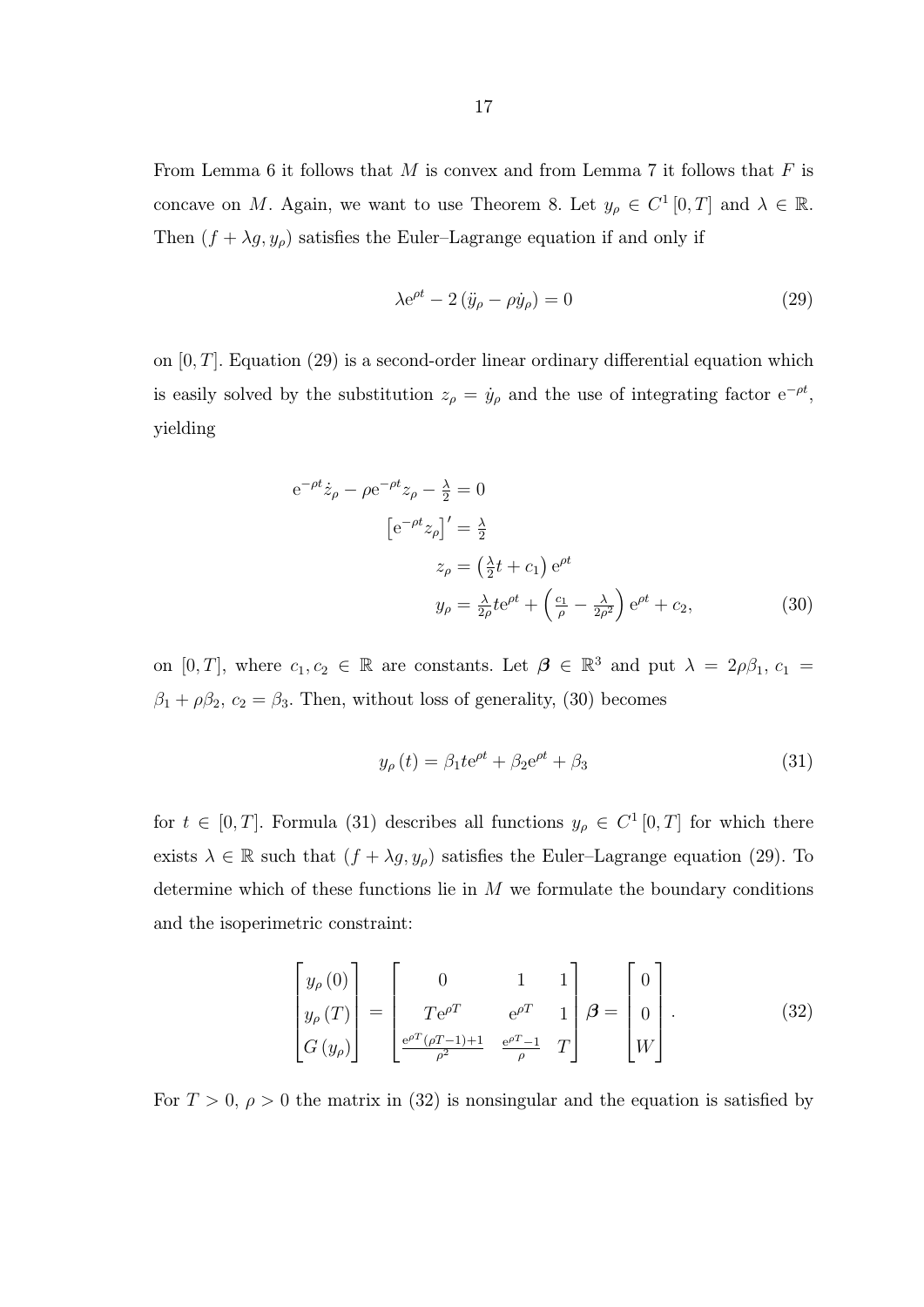a unique vector

$$
\beta = \frac{W\rho^2}{\left(e^{\rho T} - 1\right)^2 - \rho^2 T^2 e^{\rho T}} \begin{bmatrix} 1 - e^{\rho T} \\ T e^{\rho T} \\ -T e^{\rho T} \end{bmatrix}
$$
(33)

Therefore there exists a unique function  $y_{\rho} \in M$  and a unique number  $\lambda \in \mathbb{R}$ ,  $\lambda =$  $2\rho\beta_1$ , such that  $(f + \lambda g, y_\rho)$  satisfies the Euler–Lagrange equation. The application of Theorem 8 finishes the proof.

Figure (A) shows the function  $y_{\rho}$  for  $T = 1$ ,  $W = 1$  and several values of  $\rho$ . The case  $\rho = 0$  is a quadratic function as shown in Section 3.1. For positive discount rates a smaller amount of resource is allocated in the beginning of the task.<sup>[4]</sup>



Figure (A): The optimal resource profile  $y_\rho$  under various discount rates.

The problem given in Cullingford and Prideaux (1973) is in fact a special case of the problem of minimization of the discounted cost function. In the Appendix (pages 32–37) we prove that their solutions (22) and (28), respectively, do not "differ

<sup>[4]</sup>All graphs were created using Mathematica 7, a software program.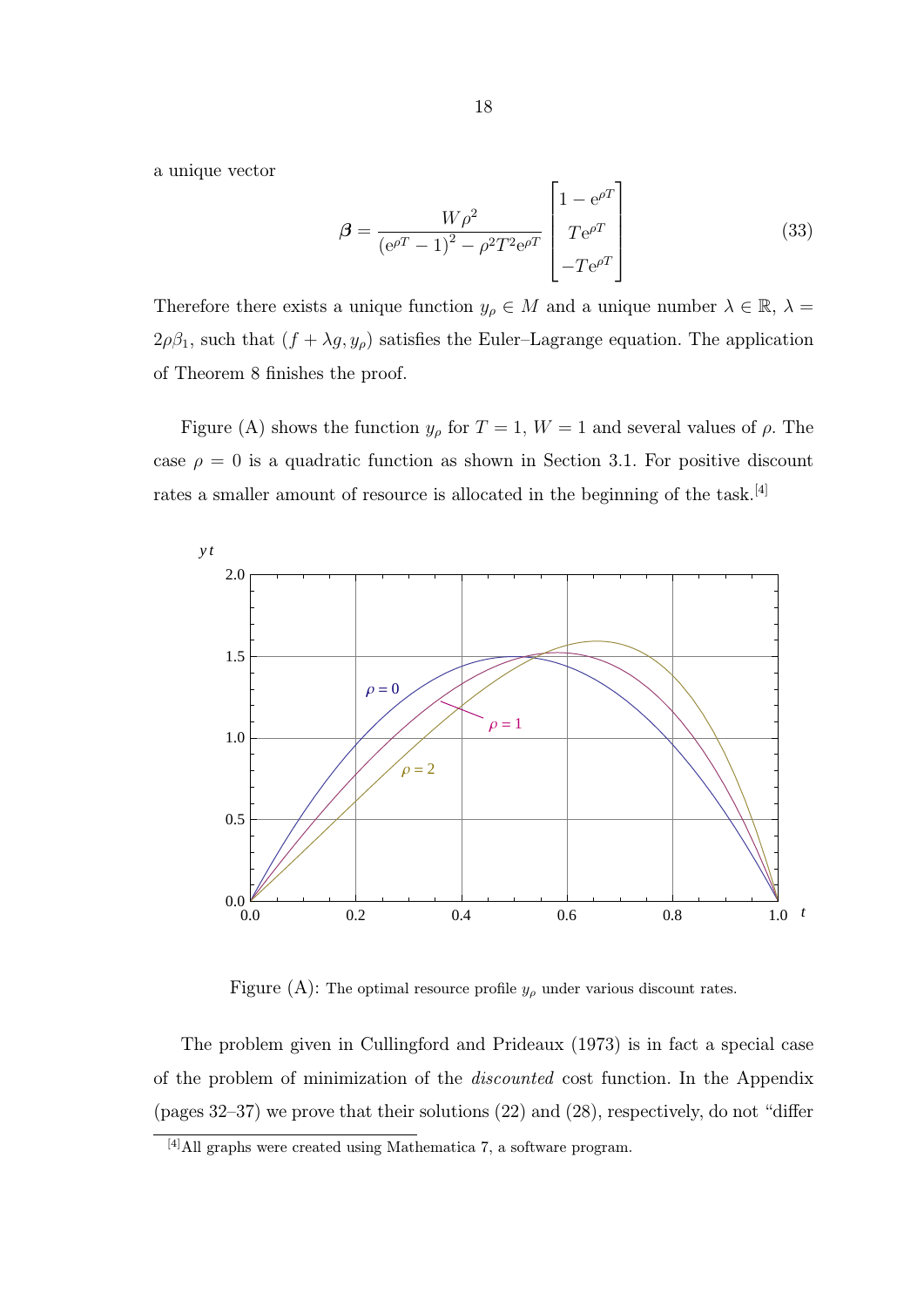much" from each other. Furthermore, we give a first-order approximation of  $y_\rho$  near  $\rho = 0$ . The same is done for the value of the objective function,  $F_{\rho}(y_{\rho})$ .

**Proposition 11** For each  $t \in [0, T]$  there exists a function  $\omega_t : \mathbb{R} \to \mathbb{R}$ ,  $\lim_{\rho \to 0+} \omega_t(\rho) =$ 0 and there exists a number  $\rho_0 > 0$  such that for all  $\rho \in [0, \rho_0)$ 

$$
y_{\rho}(t) = \frac{2W}{T^3} (T - t) t (3 + \rho (2t - T)) + \rho \omega_t (\rho)
$$

where  $y_\rho$  is defined in (22) and (28), respectively.

**Proposition 12** There exists a function  $\chi : \mathbb{R} \to \mathbb{R}$ ,  $\lim_{\rho \to 0+} \chi(\rho) = 0$ , and there exists a number  $\rho_1 > 0$  such that for all  $\rho \in [0, \rho_1)$ 

$$
F_{\rho}(y_{\rho}) = -6\frac{W^{2}}{T^{3}}(2 - \rho T) + \rho \chi(\rho)
$$

where  $F_{\rho}$  is defined in (21) and (27), respectively, and  $y_{\rho}$  is defined in (22) and (28), respectively.

#### 3.2.1 Variable discount rate

The problem of minimization of the discounted resource variation cost can of course be further generalized a) by changing the way the future costs are discounted, or b) by changing the actual cost function. This can be summarized as follows. Let  $W, T \in \mathbb{R}, T > 0$ . Let  $D \in C^1[0,T]$  be positive on  $[0,T]$  and let  $Q \in C^1(\mathbb{R})$  be strictly convex on R. Find a maximizer  $y \in C^1[0,T]$  of the functional

$$
\tilde{F}(y) = \int_0^T -D(t)Q(\dot{y}(t)) dt
$$
\n(34)

subject to  $y(0) = A$ ,  $y(T) = B$ ,  $\int_0^T y(t) dt = W$ .

**Proposition 13** If  $y$  is a solution it satisfies

$$
y(t) = \int \dot{Q}^{-1} \left( \frac{\gamma_1 t + \gamma_2}{D(t)} \right) dt \tag{35}
$$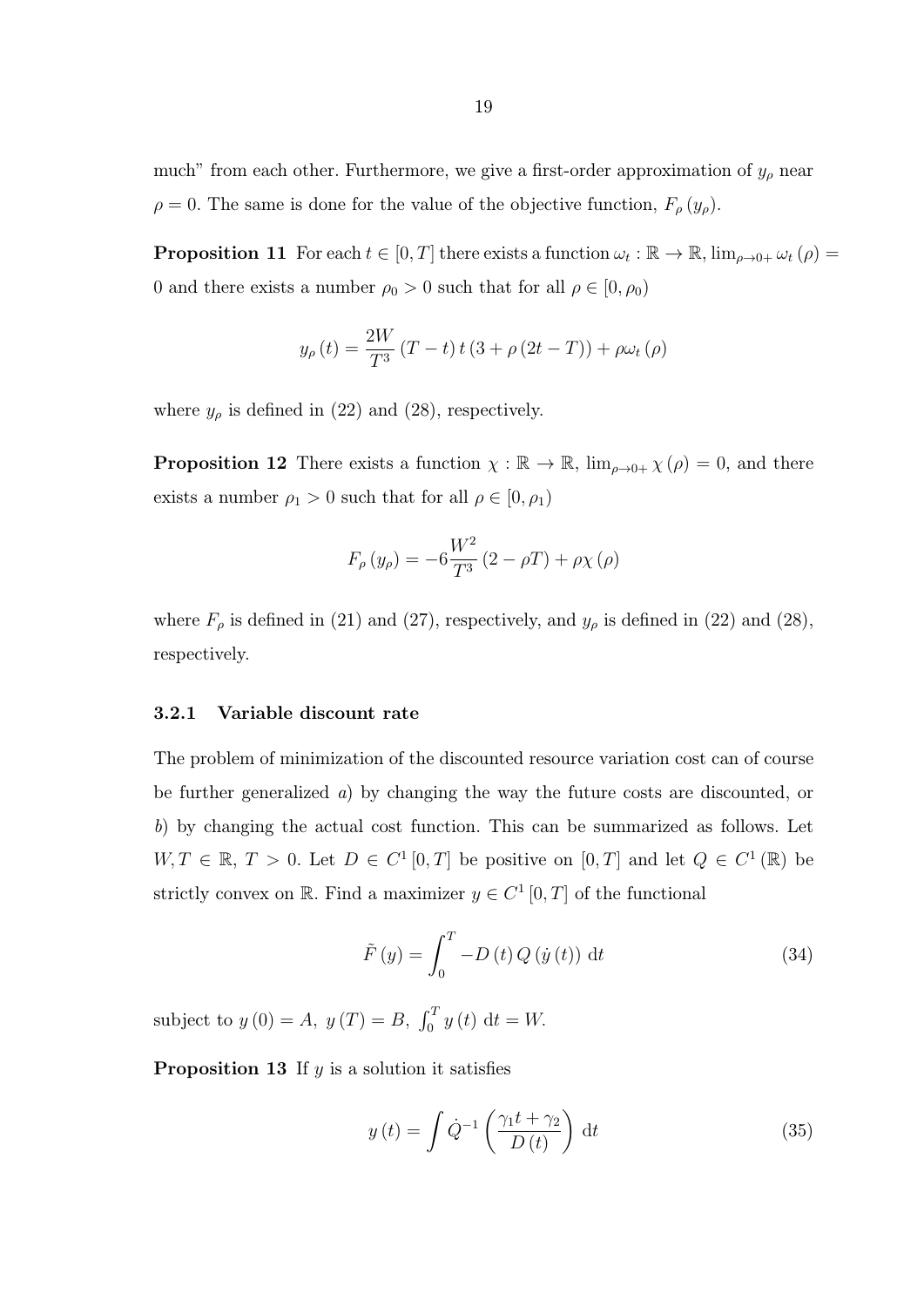where  $\dot{Q}^{-1}$  is the inverse of  $\dot{Q}$  and  $\gamma_1, \gamma_2 \in \mathbb{R}$  are constants.

Proof Let us use the notation from Chapter 2. From the assumptions regarding the functions Q and D it follows that  $f, g \in C^1([0, T] \times \mathbb{R}^2)$ ,  $\dot{Q}$  is strictly increasing on R and  $\tilde{F}$  is concave on  $C^1[0,T]$ . The rest of the proof is analogous to proofs of Propositions 9 and 10. By Theorem 8, any function y that belongs to the feasible set and solves the Euler–Lagrange equation is a solution. From the assumptions it follows that the integral in (35) exists for any constants  $\gamma_1, \gamma_2$ . But without any knowledge about the functions  $D, Q$  we cannot determine if the boundary condition and the isoperimetric constraint can be satisfied.

**Remark** For  $D(t) = e^{-\rho t}$ ,  $\rho \in \mathbb{R}_0^+$ , and  $Q(x) = x^2$  we obtain the problems from Sections 3.1 and 3.2, respectively.

### 3.3 Introducing additional constrains

In Section 3.2 we outlined the problem of minimization of the discounted resource variation cost. In line with § 6, 7 and 8 of Cullingford and Prideaux (1973) we introduce additional constraints to the problem, pertaining to the amount of work that must be done at some point of time.

#### 3.3.1 A single equality constraint

**Definition** Let J be an interval. Denote  $f<sub>J</sub>$  the restriction of function  $f$  to interval  $J$ .

**Definition** Let  $T \in (0,1)$ ,  $\rho \in (0,\infty)$ ,  $W \in \mathbb{R}$ . Define the set S as

$$
S = \left\{ y \, \middle| \, y : [0, 1] \to \mathbb{R}, y_{[0, T]} \in C^1 [0, T], y_{[T, 1]} \in C^1 [T, 1] \right\}.
$$
 (36)

Note that  $C^1[0,1] \subset S \subset C[0,1].$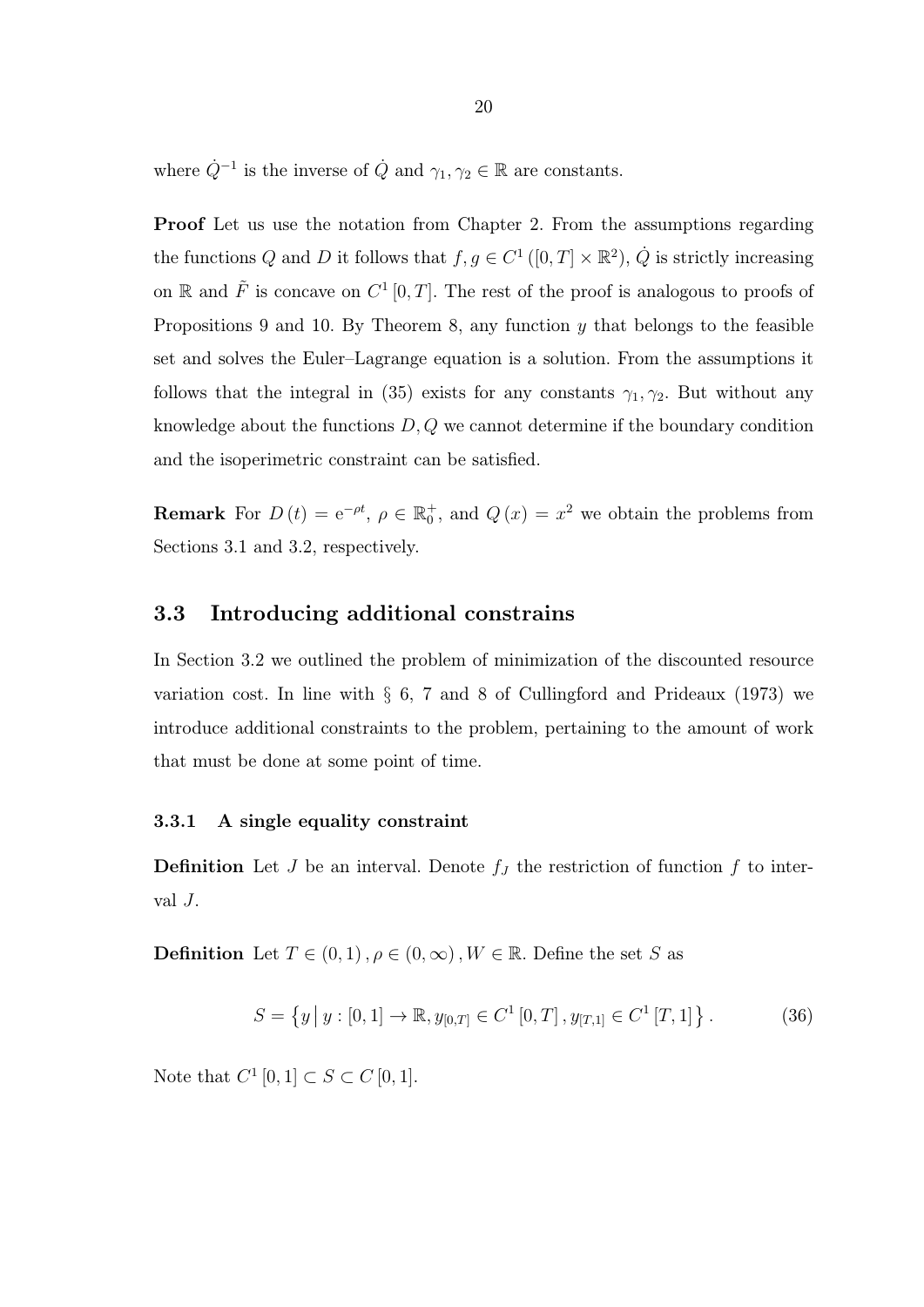$$
F(y) = \int_0^T -e^{-\rho t} \dot{y}_{[0,T]}^2(t) dt + \int_T^1 -e^{-\rho t} \dot{y}_{[T,1]}^2(t) dt,
$$
 (37)

subject to the following constraints

$$
y(0) = 0 \tag{38}
$$

$$
y(1) = 0 \tag{39}
$$

$$
\int_{0}^{T} y(t) dt = W \tag{40}
$$

$$
\int_{0}^{1} y(t) dt = 1.
$$
 (41)

The values of T and W characterize an additional constraint imposed on the optimal resource allocation in the sense that exactly the share W of work must be done by time T.

One might also think of a resource allocation problem where  $at$  least  $W$  of work must be done by time  $T$  (or, for instance, where no more than a particular share of resources has been used up by time  $T$ ). In such situation the constraint may become "inactive" in the sense that its removal it will not affect the solution. To determine whether the constraint is in fact inactive we must solve for both the constrained problem (with the corresponding equality constraint, as stated above) and the unconstrained problem (Section 3.2) and compare the respective values of the objective function.

Inactive constraints are dealt with in detail in Section 3.3.3.

**Proposition 14** There exists exactly one function y from  $S$ , the formula of which is given below<sup>[5]</sup>, that maximizes functional  $(37)$  subject to constraints  $(38)$  to  $(41)$ .

**Proof** Let  $x \in \mathbb{R}$ . We find functions  $y_{[0,T]}^x \in C^1[0,T]$  and  $y_{[T,1]}^x \in C^1[T,1]$  that are maximizers of the respective integrals in (37) subject to constraints (38) to (41) and

 $\sqrt{5}$ The formula is given in (42) with the parameters given in (45), (46) and (56).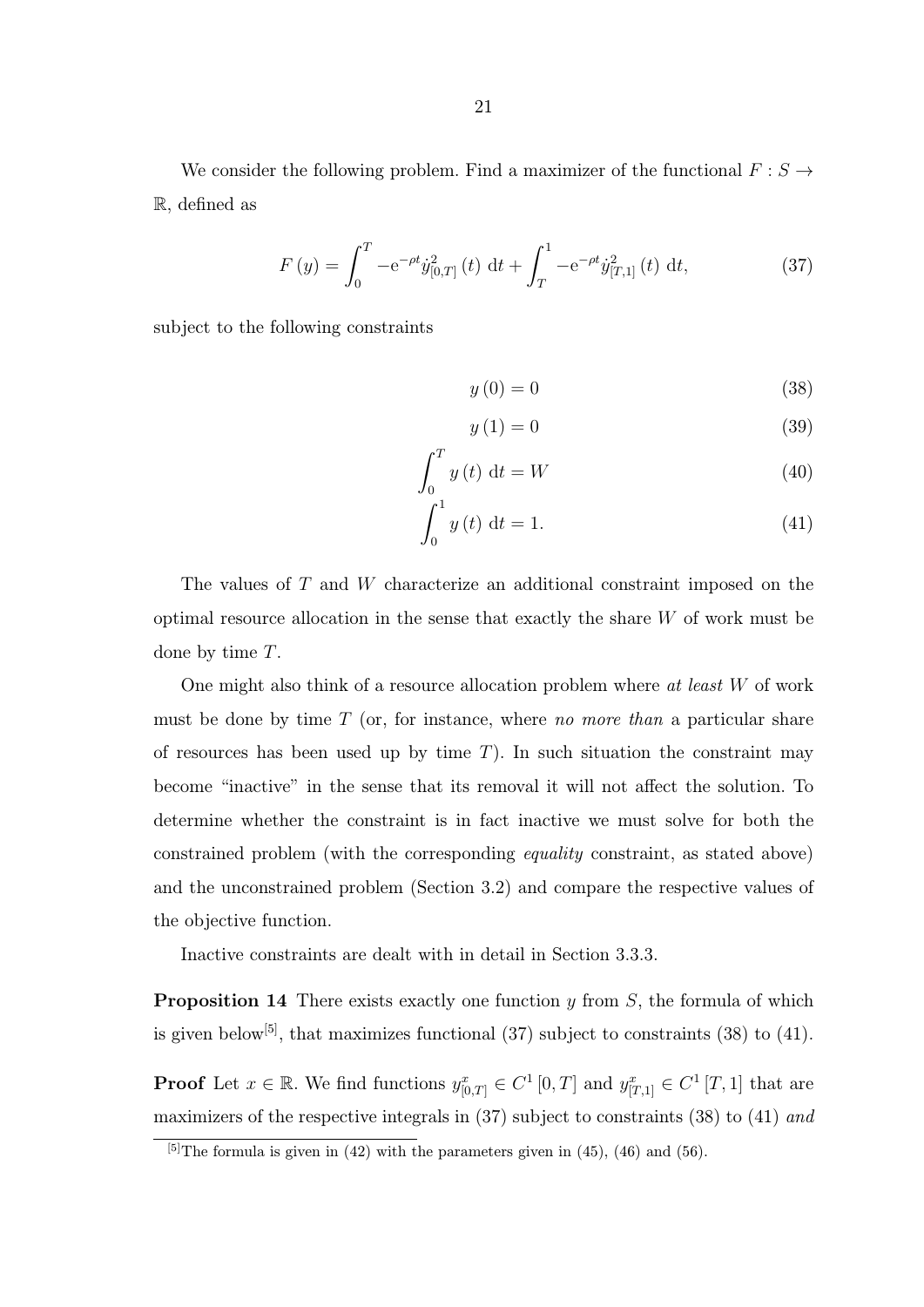the constraint  $y_{[0,T]}^x(T) = y_{[T,1]}^x(T) = x$ . This is the problem of minimization of the discounted resource variation cost as outlined in Section 3.2. By Proposition 10 it has exactly one solution. The resulting function  $y^x \in S$ , unique for each  $x \in \mathbb{R}$ , is a maximizer of (37) subject to constraints (38) to (41) and the constraint  $y^x(T) = x$ . If there exists  $\hat{x} \in \mathbb{R}$  for which the value of  $F(y^x)$  is maximal then  $y^{\hat{x}}$  is the solution to the problem.

The Euler–Lagrange equation pertaining to the discounted resource variation cost and its solution, outlined in equations (29) to (31), apply. For any  $x \in \mathbb{R}$  there exist  $A_x, B_x, C_x, P_x, Q_x, R_x \in \mathbb{R}$  such that

$$
y^{x}(t) = \begin{cases} A_{x}te^{\rho t} + B_{x}e^{\rho t} + C_{x} & \text{for } t \in [0, T] \\ P_{x}te^{\rho t} + Q_{x}e^{\rho t} + R_{x} & \text{for } t \in [T, 1]. \end{cases}
$$
(42)

The constants  $A_x, \ldots, R_x$  must be such that constraints (38) to (41) and the constraint  $y^x(T) = x$  be satisfied, that is

$$
\begin{bmatrix} y^x(0) \\ y^x(T) \\ \int_0^T y^x(t) dt \end{bmatrix} = \begin{bmatrix} 0 & 1 & 1 \\ Te^{\rho T} & e^{\rho T} & 1 \\ \frac{e^{\rho T}(\rho T - 1) + 1}{\rho^2} & \frac{e^{\rho T} - 1}{\rho} & T \end{bmatrix} \begin{bmatrix} A_x \\ B_x \\ C_x \end{bmatrix} = \begin{bmatrix} 0 \\ x \\ W \end{bmatrix}
$$
(43)  

$$
\begin{bmatrix} y^x(T) \\ y^x(T) \end{bmatrix} \begin{bmatrix} Te^{\rho T} & e^{\rho T} & 1 \\ te^{\rho T} & e^{\rho T} & 1 \end{bmatrix} \begin{bmatrix} P_x \\ P_x \end{bmatrix} \begin{bmatrix} x \\ x \end{bmatrix}
$$

$$
\begin{bmatrix} y^x(1) \\ \int_T^1 y^x(t) dt \end{bmatrix} = \begin{bmatrix} e^{\rho} & e^{\rho} & 1 \\ \frac{(\rho-1)e^{\rho}-(\rho T-1)e^{\rho T}}{\rho^2} & \frac{e^{\rho}-e^{\rho T}}{\rho} & T \end{bmatrix} \begin{bmatrix} Q_x \\ R_x \end{bmatrix} = \begin{bmatrix} 0 \\ 1-W \end{bmatrix}.
$$
 (44)

The matrices in (43) and (44) are non-singular. After some tedious calculations we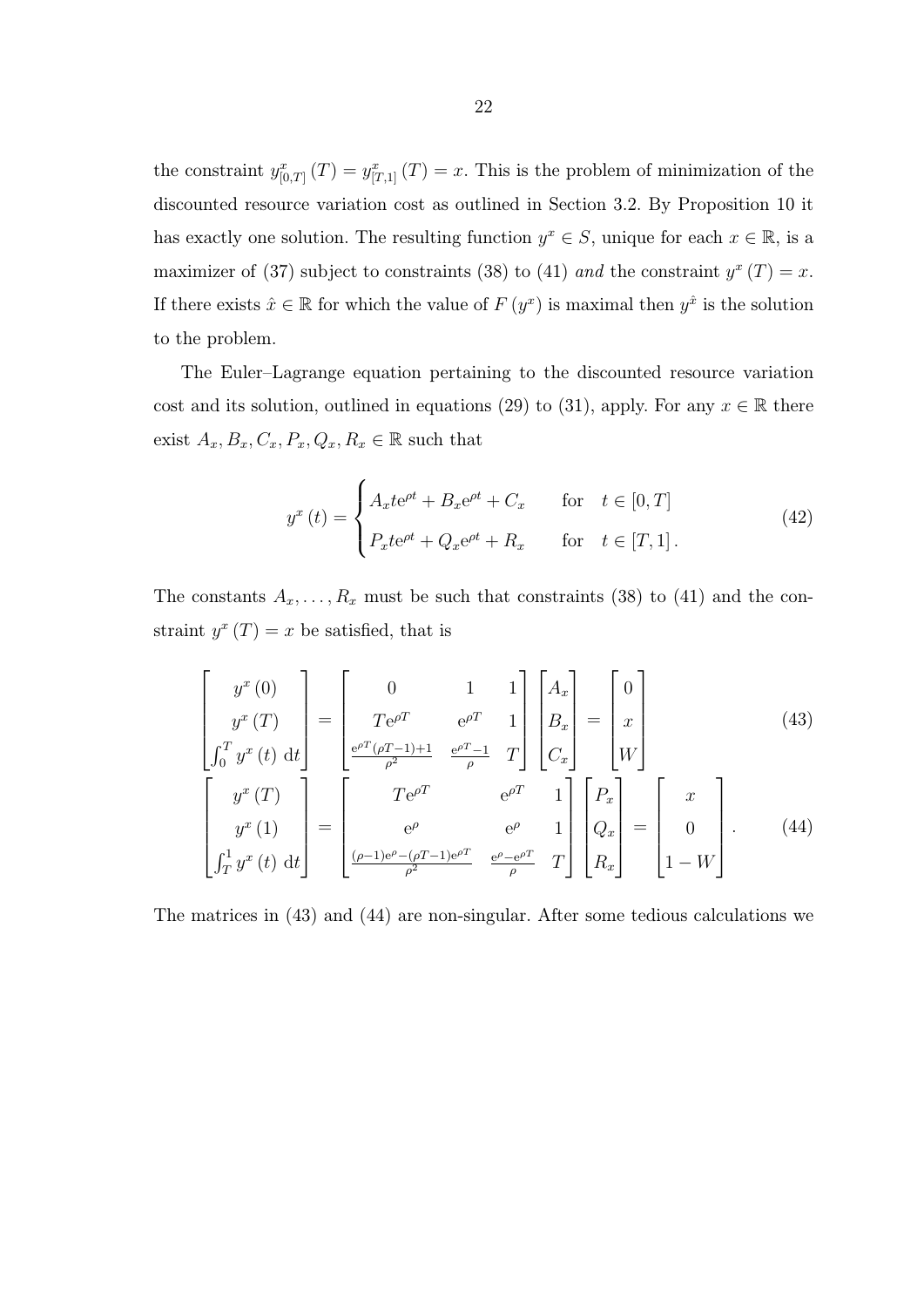obtain their inverses, yielding, for a given  $x$ , the unique solution

$$
\begin{bmatrix}\nA_x \\
B_x \\
C_x\n\end{bmatrix} = \begin{bmatrix}\n\frac{\rho(e^{\rho T} - \rho T - 1)}{(e^{\rho T} - 1)^2 - \rho^2 T^2 e^{\rho T}} & \frac{\rho^2 (1 - e^{\rho T})}{(e^{\rho T} - 1)^2 - \rho^2 T^2 e^{\rho T}} \\
-\frac{e^{\rho T} (\rho T - 1) + 1}{(e^{\rho T} - 1)^2 - \rho^2 T^2 e^{\rho T}} & \frac{\rho^2 T e^{\rho T}}{(e^{\rho T} - 1)^2 - \rho^2 T^2 e^{\rho T}} \\
\frac{e^{\rho T} (\rho T - 1) + 1}{(e^{\rho T} - 1)^2 - \rho^2 T^2 e^{\rho T}} & -\frac{\rho^2 T e^{\rho T}}{(e^{\rho T} - 1)^2 - \rho^2 T^2 e^{\rho T}}\n\end{bmatrix}\n\begin{bmatrix}\nx \\
W\n\end{bmatrix}
$$
\n(45)\n
$$
\begin{bmatrix}\nP_x \\
Q_x \\
Q_x\n\end{bmatrix} = \begin{bmatrix}\n\frac{\rho^2 e^{\rho} (1 - T) - \rho (e^{\rho} - e^{\rho T})}{(e^{\rho} - e^{\rho T})^2 - \rho^2 (1 - T)^2 e^{\rho (T + 1)}} & \frac{-\rho^2 (e^{\rho} - e^{\rho T})}{(e^{\rho} - e^{\rho T})^2 - \rho^2 (1 - T)^2 e^{\rho (T + 1)}} \\
\frac{(\rho - 1) e^{\rho} - (\rho T - 1) e^{\rho T} - \rho^2 (1 - T) e^{\rho}}{(e^{\rho} - e^{\rho T})^2 - \rho^2 (1 - T)^2 e^{\rho (T + 1)}}\n\end{bmatrix}\n\begin{bmatrix}\nx \\
\frac{x}{(e^{\rho} - e^{\rho T})^2 - \rho^2 (1 - T)^2 e^{\rho (T + 1)}} & \frac{\rho^2 (e^{\rho} - T e^{\rho T})}{(e^{\rho} - e^{\rho T})^2 - \rho^2 (1 - T)^2 e^{\rho (T + 1)}}\n\end{bmatrix}.\n\begin{bmatrix}\nx \\
1 - W\n\end{bmatrix}.\n\tag{46}
$$

Let us evaluate  $F(y^x)$ . From (37) and (42) we get

$$
\int_{0}^{T} -e^{-\rho t} (\dot{y}_{[0,T]}^{x}(t))^{2} dt =
$$
\n
$$
= -\int_{0}^{T} \begin{bmatrix} \rho^{2} A_{x}^{2} \\ 2\rho A_{x} (A_{x} + \rho B_{x}) \\ (A_{x} + \rho B_{x})^{2} \end{bmatrix}^{T} \begin{bmatrix} t^{2} \\ t \\ 1 \end{bmatrix} e^{\rho t} dt =
$$
\n
$$
= -\frac{1}{\rho^{3}} \begin{bmatrix} \rho^{2} A_{x}^{2} \\ 2\rho A_{x} (A_{x} + \rho B_{x}) \end{bmatrix}^{T} \begin{bmatrix} \rho^{2} & -2\rho & 2 \\ 0 & \rho^{2} & -\rho \\ 0 & 0 & \rho^{2} \end{bmatrix} \begin{bmatrix} T^{2} e^{\rho T} \\ T e^{\rho T} \\ e^{\rho T} - 1 \end{bmatrix} =
$$
\n
$$
= -\begin{bmatrix} \frac{\rho^{2} T^{2} e^{\rho T} + e^{\rho T} - 1}{\rho} \\ \rho T e^{\rho T} \\ \rho (e^{\rho T} - 1) \end{bmatrix}^{T} \begin{bmatrix} A_{x}^{2} \\ 2A_{x} B_{x} \\ B_{x}^{2} \end{bmatrix}
$$
\n
$$
(47)
$$

and it is similarly shown that

$$
\int_{T}^{1} -e^{-\rho t} \left(\dot{y}_{[T,1]}^{x}(t)\right)^{2} dt = -\left[\begin{array}{c} \frac{(\rho^{2}+1)e^{\rho}-(\rho^{2}T^{2}+1)e^{\rho T}}{\rho} \\ \rho \left(e^{\rho}-Te^{\rho T}\right) \\ \rho \left(e^{\rho}-e^{\rho T}\right) \end{array}\right]^{T} \left[\begin{array}{c} P_{x}^{2} \\ 2P_{x}Q_{x} \\ Q_{x}^{2} \end{array}\right].
$$
 (48)

From (37), (47) and (48) it immediately follows that  $F(y^x)$  is a sum of two binary quadratic forms in  $A_x, B_x$  and  $P_x, Q_x$ , respectively, and from (45) and (46) it follows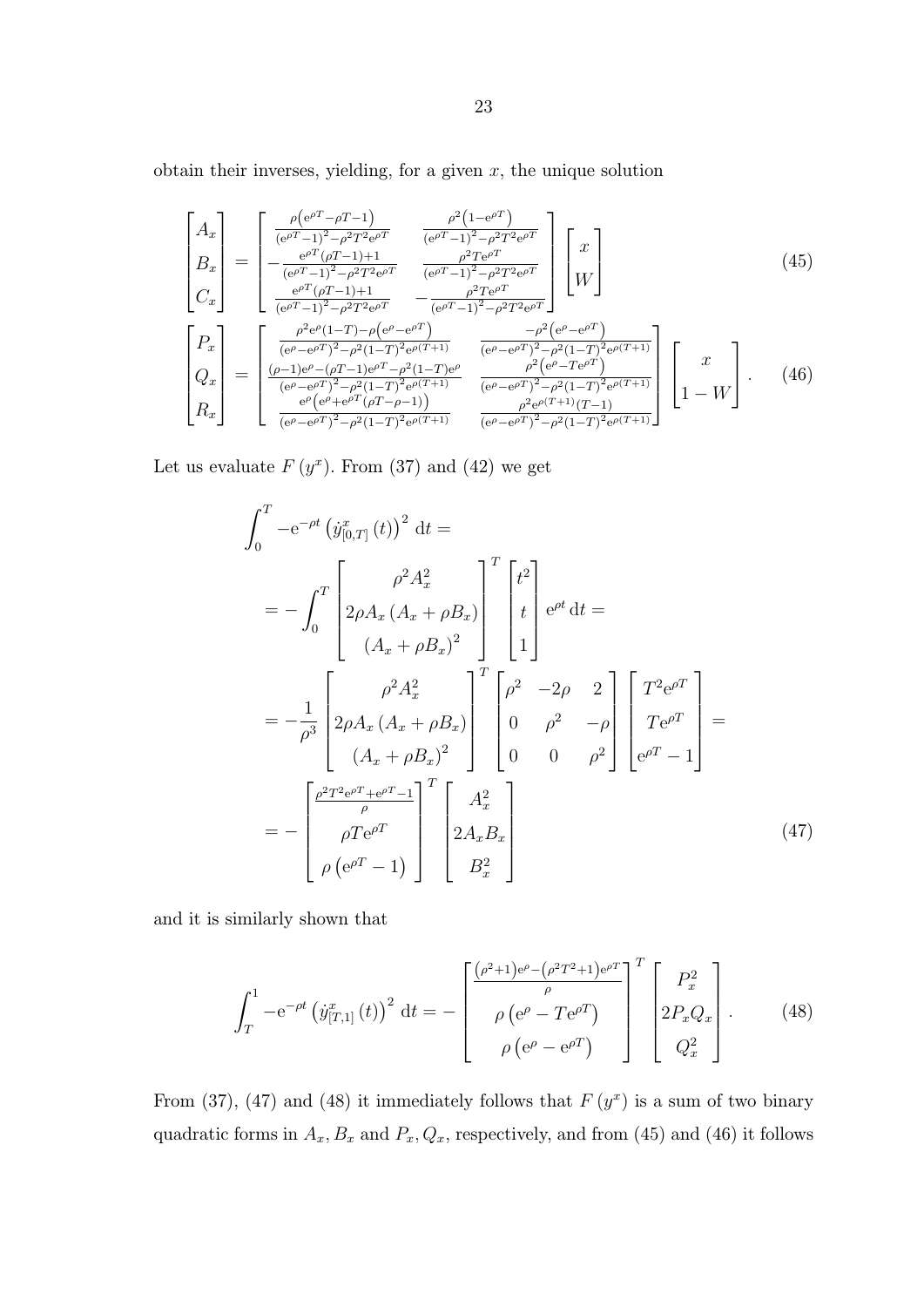that  $A_x, B_x, P_x, Q_x$  are linear functions of x. Therefore the function  $x \to F(y^x)$  is quadratic. It can be shown that  $x \to \infty$  or  $-\infty$  would cause  $F(y^x)$  to approach minus infinity, therefore the function must be strictly concave on  $\mathbb R$  and must have exactly one point of maximum,  $\hat{x}$ , on  $\mathbb{R}$ , QED.

**Remark** The formula for  $\hat{x}$  is derived in the Appendix (pages 37–39).

Figures (B) and (C) on pages 24 and 25, respectively, show graphs of maximizers y for different values of W and T.



Figure (B): Optimal resource profiles y for  $\rho = 0.7$ ,  $W = 0.5$  and different values of T. They represent the optimal resource allocation under the requirement that half of work must be done by  $\frac{1}{5}$  (or  $\frac{1}{2}, \frac{4}{5}$ , respectively) of the total time

#### 3.3.2 Multiple equality constraints

The "constrained" problem of minimization of the resource variation cost, as stated in Section 3.3.1, can of course be extended to multiple constraints. In general the problem can be stated as follows.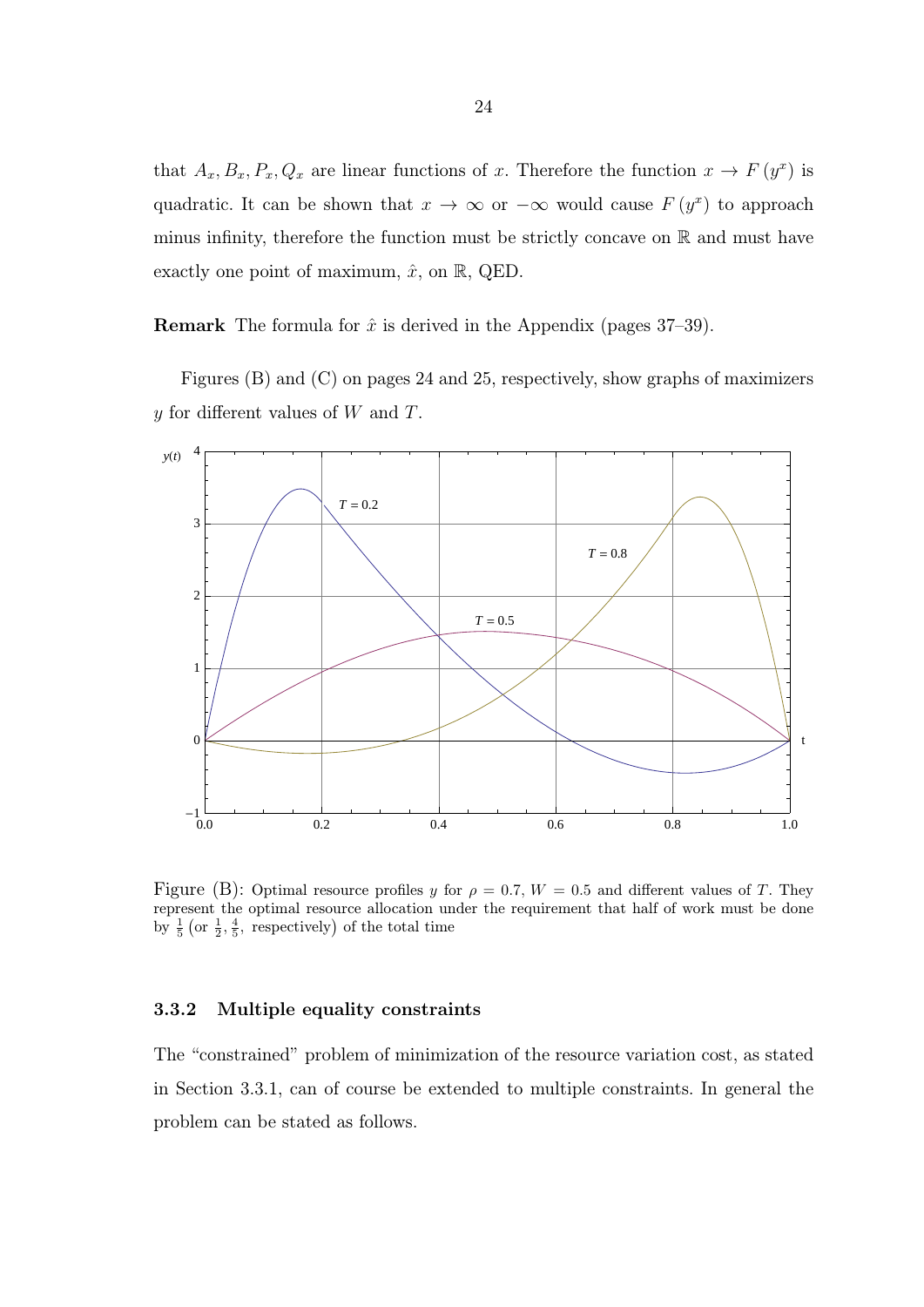

Figure (C): Optimal resource profiles y for  $\rho = 0.7$ ,  $T = 0.3$  and different values of W. They represent the optimal resource allocation under the requirement that exactly  $\frac{1}{5}$  (or  $\frac{1}{2}$ ,  $\frac{4}{5}$ , respectively) of the total work must be done by time 0.3.

Let  $n \in \mathbb{N}, \rho \in (0, \infty), A, B \in \mathbb{R}, \text{ let } \mathbf{T}, \mathbf{W} \in \mathbb{R}^n \text{ be such that } 0 < T_1 < T_2 <$ ...<  $T_n$  and define  $T_0 = 0$ . Let us define the set  $\hat{S}$  as

$$
\hat{S} = \{y \mid y : [0, T_n] \to \mathbb{R}, \forall i \in \{1, ..., n\} : y_{[T_{i-1}, T_i]} \in C^1[T_{i-1}, T_i] \}.
$$

Find a maximizer  $y_0$  of the functional  $F : \hat{S} \to \mathbb{R}$ , defined as

$$
F(y) = \sum_{i=1}^{n} \int_{T_{i-1}}^{T_i} -e^{-\rho t} \dot{y}_{[T_{i-1},T_i]}^2(t) dt,
$$
\n(49)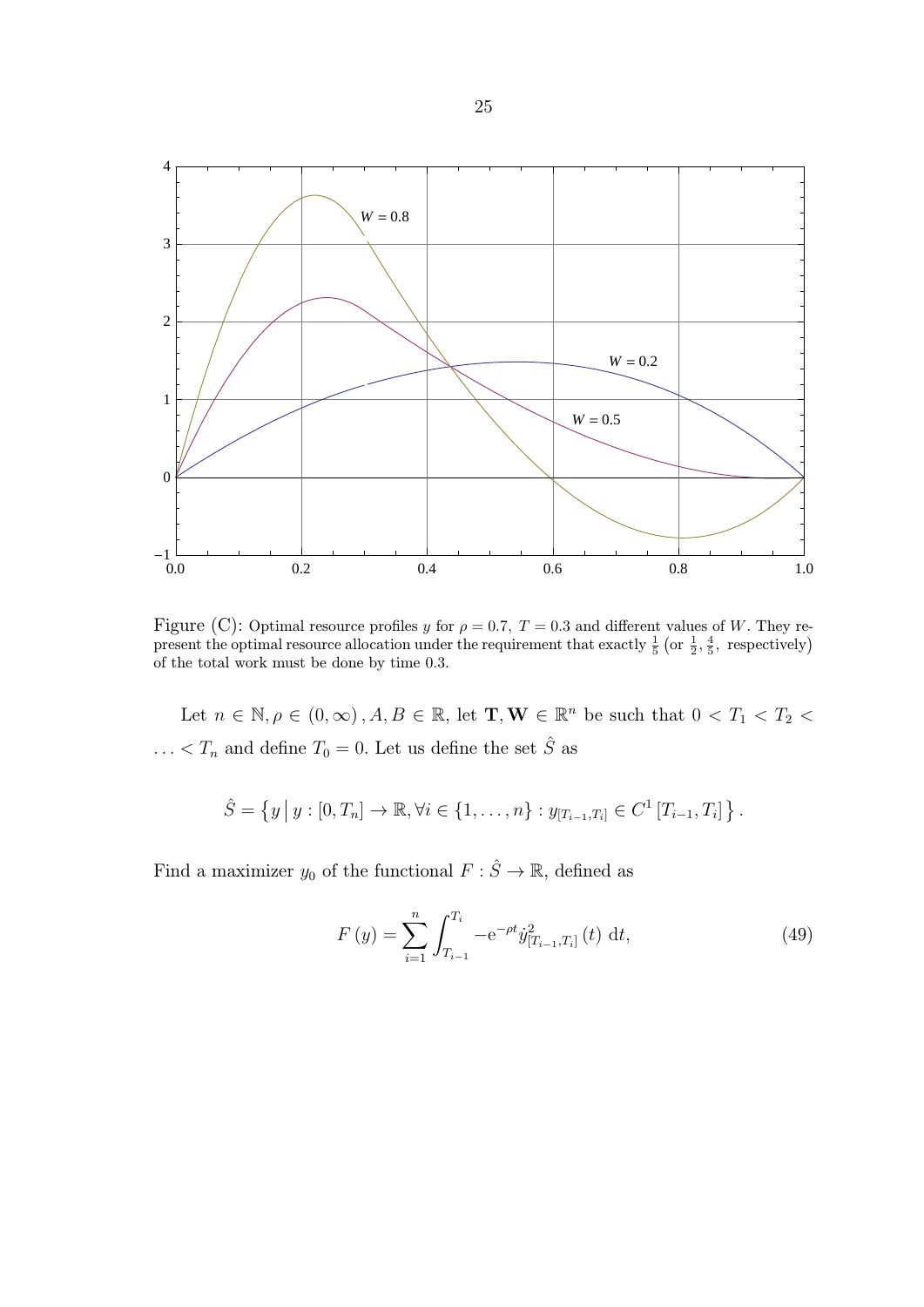subject to

$$
y(0) = A \tag{50}
$$

$$
y(T_n) = B \tag{51}
$$

$$
\forall i \in \{1, \dots, n\} \quad \int_0^{T_i} y(t) \, \mathrm{d}t = W_i. \tag{52}
$$

Again, the values of  $T_i$  and  $W_i$  determine that under the optimal work profile  $y_0$  exactly  $W_i$  of work must be done by time  $T_i$ . Note that  $W_i$  need not be in any particular order ("negative work" is allowed). In the last subsection we explain how the introduction of inequality constraints, which may also appear among the class of optimization problems, complicates the solution.

#### 3.3.3 Inequality constraints

If, for some i, we substitute "=" in (52) by " $\geq$ " or " $\leq$ ", some of these constraints might become inactive.

The process of detecting inactive constraints is straightforward, yet merits explanation. All other things held constant, the value of  $F(y_0)$  is a continuous function of the vector W. If the constraints constitute a closed set in  $\mathbb{R}^n$  where n is the number of constraints (e.g., they are in the form of *not* strict inequalities, closed intervals, or equalities) then a maximum of the objective function must exist on the feasible set.

An explicit formula for  $y_0$  in terms of the given equality constraints can be found<sup>[6]</sup>—it is obvious that it is only the parameters and the equality constraints that affect the solution. If a problem involving an inequality constraint is given and a solution exists then it satisfies the constraint either as an equality<sup>[7]</sup> or as a strict inequality. But it has been said that equality constraints are the only ones upon which the formula for  $y_0$  depends. Thus in the latter case the constraint is inactive

 $[6]$ Its derivation does not differ much from the single-constraint case.

 $[7]$ Given an appropriate metric space that would contain the feasible set, we may say that the solution lies on the boundary of the set.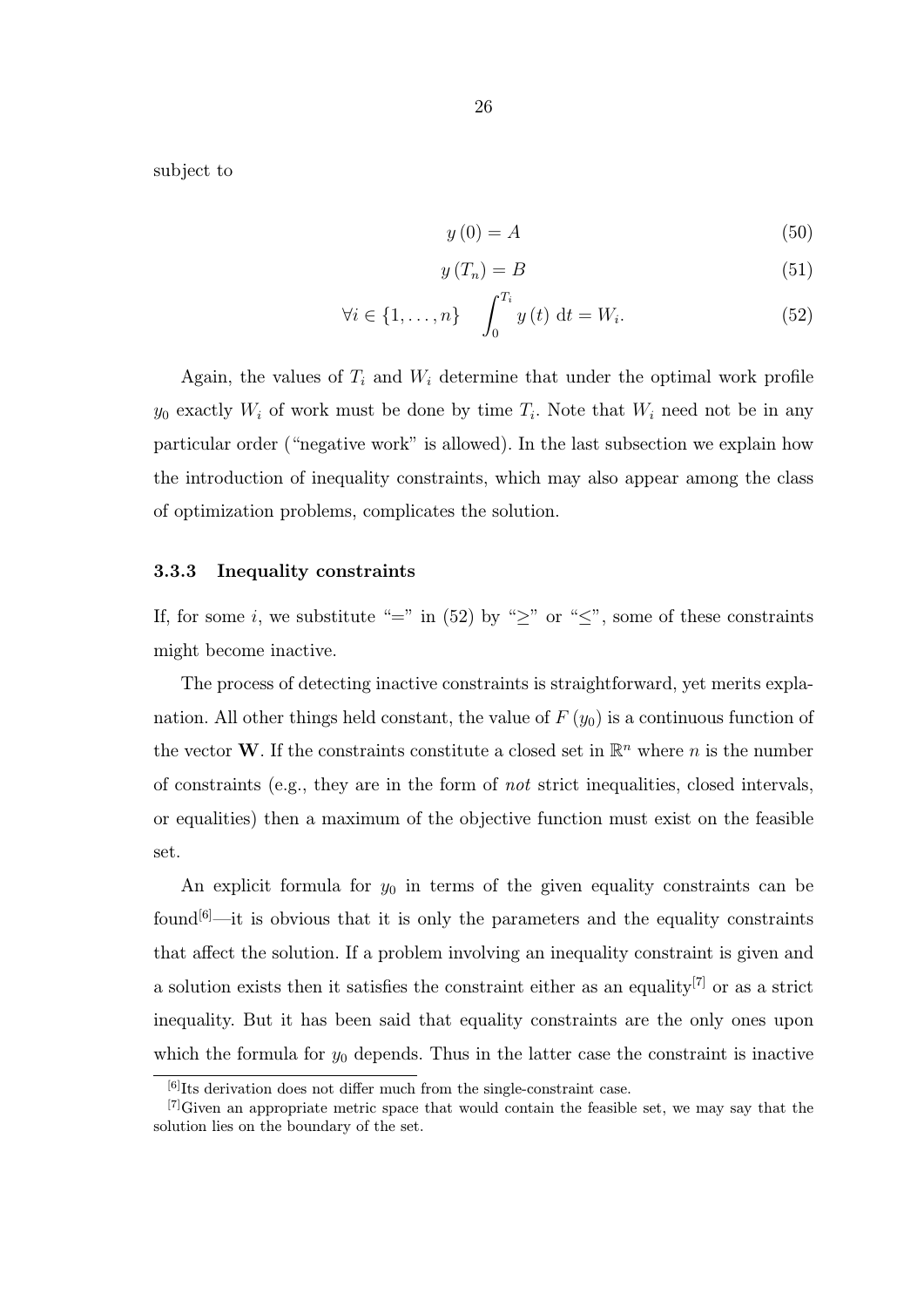and can be removed from the problem without affecting the solution. The process then starts anew until all the remaining constraints are active. These are satisfied as equalities, thus can be treated as equality constraints.

It is not known *ex ante* which constraints are active but there are  $2<sup>n</sup>$  possible combinations, each yielding a candidate solution. We discard all those which do not belong to the feasible set. Finally, we have asserted that under certain assumptions a unique solution to the cost minimization problem indeed exists—obviously it is the one with the greatest value of the objective function.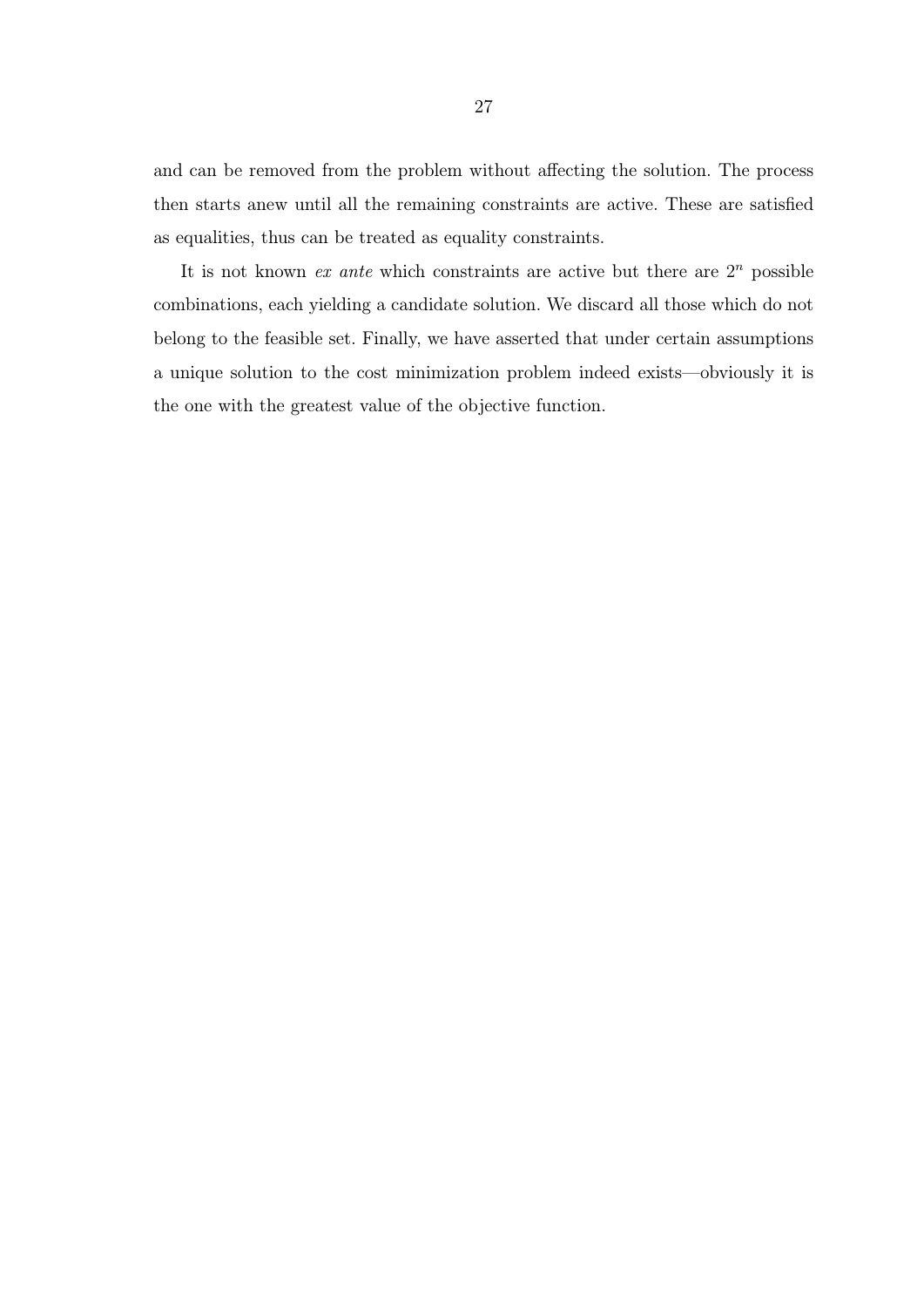# 4 Conclusion

In my bachelor's thesis, which deals with a problem in calculus of variations called the isoperimetric problem, I have presented several problems that seek to minimize cost associated with a particular resource allocation. The problems discussed in the thesis are of course only of limited applicability. There seem to be several main limitations.

First, the requirement that there be an explicit formula which assigns cost to each resource profile[8] is particularly stringent in cases where the link between production and costs is only empirical.

Second, the absence of uncertainty in the basic formulation of the isoperimetric problem effectively hinders any serious attempt to properly plan the future allocation of resources. This could be partly remedied by having the discount factor follow a stochastic process (e.g., to represent the fluctuation of interest rates) instead of being deterministic, let alone constant over time. The same could be done with the cost function itself (e.g., to reflect the uncertainty about the future cost of labour). The isoperimetric constraint could also include a stochastic variable<sup>[9]</sup>, thus reflecting the variability in productivity of the resource in question.

Third, the formulation fails to account for discrete-choice applications<sup>[10]</sup>.

The isoperimetric problem is nevertheless a useful method of optimization. The approaches mentioned in this thesis can serve as a basis for more elaborate models which would eventually be used in real-world situations requiring cost minimization.

(Following is a Czech translation of the above conclusion).

<sup>&</sup>lt;sup>[8]</sup>in our case,  $\int_0^T e^{-\rho t} \dot{y}^2(t) dt$ 

<sup>&</sup>lt;sup>[9]</sup>e.g.,  $\int_0^T p(t) y(t) dt = W$  where p would follow a stochastic process

<sup>&</sup>lt;sup>[10]</sup>e.g., if y (t) had to be chosen from a finite set  $\{a_1, a_2, \ldots, a_n\} \subset \mathbb{R}$  for each  $t \in [0, T]$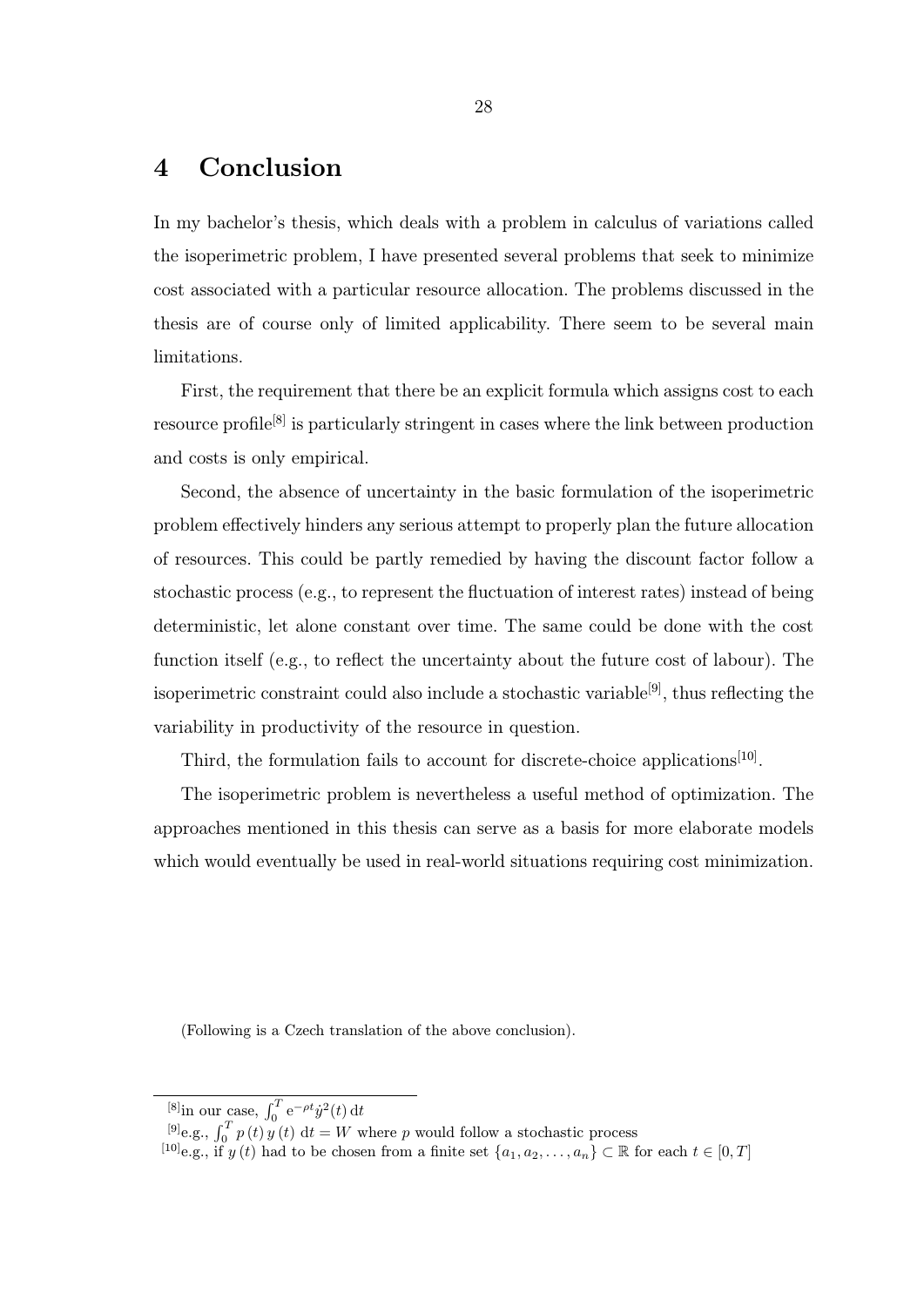## Závěr

V bakalářské práci jsem se zabýval úlohou z variačního počtu zvanou isoperimetrická úloha a představil několik problémů minimalizace nákladů řízení zdrojů. Možnost jejich aplikace je nicnémě omezená z několika důvodů.

Zaprvé, v případech, kdy vazba mezi výrobou a náklady je pouze empirická, často nelze nákladovou funkci exaktně vyjádřit, což koliduje s předpoklady úlohy.

Zadruhé, jelikož základní formulace úlohy, představená v práci, pracuje pouze s deterministickými veličinami, nelze úlohu spolehlivě aplikovat za podmínek nejistoty. Tento nedostatek lze částečně eliminovat nahrazením konstantního či jakkoli jinak deterministického diskontního faktoru stochastickou veličinou (což může reprezentovat pohyb úrokových sazeb), analogickou úpravou nákladové funkce (což by odráželo nejistotu ohledně budoucích cen práce) či úpravou isoperimetrické podmínky tak, aby odrážela např. změny produktivity zdroje.

Zatřetí, požadavek na spojité řešení eliminuje případy, kdy je alokace zdrojů možná pouze jako diskrétní veličina.

Isoperimetrickou úlohu lze přesto považovat za užitečnou optimalizační metodu. Přístupy zmíněné v této práci mohou sloužit jako základ případných složitějších modelů majících za cíl minimalizaci nákladů v konkrétních situacích.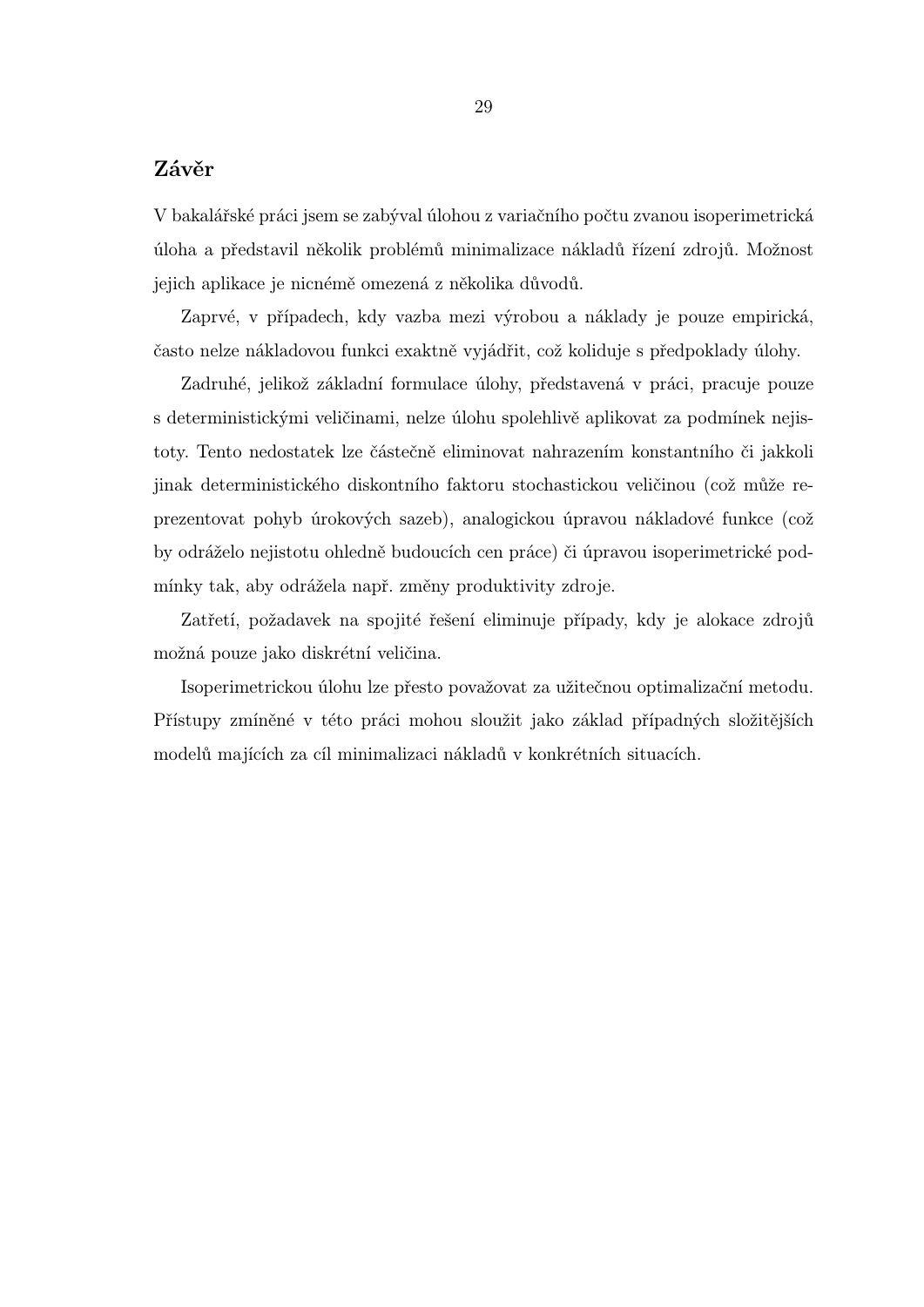# 5 References

ALEXEJEV, V. M., TICHOMIROV, V. M., FOMIN, S. V. (1991). Matematická teorie optimálních procesů. Academia, Prague.

ANJOS, M. F., CHENG, R. C. H., CURRIE, C. S. M. (2004). Maximising Revenue in the Airline Industry Under One-Way Pricing. Journal of the Operational Research Society 55, 535–541 (May 2004). Palgrave Macmillan.

ANJOS, M. F., CHENG, R. C. H., CURRIE, C. S. M. (2005). Optimal Pricing Policies for Perishable Products. European Journal of Operational Research 166, Issue 1, 246–254 (October 2005). Elsevier B. V.

BERKOVITZ, L. D. (1974). Optimal Control Theory. Applied mathematical sciences 12. Springer-Verlag New York Inc.

BOBKOVÁ, B. (2009). Variační počet s omezujícími podmínkami – Isoperimetrická úloha. Bakalářká práce. Universita Karlova, Fakulta sociálních věd, Institut ekonomických studií.

BRYSON, Jr., A. E., HO, Yu-Chi (1975). Applied Optimal Control. Optimization, Estimation, and Control. Hemisphere Publishing Corporation, Washington.

CHAVEL, I. (2001). Isoperimetric Inequalities. Differential Geometric and Analytic Perspectives. Cambridge University Press.

CULLINGFORD, G., PRIDEAUX, J. D. C. A. (1973). A Variational Study of Optimal Resource Profiles. Management Science 19, No. 9, Theory Series (May 1973), pp. 1067–1081.

HADLEY, G., KEMP, M. C. (1971). Variational Methods in Economics. North-Holland Publishing Company.

HARPER, L. H. (2004). Global Methods for Combinatorial Isoperimetric Problems. Cambridge University Press.

KAMIEN, M. I., SCHWARTZ, N. L. (1991). Dynamic Optimization: the calculus of variations and optimal control in economics and management, 2nd ed. Elsevier Science Publishing.

REKTORYS, K. (2000). Přehled užité matematiky I. Prometheus, Prague.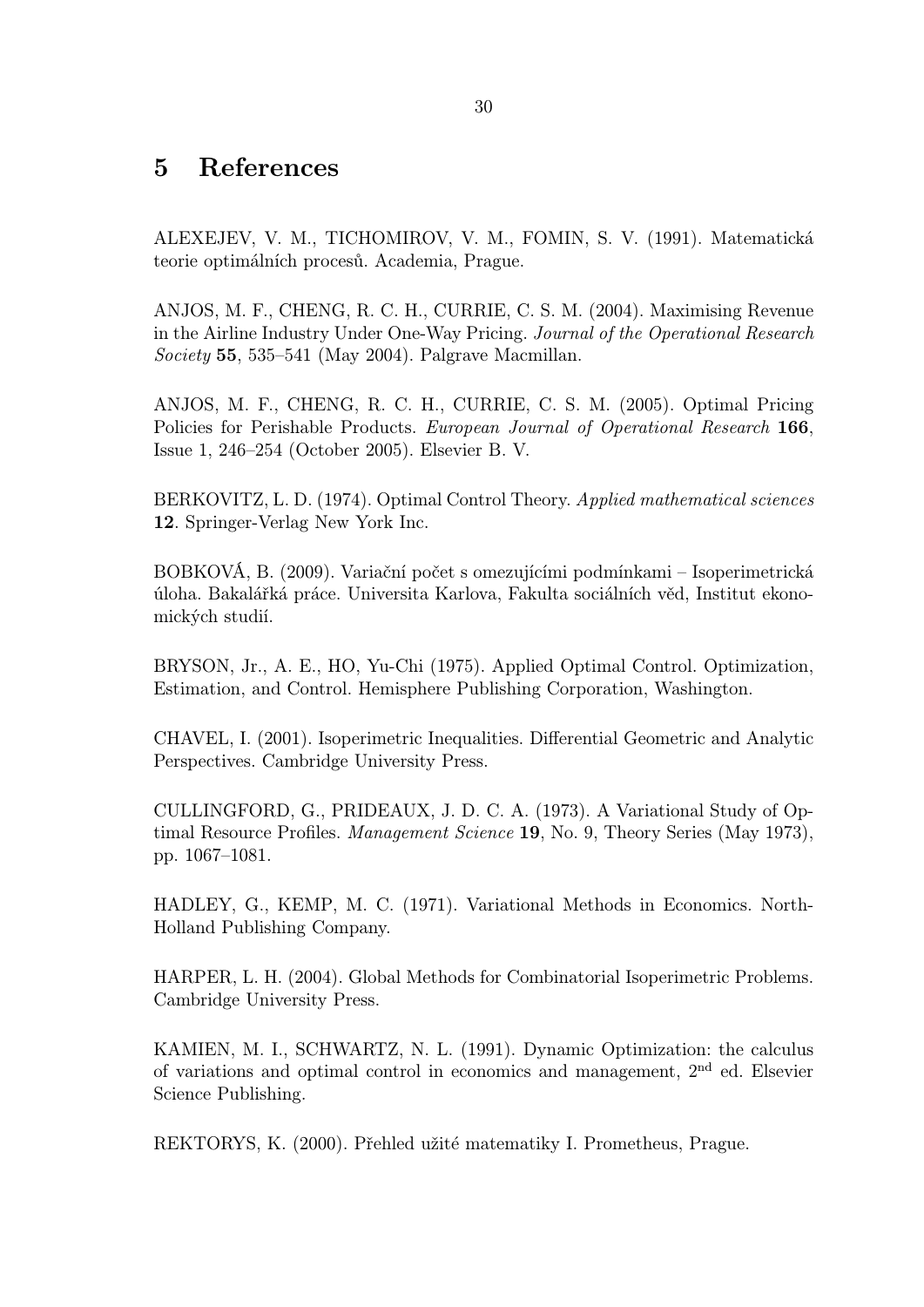WEISSTEIN, Eric W. (2010a). "Isoperimetric Problem." MathWorld—A Wolfram Web Resource [online]. Accessed on 17 December 2010. http://mathworld.wolfram. com/IsoperimetricProblem.html

WEISSTEIN, Eric W. (2010b). "Calculus of Variations." MathWorld—A Wolfram Web Resource [online]. Accessed on 17 December 2010. http://mathworld.wolfram. com/CalculusofVariations.html

WIEGERT, Jennifer (2010). The Sagacity of Circles: A History of the Isoperimetric Problem [online]. Accessed on 17 December 2010. http://mathdl.maa.org/mathDL/ 46/?pa=content&sa=viewDocument&nodeId=1186&pf=1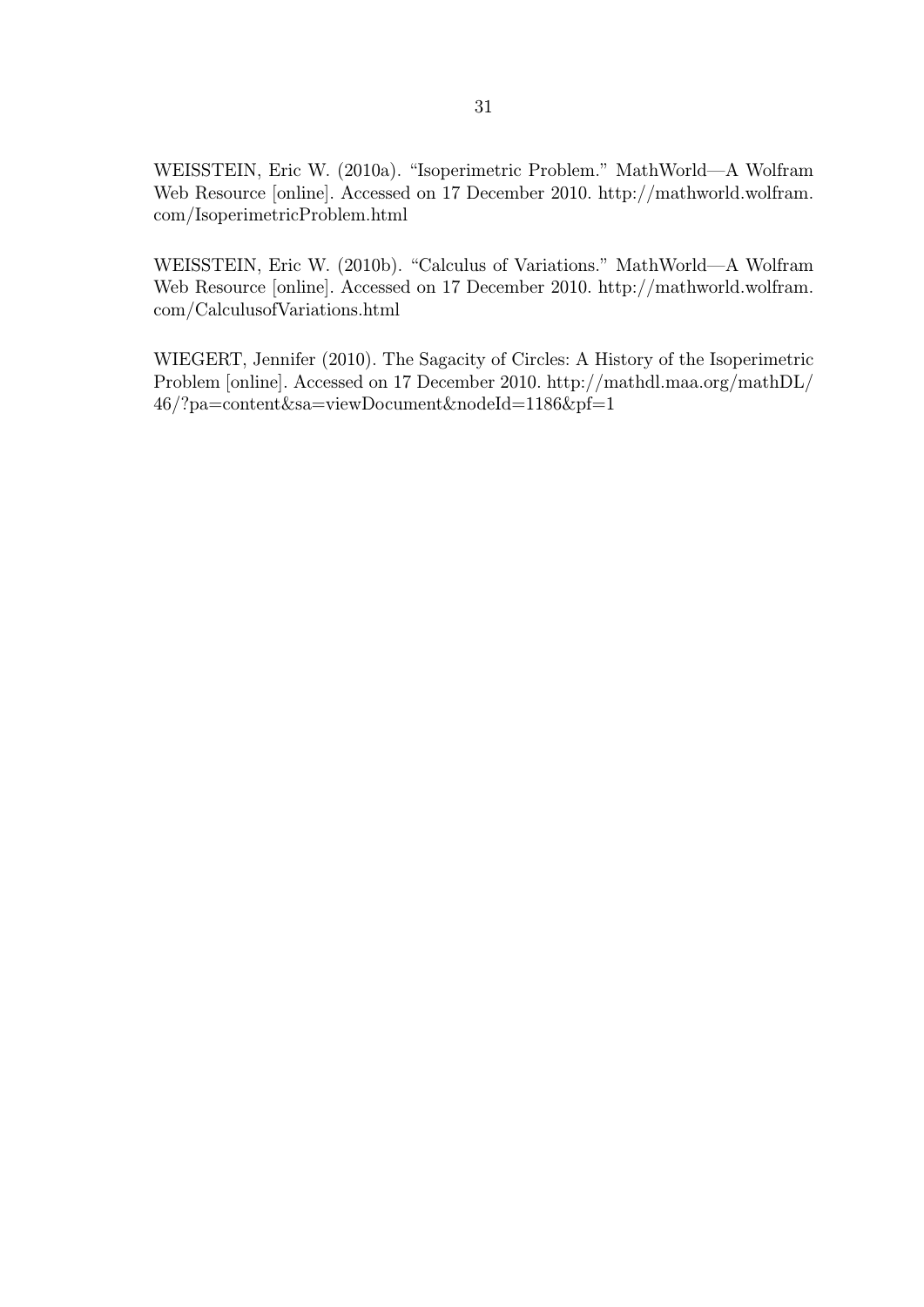# 6 Appendix

# 6.1 Linear approximations

Let  $t \in [0, T]$ . We are interested in the first-order Taylor expansion of the function  $y : [0, T] \times [0, \infty) \to \mathbb{R}$ , defined as

$$
y(t,\rho) = y_{\rho}(t) = \begin{cases} \frac{6W}{T^3} (T-t) t & \text{for } \rho = 0\\ W \rho^2 \frac{(e^{\rho t} - 1)Te^{\rho T} - (e^{\rho T} - 1)te^{\rho t}}{(e^{\rho T} - 1)^2 - \rho^2 T^2 e^{\rho T}} & \text{for } \rho > 0, \end{cases}
$$
(53)

about the point  $[t, 0_+]$ .

**Proposition 15** For all  $t \in [0, T]$ ,

$$
\lim_{\rho \to 0+} y(t, \rho) = y(t, 0).
$$

Proof The computation of the limit is rather straightforward but requires much space due the complicated nature of the function in question. Define  $a_t, f_t, g : \mathbb{R} \to \mathbb{R}$ as follows

$$
a_t(\rho) = (e^{\rho t} - 1) T e^{\rho T} - (e^{\rho T} - 1) t e^{\rho t},
$$
  
\n
$$
f_t(\rho) = W \rho^2 a_t(\rho),
$$
  
\n
$$
g(\rho) = (e^{\rho T} - 1)^2 - \rho^2 T^2 e^{\rho T}.
$$

Then<sup>[11]</sup>, for  $\rho > 0$ ,  $y(t, \rho) = \frac{f_t}{g}$ . Let  $l \in \mathbb{N}$  be the smallest number for which  $g^{(l)}(0) \neq$ 0. We use l times l'Hôpital's rule together with the fact that  $a_t, f_t, g \in C^{\infty}(\mathbb{R})$  to write  $\langle n \rangle$  $\langle \rangle$ 

$$
\lim_{\rho \to 0+} y(t,\rho) = \lim_{\rho \to 0+} \frac{f_t(\rho)}{g(\rho)} = \lim_{\rho \to 0+} \frac{f_t^{(l)}(\rho)}{g^{(l)}(\rho)} = \frac{f_t^{(l)}(0)}{g^{(l)}(0)}.
$$
\n(54)

<sup>&</sup>lt;sup>[11]</sup>For the sake of clarity we shall occasionally write  $f_t$  instead of  $f_t(\rho)$ .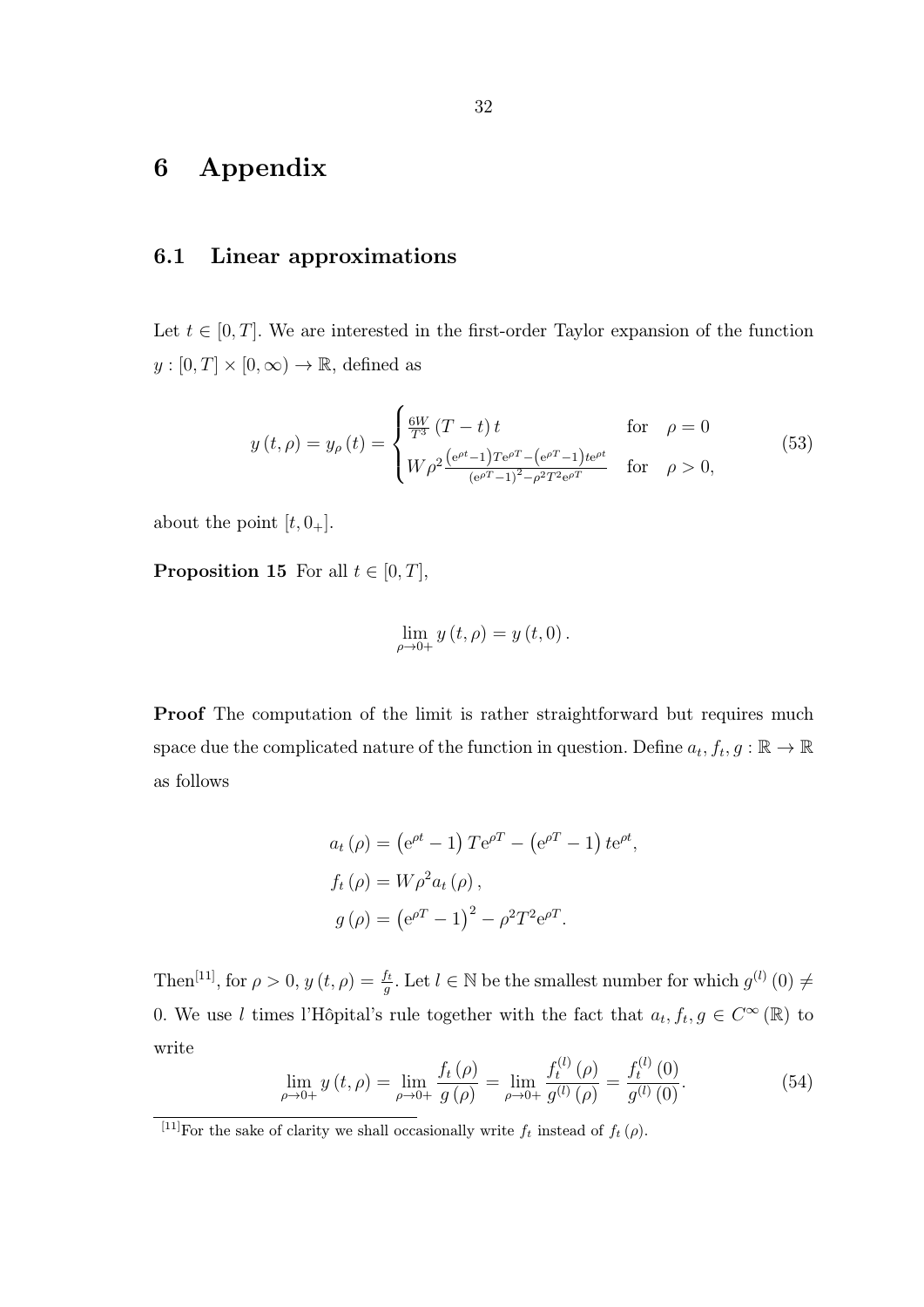Let  $n \in \mathbb{N} \cup \{0\}$ . Let us compute the  $n^{\text{th}}$  derivatives<sup>[12]</sup> of  $a_t, f_t, g$ . The following formulae are easily proven by mathematical induction:

$$
a_t^{(n)}(\rho) = (T - t) (T + t)^n e^{\rho(T + t)} + t^{n+1} e^{\rho t} - T^{n+1} e^{\rho T},
$$
  
\nfor  $n = 0$ ,  
\n
$$
f_t^{(n)}(\rho) = \begin{cases} W \rho^2 a_t(\rho) & \text{for } n = 0, \\ W \left[ \rho^2 a_t^{(n)}(\rho) + 2\rho a_t(\rho) \right] & \text{for } n = 1, \\ W \left[ \rho^2 a_t^{(n)}(\rho) + 2n\rho a_t^{(n-1)}(\rho) + n (n-1) a_t^{(n-2)}(\rho) \right] & \text{for } n \ge 2, \\ g^{(n)}(\rho) = T^n e^{\rho T} \left( 2^n e^{\rho T} - \rho^2 T^2 - 2n\rho T - n (n-1) - 2 \right) + j, \end{cases}
$$

where  $j = 1$  if  $n = 0$ , otherwise  $j = 0$ . For  $\rho = 0$  we obtain

$$
a_t^{(n)}(0) = \sum_{i=1}^n \frac{n! (n-2i+1)!}{i! (n-i+1)!} T^{n-i+1} t^i,
$$
  

$$
f_t^{(n)}(0) = \begin{cases} 0 & \text{for } n \in \{0,1\}, \\ \sum_{i=1}^{n-2} \frac{n!(n-2i-1)!}{i!(n-i-1)!} W T^{n-i-1} t^i & \text{for } n \ge 2, \end{cases}
$$
  

$$
g^{(n)}(0) = (2^n - 2 - n(n-1)) T^n + j,
$$

which is, for a few particular values of  $n$ , equal to

| $\, n$         | $f_t^{(n)}(0)$   | $g^{(n)}(0)$     |
|----------------|------------------|------------------|
| 0              | 0                | $\left( \right)$ |
| $\mathbf{1}$   | $\left( \right)$ | 0                |
| $\overline{2}$ | $\left( \right)$ | 0                |
| 3              | 0                | 0                |
| 4              | $12WTt(T-t)$     | $2T^4$           |
| 5              | $40WTt(T^2-t^2)$ | $10T^5$ .        |

<sup>&</sup>lt;sup>[12]</sup> $f_t^{(n)}$  will denote the n<sup>th</sup> derivative of  $f_t$  with  $f_t^{(0)}$  being the same as  $f_t$  for convenience.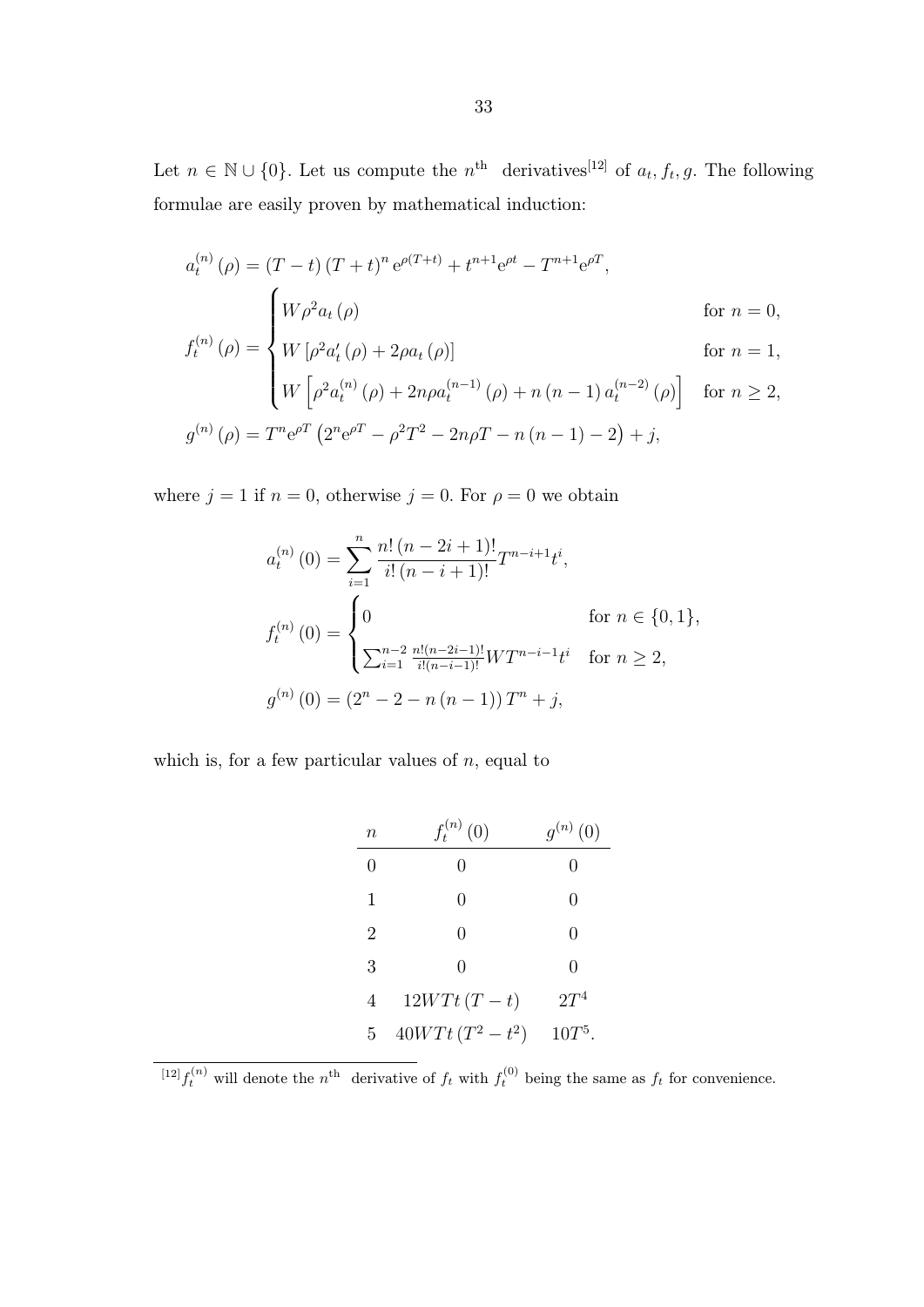From this and from (54) we obtain

$$
\lim_{\rho \to 0+} y(t, \rho) = \frac{f_t^{(4)}(0)}{g^{(4)}(0)} = \frac{6W}{T^3} (T - t) t,
$$

QED.

**Lemma 16** Let  $k : \mathbb{R} \to \mathbb{R}$  be right-continuous at point  $a \in \mathbb{R}$ . If  $\lim_{x \to a^+} k'(x)$ exists then also  $k'(a_+)$  exists and the two are equal.

**Proposition 17** For all  $t \in [0, T]$ ,

$$
\partial_2 y(t, 0_+) = 4W \frac{t}{T} \left( 1 - \frac{t}{T} \right) \left( \frac{t}{T} - \frac{1}{2} \right).
$$

**Proof** Let  $N_t, D : \mathbb{R} \to \mathbb{R}$ ,  $N_t(\rho) = f'_t(\rho) g(\rho) - f_t(\rho) g'(\rho)$ ,  $D(\rho) = g^2(\rho)$ . Then  $\partial_2 y(t,\rho) = \frac{N_t(\rho)}{D(\rho)}$ . Obviously  $N_t, D \in C^\infty(\mathbb{R})$ . From Proposition 15 it follows that y is continuous on  $[0, T] \times [0, \infty)$ , thus right-continuous in  $\rho$  at  $\rho = 0$ . Let  $m \in \mathbb{N}$ be the smallest number for which  $D^{(m)}(0) \neq 0$ . We use Lemma 16 and m times l'Hôpital's rule to obtain

$$
\partial_2 y(t, 0_+) = \lim_{\rho \to 0^+} \partial_2 y(t, \rho) = \lim_{\rho \to 0^+} \frac{N_t(\rho)}{D(\rho)} = \lim_{\rho \to 0^+} \frac{N_t^{(m)}(\rho)}{D^{(m)}(\rho)} = \frac{N_t^{(m)}(0)}{D^{(m)}(0)}.
$$
(55)

Let  $a_t, f_t, g$  be the same as before. Let us compute the  $n<sup>th</sup>$  derivatives of  $N_t, D$ :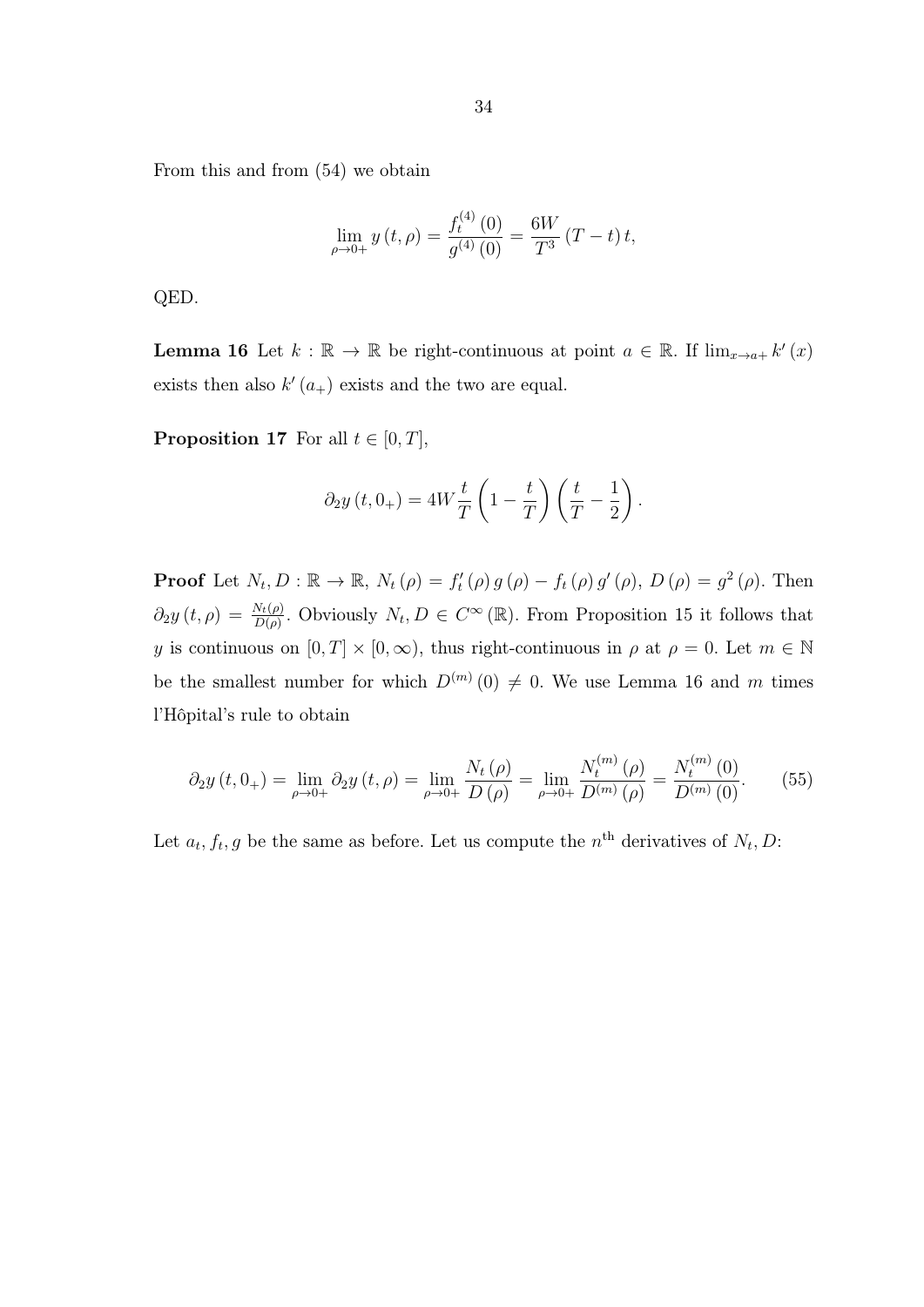$$
\begin{array}{ll}\n n & N_t^{(n)}(\rho) & N_t^{(n)}(0) \\
 \hline\n 0 & f_t'g - f_tg' & 0 \\
 1 & f_t''g - f_tg'' & 0 \\
 2 & f_t^{(3)}g + f_t''g' - f_t'g'' - f_tg^{(3)} & 0 \\
 3 & f_t^{(4)}g + 2f_t^{(3)}g - 2f_t'g^{(3)} - f_tg^{(4)} & 0 \\
 4 & f_t^{(5)}g + 3f_t^{(4)}g' + 2f_t^{(3)}g'' - 2f_t''g^{(3)} - 3f_t'g^{(4)} - 0 \\
 4 & f_t^{(5)}g & 0 \\
 \vdots & \vdots & \vdots \\
 8 & f_t^{(9)}g + 7f_t^{(8)}g' + 20f_t^{(7)}g'' + 28f_t^{(6)}g^{(3)} + 560WT^5t(-T^2 + 14f_t^{(5)}g^{(4)} - 14f_t^{(4)}g^{(5)} - 28f_t^{(3)}g^{(6)} - 20f_t''g^{(7)} - 3Tt - 2t^2 \\
 7f_t'g^{(8)} - f_tg^{(9)}\n \end{array}
$$

and

|                 | $n \quad D^{(n)}(\rho)$                                                      | $D^{(n)}(0)$   |
|-----------------|------------------------------------------------------------------------------|----------------|
| $\overline{0}$  | $q^2$                                                                        | $\overline{0}$ |
| $\mathbf 1$     | 2gg'                                                                         | $\overline{0}$ |
|                 | 2 $2(g')^2 + 2gg''$                                                          | $\theta$       |
| 3               | $6g'g'' + 2gg^{(3)}$                                                         | $\theta$       |
| $\overline{4}$  | $6(g'')^2 + 8g'g^{(3)} + 2gg^{(4)}$                                          | $\theta$       |
| 5 <sup>5</sup>  | $20g''g^{(3)} + 10g'g^{(4)} + 2gg^{(5)}$                                     | $\theta$       |
| $6\phantom{.0}$ | $20(g^{(3)})^2 + 30g''g^{(4)} + 12g'g^{(5)} + 2gg^{(6)}$                     | $\overline{0}$ |
| 7               | $70g^{(3)}g^{(4)} + 42g''g^{(5)} + 14g'g^{(6)} + 2g g^{(7)}$                 | $\overline{0}$ |
| 8               | $70(g^{(4)})^2 + 112g^{(3)}g^{(5)} + 56g''g^{(6)} + 16g'g^{(7)} + 2gg^{(8)}$ | $280T^8$ .     |

From this and from (55) we obtain

$$
\partial_2 y(t, 0_+) = \frac{N_t^{(8)}(0)}{D^{(8)}(0)} = 2 \frac{W}{T^3} t \left(-T^2 + 3Tt - 2t^2\right)
$$

from which quickly follows the form that appears in Proposition 17, QED.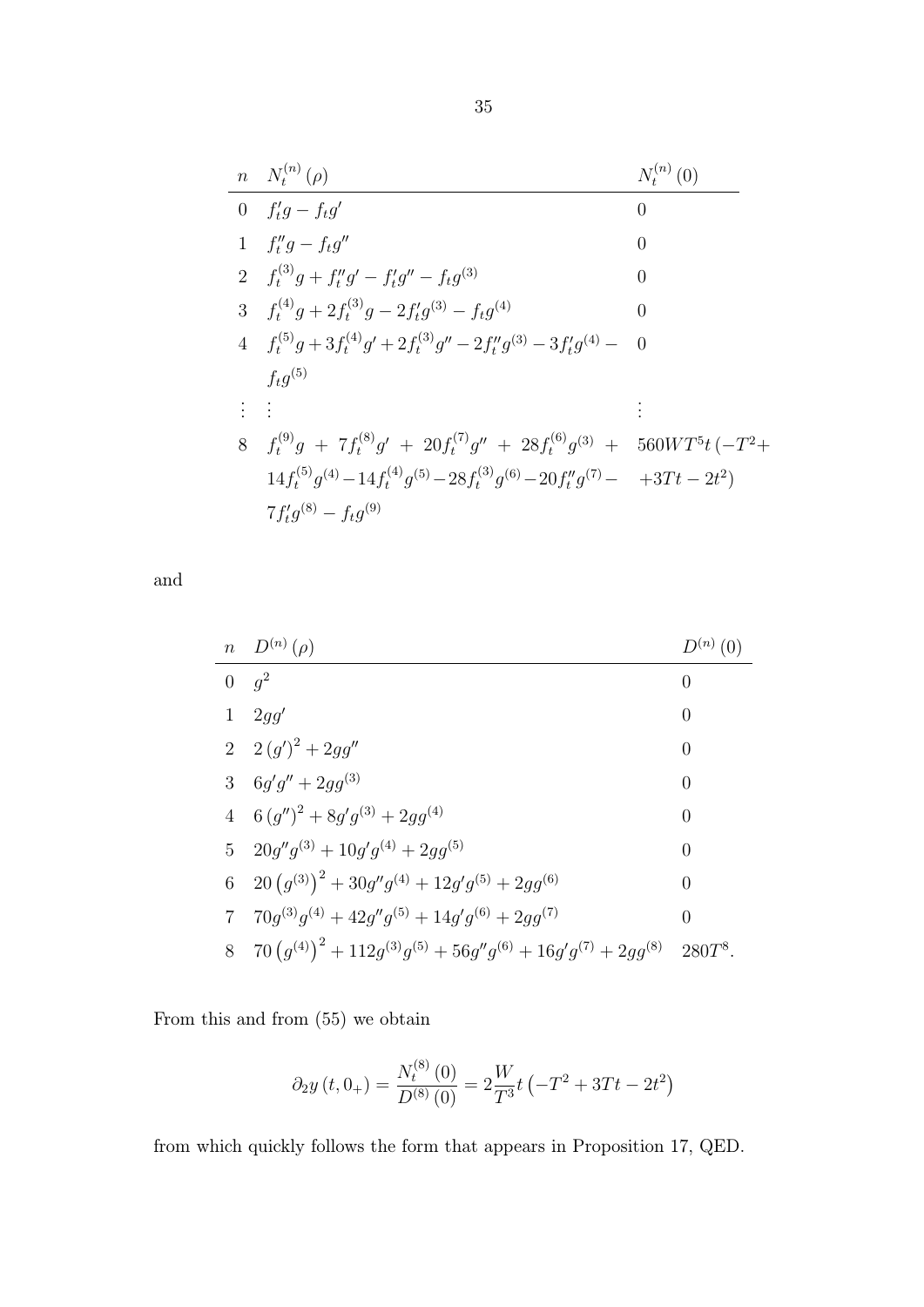Proof of Proposition 11 (page 19) follows directly from Propositions 15 and 17 and from the properties of the Taylor expansion.

**Definition** Define  $\Upsilon : [0, \infty) \to \mathbb{R}$  as

$$
\Upsilon\left(\rho\right)=-F_{\rho}\left(y_{\rho}\right)=\int_{0}^{T}\mathrm{e}^{-\rho t}\left(\partial_{1} y\left(t,\rho\right)\right)^{2}\,\mathrm{d} t=\begin{cases}12\frac{W^{2}}{T^{3}}\qquad\qquad\text{for }\rho=0,\\ \frac{W^{2}\rho^{3}\left(\mathrm{e}^{\rho T}-1\right)}{\left(\mathrm{e}^{\rho T}-1\right)^{2}-\rho^{2}T^{2}\mathrm{e}^{\rho T}}\quad\text{for }\rho>0.\end{cases}
$$

Proposition 18

$$
\lim_{\rho\to0+}\Upsilon\left(\rho\right)=\Upsilon\left(0\right).
$$

**Proof** Let g be the same as in the proof of Proposition 15. Let  $h(\rho) = W^2 \rho^3 (\mathrm{e}^{\rho T} - 1)$ . Then, for  $\rho > 0$ ,  $\Upsilon(\rho) = \frac{h}{g}$  and the rest is analogous to the proof of Proposition 15. For  $n \in \mathbb{N} \cup \{0\}$ 

$$
h^{(n)}(\rho) = W^2 T^{n-3} e^{\rho T} \left( \rho^3 T^3 + 3n \rho^2 T^2 + 3n (n-1) \rho T + n (n-1) (n-2) \right),
$$
  

$$
h^{(n)}(0) = n (n-1) (n-2) W^2 T^{n-3} + \begin{cases} -6W^2 & \text{if } n = 3, \\ 0 & \text{if } n \ge 4. \end{cases}
$$

For the first few  $n$  we have

| $\it n$          | $h^{(n)}(0)$     | $g^{(n)}(0)$     |
|------------------|------------------|------------------|
| $\left( \right)$ | $\left( \right)$ | $\left( \right)$ |
| 1                | $\left( \right)$ | $\left( \right)$ |
| 2                | $\left( \right)$ | 0                |
| 3                | $\left( \right)$ | 0                |
| 4                | $24W^2T$         | $2T^4$           |
| 5                | $60W^{3}T^{2}$   | $10T^5$          |

and finally

$$
\lim_{\rho \to 0+} \Upsilon(\rho) = \frac{h^{(4)}(0)}{g^{(4)}(0)} = 12 \frac{W^2}{T^3},
$$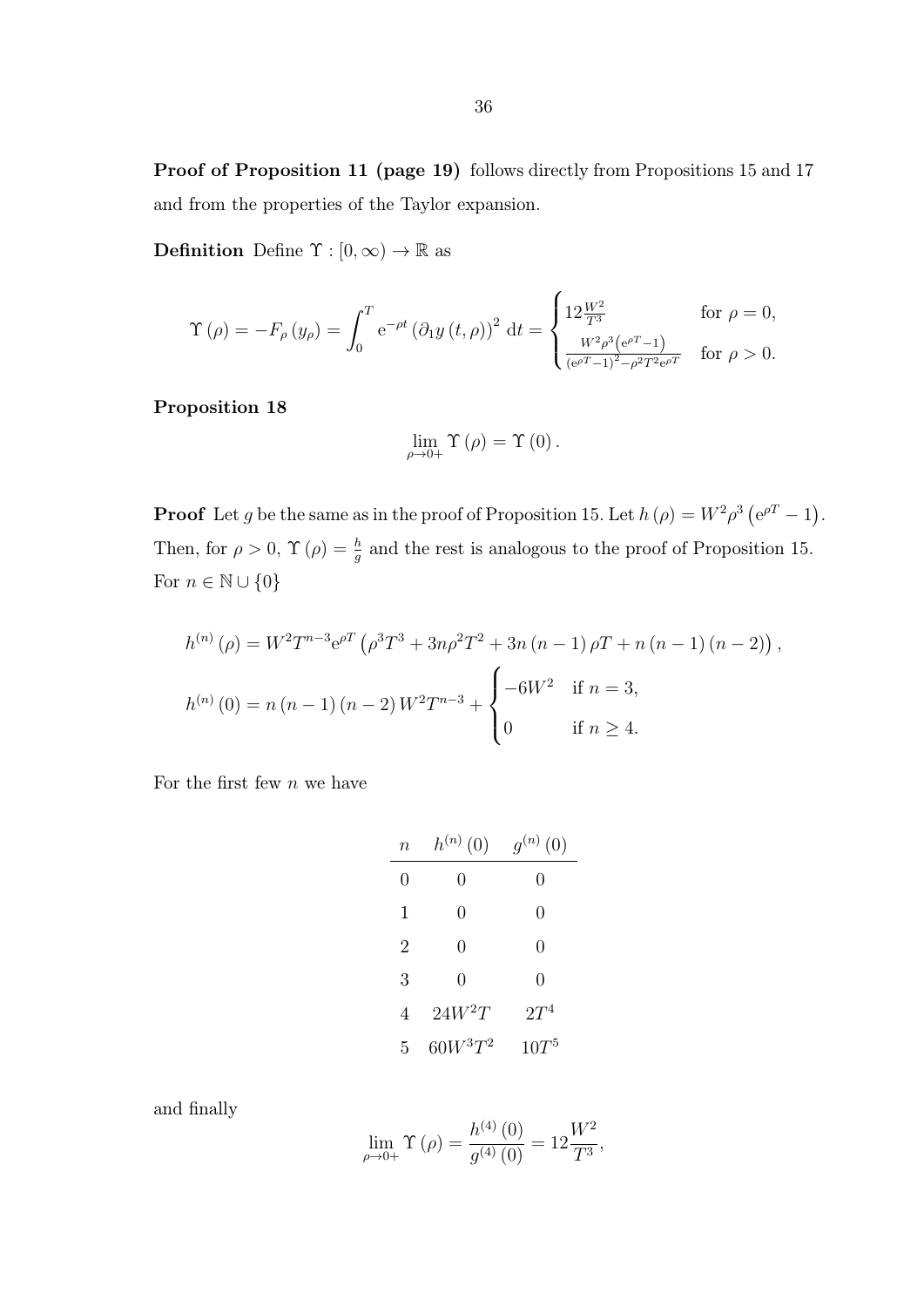QED.

Proposition 19

$$
\Upsilon'(0_+) = -6\frac{W^2}{T^2}.
$$

Proof According to Proposition 18, Υ is right-continuous at 0. Due to Lemma 16 it suffices to calculate the limit

$$
\Upsilon'(0_+) = \lim_{\rho \to 0+} \Upsilon'(\rho) = \lim_{\rho \to 0+} \frac{h'(\rho) g(\rho) - h(\rho) g'(\rho)}{g^2(\rho)}.
$$

The rest is analogous to the proof of Proposition 17 with  $h$  assuming the place of  $f_t$ . Eventually we obtain

$$
\Upsilon'(0_+) = \frac{14 \left( h^{(5)}\left(0\right) g^{(4)}\left(0\right) - h^{(4)}\left(0\right) g^{(5)}\left(0\right) \right)}{70 \left( g^{(4)}\left(0\right) \right)^2} = -6 \frac{W^2}{T^2},
$$

QED.

Proof of Proposition 12 (page 19) follows directly from Propositions 18 and 19 and from the properties of the Taylor expansion.

# **6.2** The optimal value of  $\hat{x} = y(T)$

**Proposition 20** Let  $\hat{x}$  be defined as in Section 3.3.1. Then

$$
(v_1m_1m_2 + v_2m_1m_4 + v_2m_3m_2 + v_3m_3m_4)W +
$$
  
+ 
$$
(v_4m_5m_6 + v_5m_5m_8 + v_5m_7m_6 + v_6m_7m_8)(1 - W)
$$
  

$$
\hat{x} = -\frac{v_1m_1^2 + 2v_2m_1m_3 + v_3m_3^2 + v_4m_5^2 + 2v_5m_5m_7 + v_6m_7^2}{v_1m_1^2 + 2v_2m_1m_3 + v_3m_3^2 + v_4m_5^2 + 2v_5m_5m_7 + v_6m_7^2}.
$$
 (56)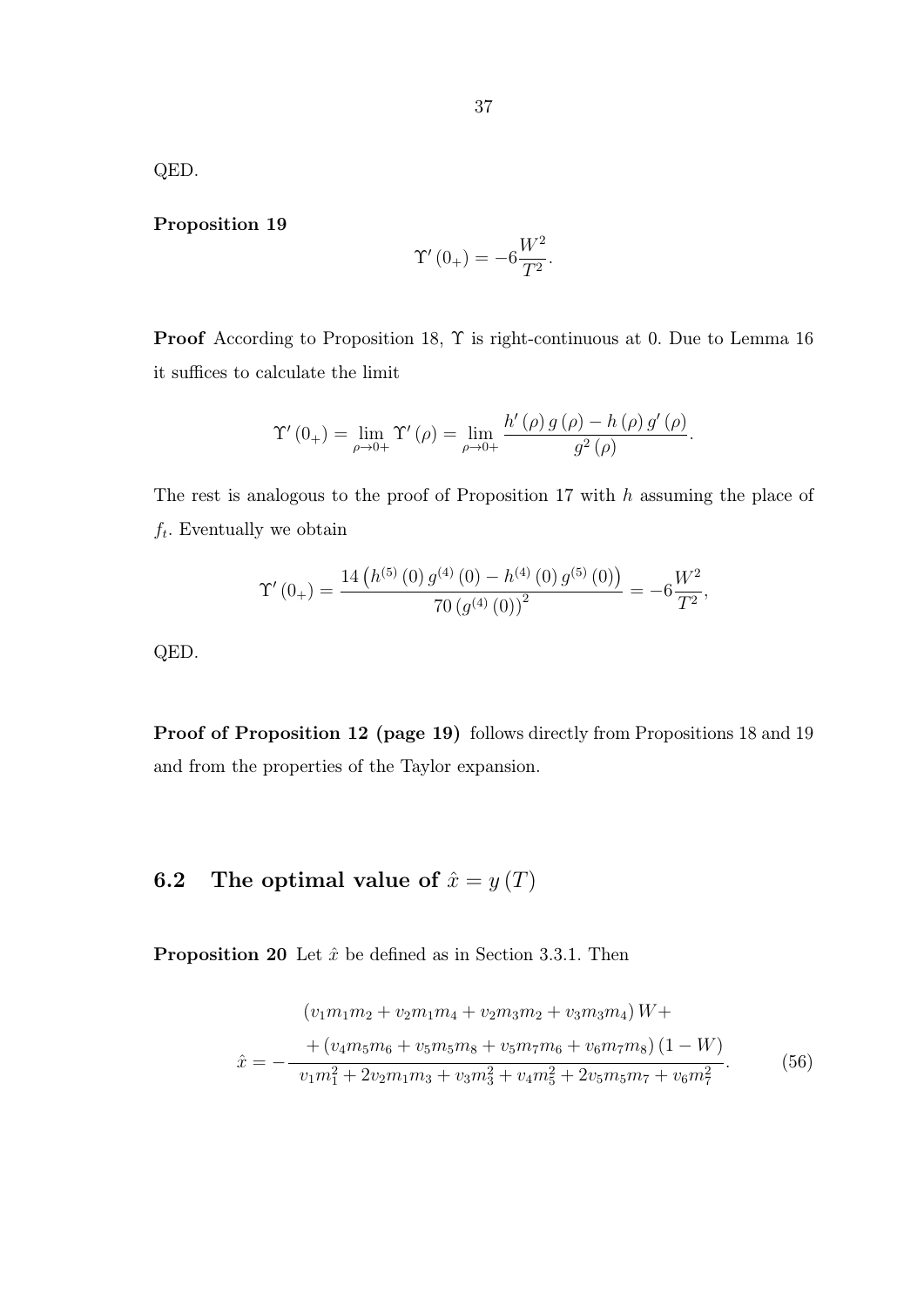where

$$
m_1 = \frac{\rho(e^{\rho T} - \rho T - 1)}{(e^{\rho T} - 1)^2 - \rho^2 T^2 e^{\rho T}} \qquad m_2 = \frac{\rho^2 (1 - e^{\rho T})}{(e^{\rho T} - 1)^2 - \rho^2 T^2 e^{\rho T}}
$$
  
\n
$$
m_3 = \frac{e^{\rho T} (\rho T - 1) + 1}{(e^{\rho T} - 1)^2 - \rho^2 T^2 e^{\rho T}} \qquad m_4 = -\frac{\rho^2 T e^{\rho T}}{(e^{\rho T} - 1)^2 - \rho^2 T^2 e^{\rho T}}
$$
  
\n
$$
m_5 = \frac{\rho^2 e^{\rho} (1 - T) - \rho (e^{\rho} - e^{\rho T})}{(e^{\rho} - e^{\rho T})^2 - \rho^2 (1 - T)^2 e^{\rho (T + 1)}}
$$
  
\n
$$
m_6 = \frac{-\rho^2 (e^{\rho} - e^{\rho T})}{(e^{\rho} - e^{\rho T})^2 - \rho^2 (1 - T)^2 e^{\rho (T + 1)}}
$$
  
\n
$$
m_7 = \frac{(\rho - 1)e^{\rho} - (\rho T - 1)e^{\rho T} - \rho^2 (1 - T)^2 e^{\rho (T + 1)}}{(e^{\rho} - e^{\rho T})^2 - \rho^2 (1 - T)^2 e^{\rho (T + 1)}}
$$
  
\n
$$
m_8 = \frac{\rho^2 (e^{\rho} - T e^{\rho T})}{(e^{\rho} - e^{\rho T})^2 - \rho^2 (1 - T)^2 e^{\rho (T + 1)}}
$$

and

$$
v_1 = \frac{\rho^2 T^2 e^{\rho T} + e^{\rho T} - 1}{\rho} \qquad v_4 = \frac{(\rho^2 + 1) e^{\rho} - (\rho^2 T^2 + 1) e^{\rho T}}{\rho}
$$
  

$$
v_2 = \rho T e^{\rho T} \qquad v_5 = \rho (e^{\rho} - T e^{\rho T})
$$
  

$$
v_3 = \rho (e^{\rho T} - 1) \qquad v_6 = \rho (e^{\rho} - e^{\rho T}).
$$

**Proof** From the properties of the function  $x \to F(y^x)$  it follows that it has zero derivative at the point  $\hat{x}$ . From equations (45) to (48) we obtain

$$
-F(y^x) = v_1 A_x^2 + 2v_2 A_x B_x + v_3 B_x^2 + v_4 P_x^2 + 2v_5 P_x Q_x + v_6 Q_x^2.
$$

Note that  $m_i$  are the elements of the matrices in (45) and (46) and  $v_i$  are elements of the vectors in (47) and (48). Obviously

$$
A_x = m_1 x + m_2 W
$$
  
\n
$$
B_x = m_3 x + m_4 W
$$
  
\n
$$
P_x = m_5 x + m_6 (1 - W)
$$
  
\n
$$
Q_x = m_7 x + m_8 (1 - W)
$$
  
\n
$$
A'_x = m_1
$$
  
\n
$$
B'_x = m_3
$$
  
\n
$$
P'_x = m_5
$$
  
\n
$$
Q'_x = m_7
$$